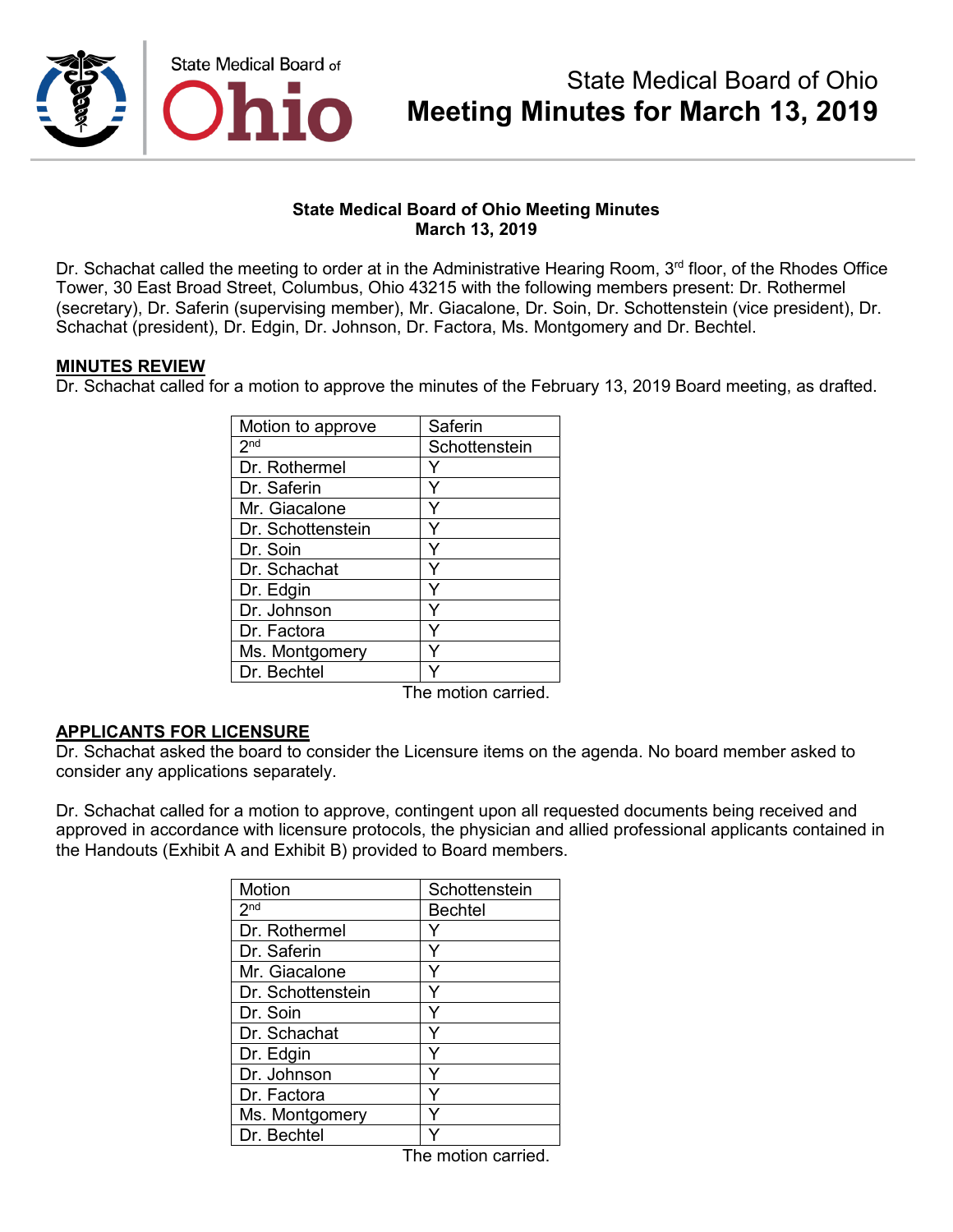Dr. Schachat called for a motion to approve, contingent upon all requested documents being received and approved in accordance with licensure protocols, the applicants for a Certificate to Recommend Medical Marijuana contained in the Handouts provided (Exhibit C) to the Board members.

| Motion            | <b>Bechtel</b> |
|-------------------|----------------|
| 2 <sub>nd</sub>   | Saferin        |
| Dr. Rothermel     |                |
| Dr. Saferin       | Υ              |
| Mr. Giacalone     | Y              |
| Dr. Schottenstein |                |
| Dr. Soin          | Y              |
| Dr. Schachat      | Y              |
| Dr. Edgin         | Υ              |
| Dr. Johnson       |                |
| Dr. Factora       | ٧              |
| Ms. Montgomery    |                |
| Dr. Bechtel       |                |

The motion carried.

# **REPORTS AND RECOMMENDATIONS**

Dr. Schachat asked the Board to consider the Reports and Recommendations appearing on the agenda. He asked if each member of the Board received, read and considered the Hearing Record; the Findings of Fact, Conclusions and Proposed Orders; and any objections filed in the matters of: Gerry Victor Hsu, P.A.; Stefanie Kafun, R.C.P.; and Michael W. Storer, P.A.

| Dr. Rothermel     |  |
|-------------------|--|
| Dr. Saferin       |  |
| Mr. Giacalone     |  |
| Dr. Schottenstein |  |
| Dr. Soin          |  |
| Dr. Schachat      |  |
| Dr. Edgin         |  |
| Dr. Johnson       |  |
| Dr. Factora       |  |
| Ms. Montgomery    |  |
| Dr. Bechtel       |  |

Dr. Schachat further asked if each member of the Board understands that the Board's disciplinary guidelines do not limit any sanction to be imposed, and that the range of sanctions available in each matter runs from Dismissal to Permanent Revocation or Permanent Denial.

| Dr. Rothermel     |  |
|-------------------|--|
| Dr. Saferin       |  |
| Mr. Giacalone     |  |
| Dr. Schottenstein |  |
| Dr. Soin          |  |
| Dr. Schachat      |  |
| Dr. Edgin         |  |
| Dr. Johnson       |  |
| Dr. Factora       |  |
| Ms. Montgomery    |  |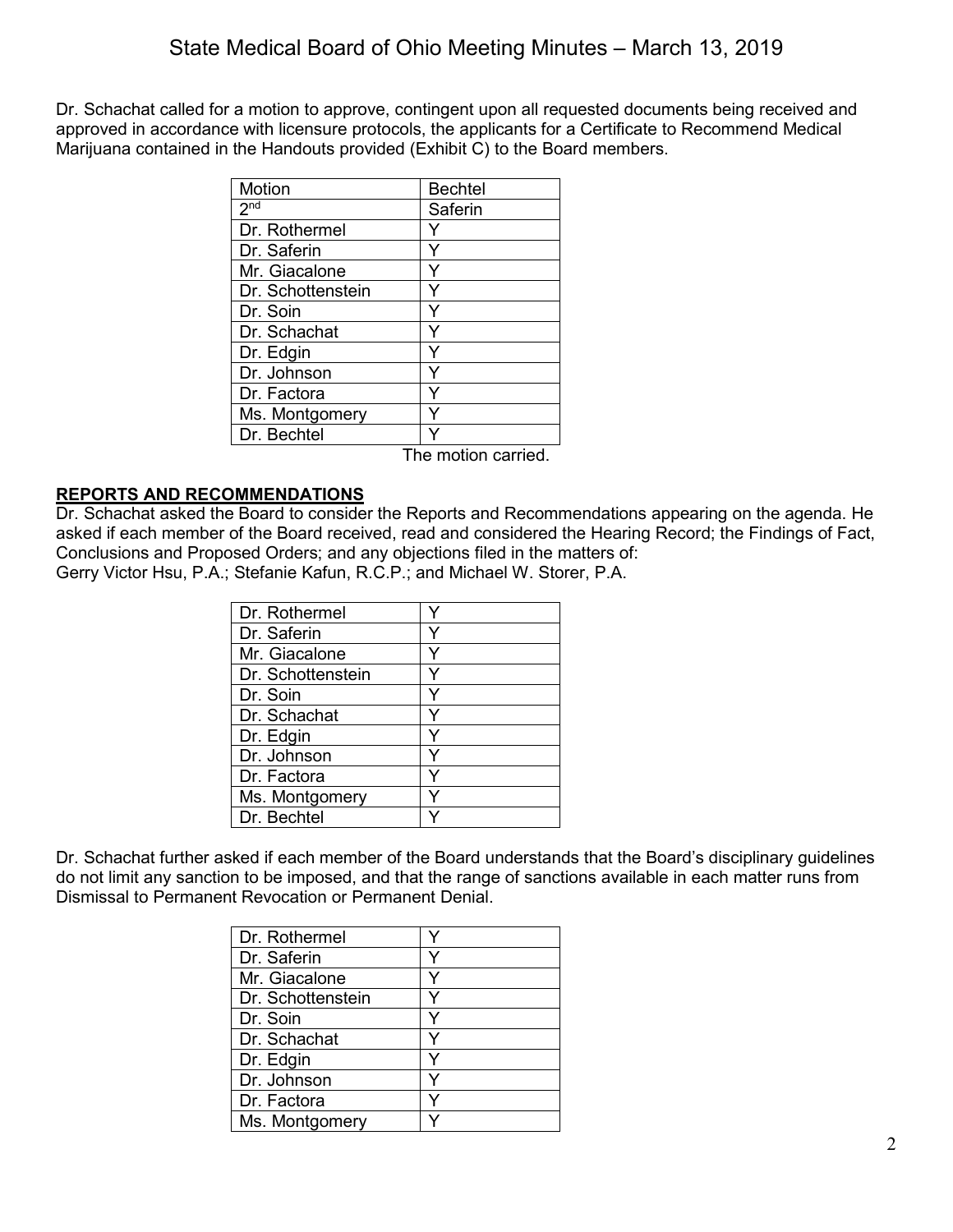Dr. Bechtel Y

Dr. Schachat stated that in accordance with the provision in section 4731.22(F)(2), Ohio Revised Code, specifying that no member of the Board who supervises the investigation of a case shall participate in further adjudication of the case, the Secretary and Supervising Member must abstain from further participation in the adjudication of any disciplinary matters. In the disciplinary matters before the Board today, Dr. Rothermel served as Secretary and Dr. Saferin served as Supervising Member.

During these proceedings, no oral motions were allowed by either party. Respondents and their attorneys addressing the Board were allotted five minutes to do so. The assistant attorneys general were subject to the same limitations.

### Gerry Victor Hsu, PA

Dr. Schachat informed the board that objections were filed and previously distributed to board members. Mr. Porter was the Hearing Examiner.

A request to address the board has been filed on behalf of Dr. Hsu. Five minutes will be allowed for that address.

Mr. Hsu was represented by his attorney, Paul-Michael La Fayette.

Mr. La Fayette stated that this matter concerns Mr. Hsu's June 2018 application for relicensure as a physician assistant. The Board's initial action in Mr. Hsu's case resulted in a non-permanent revocation of his license on April 12, 2017. In the current matter before the Board, Mr. Hsu only objects to the scope of the proposed restriction on his license that would require a third party be present when Mr. Hsu examines a female patient.

Mr. La Fayette continued that at Mr. Hsu's hearing, there was significant evidence and testimony on Mr. Hsu's behalf with no rebuttal evidence by the State or any expert on the State's behalf. Mr. La Fayette noted that the Board had considerable deliberation when it first considered Mr. Hsu's case, which was based on a criminal conviction for misdemeanor public indecency. At that time, the Board non-permanently revoked Mr. Hsu's physician assistant license. The Board also recommended that Mr. Hsu wait one year and participate in a psychological/psychiatric evaluation, boundaries training, and medical ethics training before applying for another license.

Mr. La Fayette stated that in June 2017, the court expunged Mr. Hsu's record and his conviction. Mr. La Fayette further stated that the National Commission on Certification of Physician Assistants held a hearing in December 2017 and ordered a letter of concern. Mr. La Fayette observed that Peter Ganshirt, Psy.D., who had treated Mr. Hsu since his previous hearing, testified that there is no indication that Mr. Hsu is a danger and that he is suitable to return to practice without restrictions. Mr. La Fayette added that Mark Reynolds, M.D., a board-certified and Board-approved psychiatrist, also concluded that Mr. Hsu clearly understands the severity of the charges and that he should continue psychotherapy. Dr. Reynolds also stated that there were no contraindications to Mr. Hsu returning to practice.

Mr. La Fayette stated that numerous other witnesses, supervisors, and others in the record feel that there should be no restrictions on Mr. Hsu's return to practice. Mr. La Fayette stated that there is no evidence in the hearing record that suggests that there should be a permanent restriction on Mr. Hsu examining female patients. Mr. La Fayette added that the underlying convictions have been litigated and resolved. Mr. La Fayette stated that the Board set a path for licensure for Mr. Hsu, and he has more than completed all the recommendations. Mr. La Fayette stated that any concerns the Board may have about further risks can be addressed by a probationary period and continued psychotherapy.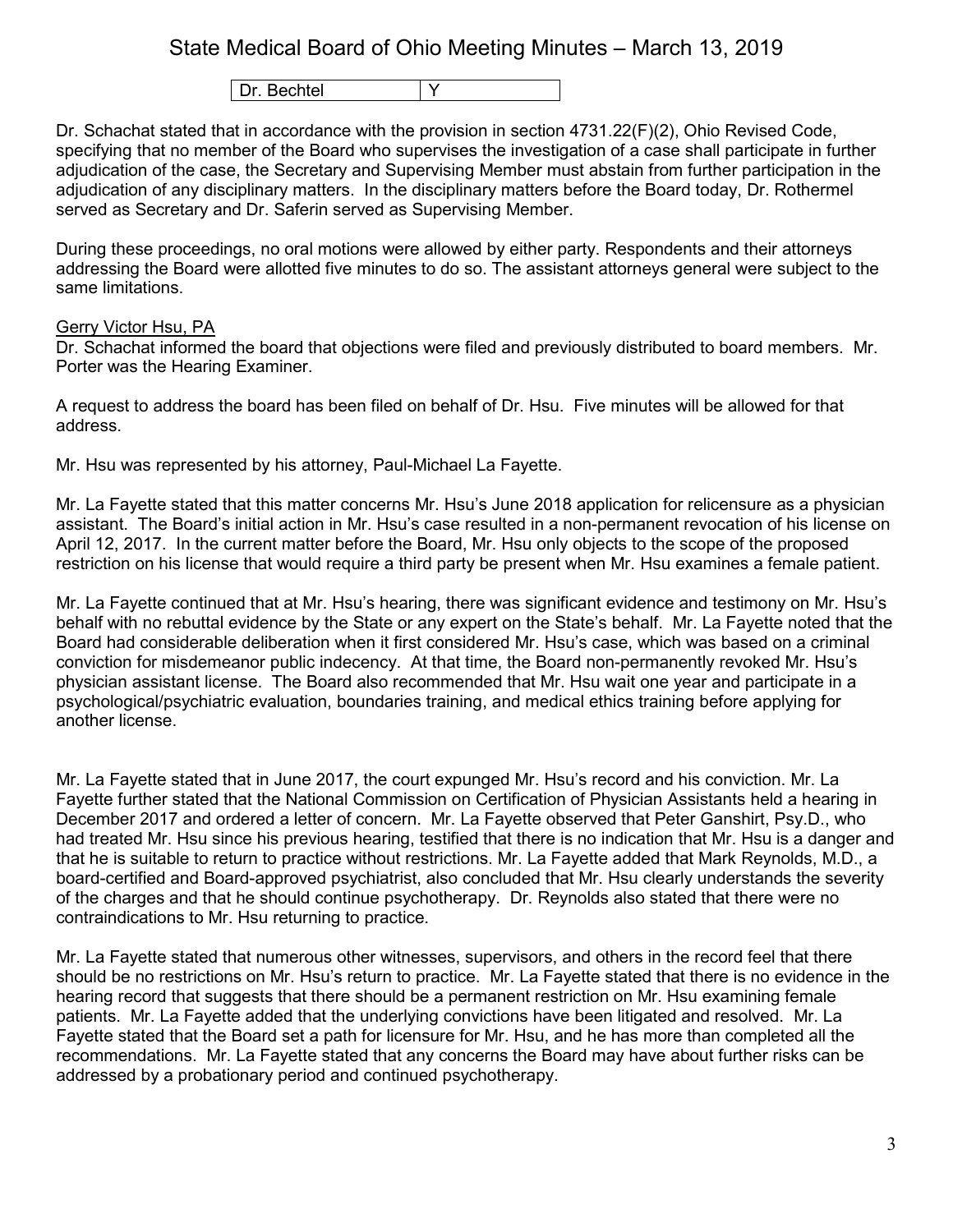Mr. Hsu stated that being a physician assistant is his passion in life and he has worked hard for it. Mr. Hsu stated that he will do everything he can to help his patients and will maintain safe and appropriate boundaries at all times.

Dr. Schachat asked if the Assistant Attorney General would like to respond. Ms. Snyder replied that she would like to respond.

Ms. Snyder asked the Board to adopt the Hearing Examiner's Proposed Order. Ms. Snyder stated that it is notable that Mr. Hsu followed the recommendations the Board set out when it revoked his license. However, Ms. Snyder expressed concern that he was asked if, even though he maintains his innocence, he recognizes that approaching a woman in the parking lot put her in a uncomfortable and untenable position. Ms. Snyder stated that Ms. Hsu still has not admitted to the behavior he was convicted of, and that is the basis of the proposed requirement that he have a third party present when examining a female patient. Ms. Snyder opined that this is not an unfair requirement.

Ms. Snyder acknowledged that Mr. Hsu has worked hard, but stated that the mission of the Board is to protect the public. Given the underlying offense, Ms. Snyder felt that it is in the best interest of the Board and the public to follow the Hearing Examiner's recommendation.

Dr. Schachat asked if there is a motion to approve and confirm the Hearing Examiner's Findings of Fact, Conclusions of Law, and Proposed Order in the matter of Mr. Hsu.

| Motion | Schottenstein |
|--------|---------------|
|        |               |

Dr. Schachat stated that he will now entertain discussion in the above matter.

Ms. Montgomery stated that this is a difficult case. Ms. Montgomery noted that the Proposed Order would require Mr. Hsu to take additional continuing education courses, despite the fact that he has already taken about 41 hours of continuing education in ethics and more than 100 hours in other continuing education courses. Ms. Montgomery opined that Mr. Hsu has already taken the continuing education that the Proposed Order would require. Mr. Giacalone stated that he would second Ms. Montgomery's proposed amended for purposes of discussion.

Ms. Montgomery moved to remove the requirement for additional continue education courses from the Proposed Order. Mr. Giacalone seconded the motion.

Dr. Soin stated that the underlying facts of Mr. Hsu's initial case is that in 2015, Mr. Hsu exposed his penis to a female who was walking to her vehicle after work. At that time, the Hearing Examiner was troubled that Mr. Hsu continued to deny the conduct that he had been convicted of. Pursuant to Rule 4731-13-24, Mr. Hsu's conviction was proof that he committed all the elements of the offense. Dr. Soin stated that Mr. Hsu has taken many ethics courses, yet he still harbors a denial that the events actually occurred. Consequently, Dr. Soin felt that Mr. Hsu could benefit from additional courses and that such a requirement would not be too onerous.

Dr. Soin noted that Mr. Hsu's objections included an objection to a requirement of having a chaperone when examining female patients. Dr. Soin felt that Mr. Hsu lost the right to object to that requirement when he exposed his penis to someone. Dr. Soin opined that Mr. Hsu should feel grateful for the opportunity to practice under an Order that will also protect the public.

Dr. Schottenstein stated that notwithstanding Mr. Hsu's denials, he believes that Mr. Hsu engaged in the behavior that he was convicted of. Dr. Schottenstein stated that when the Board first considered Mr. Hsu's case, he had favored permanent revocation of his license. However, Dr. Schottenstein did not feel that the Board should permanently deny Mr. Hsu's license at this time because the Board did not permanently revoke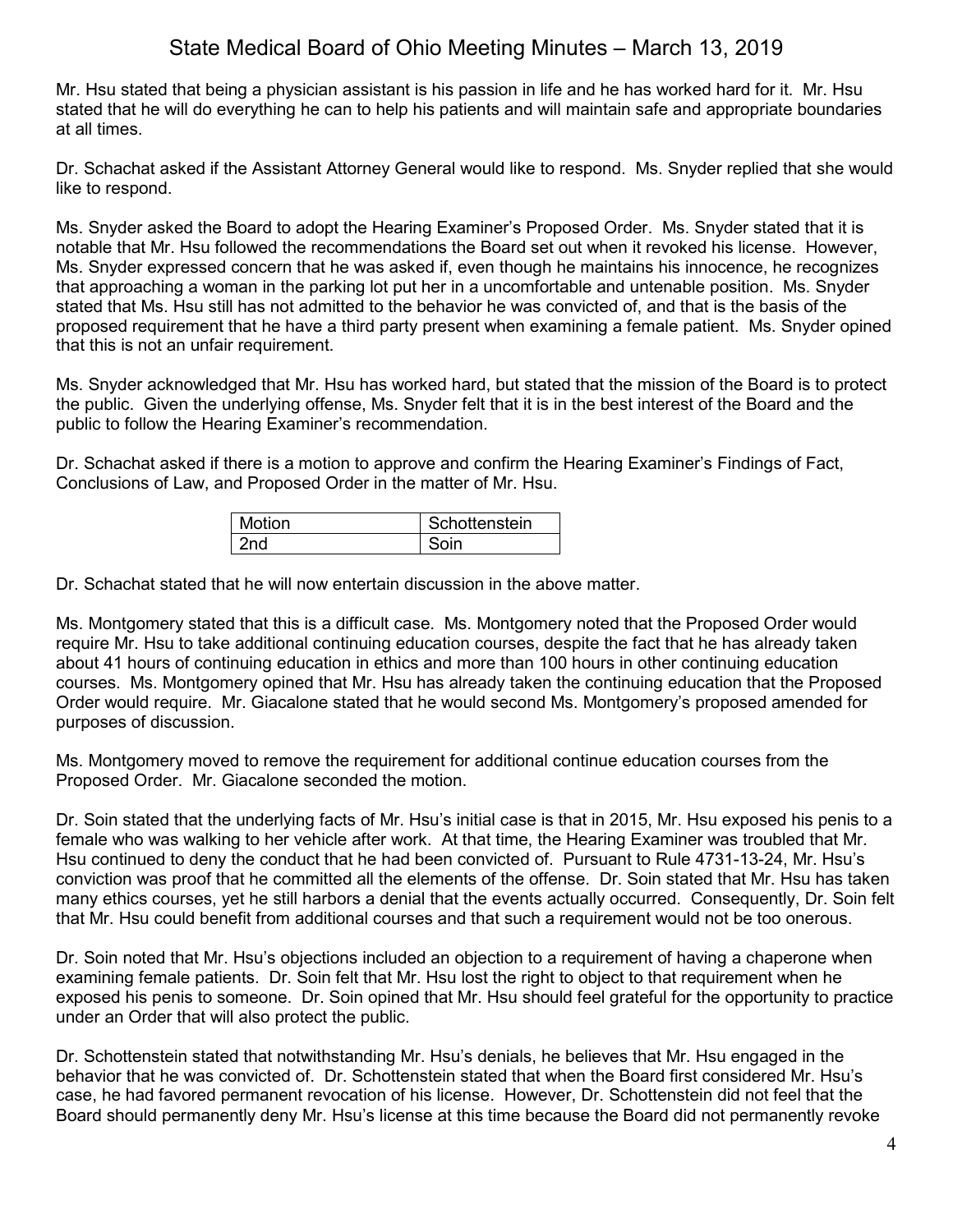the license initially, there have been no allegations of additional inappropriate behavior, and he has done everything that the Board had recommended. Dr. Schottenstein also did not favor a non-permanent denial for the same reasons.

Dr. Schottenstein noted that in closing arguments at the hearing, the Assistant Attorney General had asked, in relation to Mr. Hsu's case, what has been rehabilitated. Dr. Schottenstein stated that Mr. Hsu has diligently attended counseling, but the counseling appears to have been focused on Mr. Hsu's social skills deficiencies. Mr. Hsu still has not admitted to the behavior he was convicted of, and Dr. Schottenstein felt that there is a legitimate question of whether the Board's concerns have truly been addressed.

Responding to some points made by Mr. Hsu's defense counsel, Dr. Schottenstein acknowledged that Dr. Reynolds, a Board-approved psychiatrist, did opine that there were no contraindication to Mr. Hsu's return to work as a physician assistant. However, Dr. Schottenstein noted that in his final recommendation, Dr. Reynolds began with the phrase, "Assuming the information provided by Mr. Hsu is true and accurate, …" Dr. Schottenstein stated that the challenge in this case is that the findings of the evaluators is substantially dependent on the information provided by Mr. Hsu.

Dr. Schottenstein continued that defense counsel contends that the Proposed Order implies that Mr. Hsu must admit to the allegations in order to get an unrestricted license. However, Dr. Schottenstein stated that there had been no guarantees about Mr. Hsu's license, even if he did admit to his behavior. Dr. Schottenstein stated that the reason that Mr. Hsu would be best served by admitting his behavior and work through it in therapy is for his own sake. Defense counsel also contends that the perceived requirement that Mr. Hsu admit to his behavior in order to get an unrestricted license suggests a level of coercion and is tantamount to requiring an admission to perjury since he denied the allegation under oath in his criminal proceedings. Dr. Schottenstein responded to this contention that, respectfully, Mr. Hsu put himself in that position and it was always Mr. Hsu's choice to own his behavior and work on it in therapy.

Dr. Schottenstein stated that the Board must protect the public, and behavior of the kind that he believes NMr. Hsu engaged in is potentially traumatizing to victims. Dr. Schottenstein added that there can also be an impulsive quality to such behavior, which makes it particularly concerning in the privacy of a medical setting. In the absence of therapy specifically for the behavior in question, Dr. Schottenstein was concerned about the potential for inappropriate, impulsive behavior in the patient caree setting.

Dr. Schottenstein stated that defense counsel also referred to the favorable testimony and letters of support that indicated that Mr. Hsu is competent and conscientious in the patient care setting. Dr. Schottenstein stated that many very nice things were said about Mr. Hsu, and Dr. Schottenstein believed them all to be true. However, Dr. Schottenstein stated that these fine qualities are not mutually exclusive to the activity for which Mr. Hsu was convicted, and people have a difficult time associating someone they think they know with behavior of this nature. Dr. Schottenstein emphasized his concern that Mr. Hsu did not admit to the behavior. Dr. Schottenstein stated that there is benefit to admitting the behavior, and it is hoped that the admission would come from within and not because the Board requires it. Dr. Schottenstein opined that because recidivism is high for this kind of behavior, the admission would potentially be therapeutic for Mr. Hsu and allow his therapy to be more directed. Dr. Schottenstein stated that the point of making the admission is to achieve breakthrough of the denial that is so very common to behavior of this nature and lead to better choices in future.

Dr. Schottenstein was hopeful that the courses Mr. Hsu took and the counseling he is in is moving things in the right direction. Dr. Schottenstein also opined that the Board has disabused him of the notion that he can engage in inappropriate behavior with impunity. Dr. Schottenstein opined that the Board should grant Mr. Hsu's license with the recommended restriction, which he felt were fair given the circumstances. Dr. Schottenstein also agreed with Dr. Soin and stated that he may have felt differently about requiring the additional courses if Mr. Hsu had owned his behavior and had had more directed therapy for it.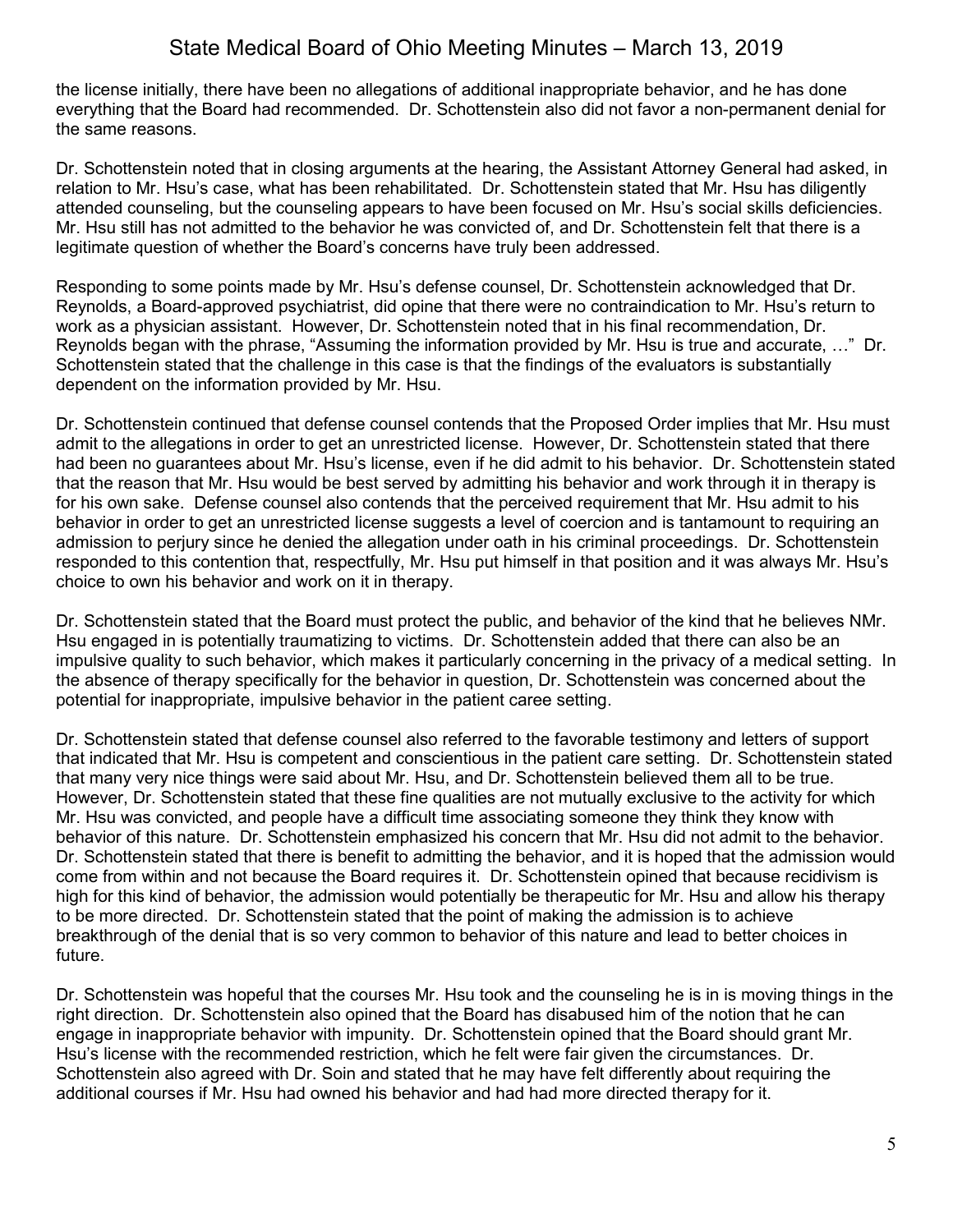Mr. Giacalone, referring to the filed objections, referred to a statement from the defense counsel that if Mr. Hsu admitted to the behavior, then he would be admitting to perjury and put him in a Catch-22 situation. Mr. Giacalone opined that this argument is a bit of a red herring. Mr. Giacalone stated that he may be wrong, but he has never heard of anyone who, after being convicted of a crime and subsequently admitting to the crime, is later found guilty of perjury. In any case, Mr. Giacalone felt that this was an apples-to-oranges comparison and may be an attempt to argue that Mr. Hsu's denial was warranted.

Motion to approve as amended by Ms. Montgomery which removed the additional CE requirements

| Motion            | Montgomery |
|-------------------|------------|
| 2 <sub>nd</sub>   | Giacalone  |
| Dr. Rothermel     | Abstain    |
| Dr. Saferin       | Abstain    |
| Mr. Giacalone     | No         |
| Dr. Schottenstein | No         |
| Dr. Soin          | No         |
| Dr. Schachat      | No         |
| Dr. Edgin         | Y          |
| Dr. Johnson       | No         |
| Dr. Factora       | Y          |
| Ms. Montgomery    | Y          |
| Dr. Bechtel       |            |

The amendment failed.

# Motion to approve the original

| Abstain |
|---------|
| Abstain |
|         |
|         |
|         |
|         |
|         |
|         |
|         |
|         |
|         |
|         |

The motion carried.

## Stefanie Kafun, RCP

Dr. Schachat stated that no objections have been filed in the matter of Stefanie Kafun, R.C.P. Ms. Lee was the Hearing Examiner.

## **Dr. Schottenstein moved to approve and confirm Ms. Lee's Findings of Fact, Conclusions of Law, and Proposed Order in the matter of Stefanie Kafun, R.C.P. Dr. Bechtel seconded the motion.**

A vote was taken on Dr. Schottenstein's motion to approve:

| Dr. Rothermel     | abstain |
|-------------------|---------|
| Dr. Saferin       | abstain |
| Mr. Giacalone     |         |
| Dr. Soin          |         |
| Dr. Schottenstein |         |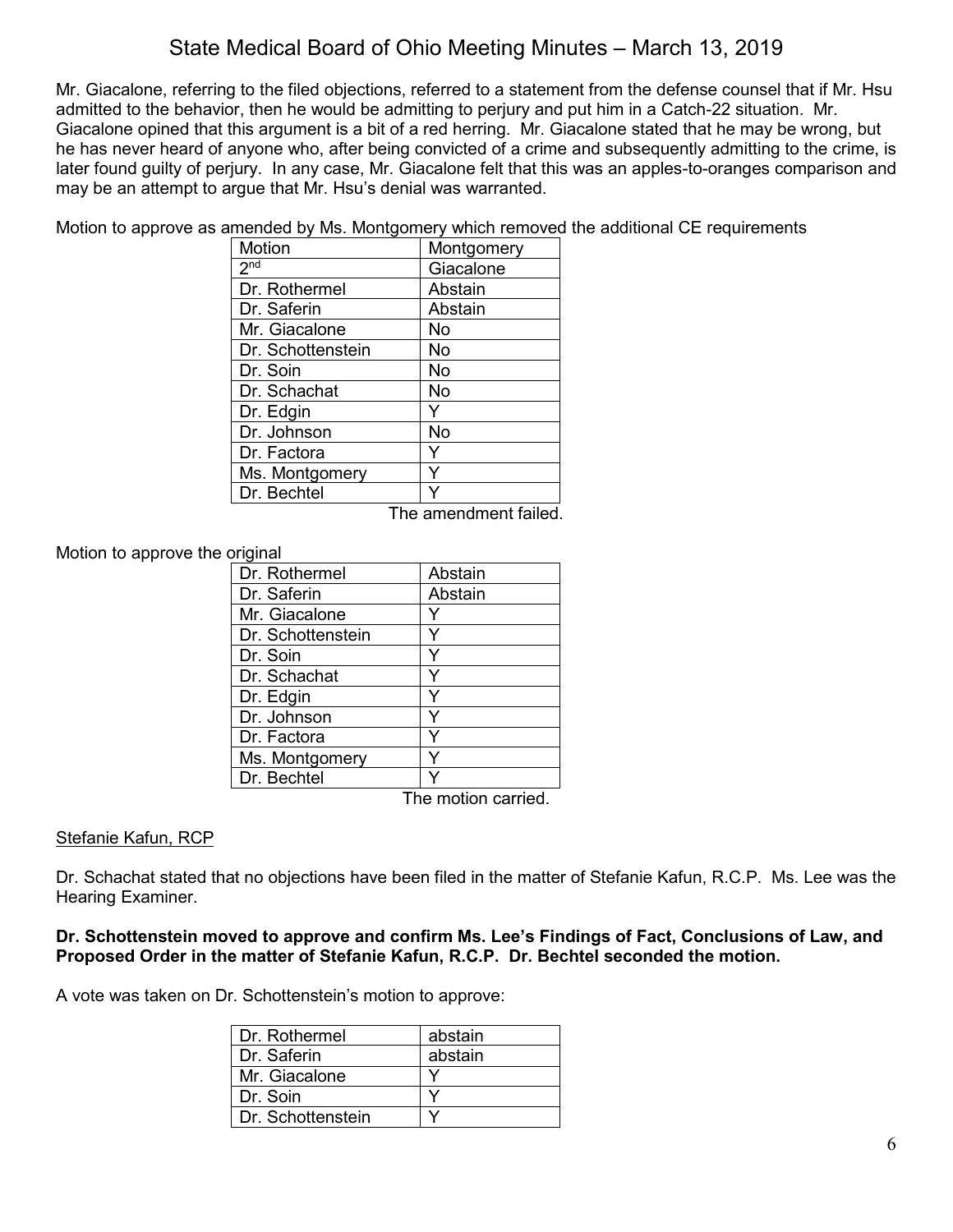| Dr. Schachat   |  |
|----------------|--|
| Dr. Edgin      |  |
| Dr. Johnson    |  |
| Dr. Factora    |  |
| Ms. Montgomery |  |
| Dr. Bechtel    |  |

The motion carried.

Michael W. Storer, PA

Dr. Schachat stated that no objections have been filed in the matter of Michael W. Storer, P.A. Ms. Lee was the Hearing Examiner.

# **Dr. Schottenstein moved to approve and confirm Ms. Lee's Findings of Fact, Conclusions of Law, and Proposed Order in the matter of Michael W. Storer, P.A. Dr. Bechtel seconded the motion.**

Ms. Montgomery, noting that the Board had not been aware of Mr. Storer's OVI arrest in May, asked if the Board had a mechanism to check on licensees in order to discover convictions in a faster manner. Ms. Montgomery further asked if the Board would have found out about Mr. Storer's conviction if he had chosen not to self-report on his license renewal application. Mr. Groeber replied that options to track licensee convictions have been researched in the past at the request of Dr. Schottenstein, but the cost of any such system was not administratively viable based on the number of licensees. Mr. Groeber stated that the Board relies on licensees to honestly and accurately report any convictions; a licensee who fails to report a conviction that the Board finds out about will have much worse problems. Ms. Montgomery agreed and stated that she can understand the balance between the large number of licensees with no convictions and the relatively small number who have convictions.

A vote was taken on Dr. Schottenstein's motion to approve:

| Dr. Rothermel     | abstain |
|-------------------|---------|
| Dr. Saferin       | abstain |
| Mr. Giacalone     | Y       |
| Dr. Soin          |         |
| Dr. Schottenstein |         |
| Dr. Schachat      |         |
| Dr. Edgin         |         |
| Dr. Johnson       |         |
| Dr. Factora       | v       |
| Ms. Montgomery    |         |
| Dr. Bechtel       |         |

The motion carried.

# **PROPOSED FINDINGS AND PROPOSED ORDERS**

Dr. Schachat stated that no timely requests for hearing were received for the board-issued Notices of Opportunity for Hearing. The matters were reviewed by a Hearing Examiner, who prepared Proposed Findings and Proposed Orders, and they are now before the Board for final disposition. These matters are disciplinary in nature, and therefore the Secretary and Supervising Member could not vote. In these matters, Dr. Rothermel served as Secretary and Dr. Saferin served as Supervising Member.

Robert H. Edwards, MD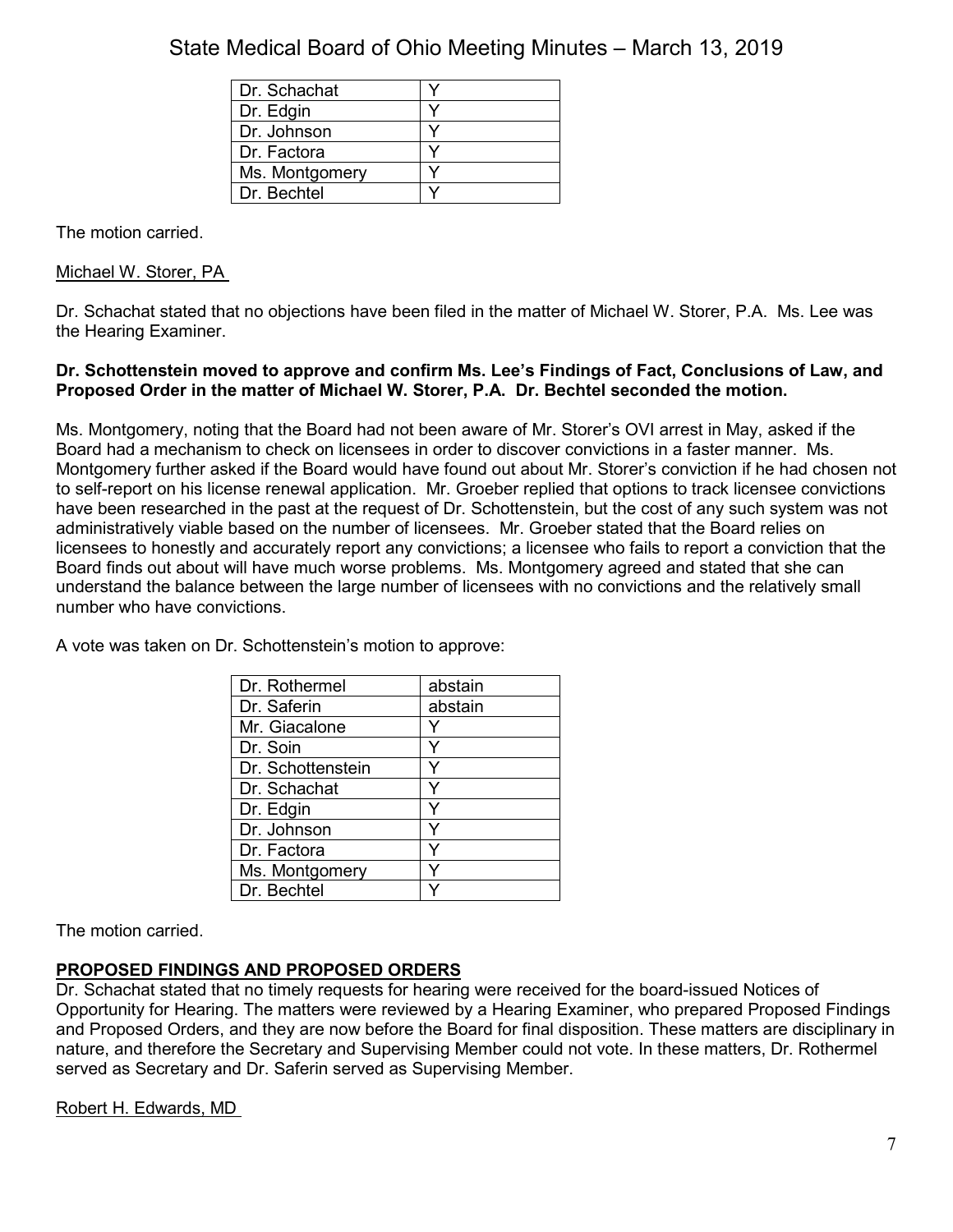Motion to find that the allegations as set forth in the September 12, 2018 Notice of Opportunity for Hearing in the matter of Dr. Edwards have been proven to be true by a preponderance of the evidence and to adopt Ms. Lee's Proposed Findings and Proposed Order.

| Motion | Bechtel       |
|--------|---------------|
| ≀nd    | Schottenstein |

*No Discussion*

| Dr. Rothermel     | abstain |
|-------------------|---------|
| Dr. Saferin       | abstain |
| Mr. Giacalone     |         |
| Dr. Schottenstein |         |
| Dr. Soin          |         |
| Dr. Schachat      | Y       |
| Dr. Edgin         | Y       |
| Dr. Johnson       |         |
| Dr. Factora       |         |
| Ms. Montgomery    |         |
| Dr. Bechtel       |         |

The motion carried.

### Kristopher McKay, MD

Motion to find that the allegations as set forth in the October 10, 2018 Notice of Opportunity for Hearing in the matter of Dr. McKay have been proven to be true by a preponderance of the evidence and to adopt Ms. Lee's Proposed Findings and Proposed Order.

| <b>Motion</b> | Schottenstein |
|---------------|---------------|
|               | Bechtel       |

Ms. Montgomery remarked on the timeline for the mailings of interrogatories and asked how Ohio's process differed from other state's processes. Dr. Schachat asked if the interrogatory mailing process was required by statute. Ms. Anderson stated that there was no particular rule outlining what the board must do; the uses interrogatories as just one of the tools during investigations. Mr. Groeber stated that this could become part of the discussion during the annual board retreat. Ms. Anderson also stated that in this particular case, the license has expired and the individual was not currently practicing in Ohio.

| Dr. Rothermel     | abstain |
|-------------------|---------|
| Dr. Saferin       | abstain |
| Mr. Giacalone     |         |
| Dr. Schottenstein |         |
| Dr. Soin          |         |
| Dr. Schachat      |         |
| Dr. Edgin         |         |
| Dr. Johnson       |         |
| Dr. Factora       |         |
| Ms. Montgomery    |         |
| Dr. Bechtel       |         |

The motion carried.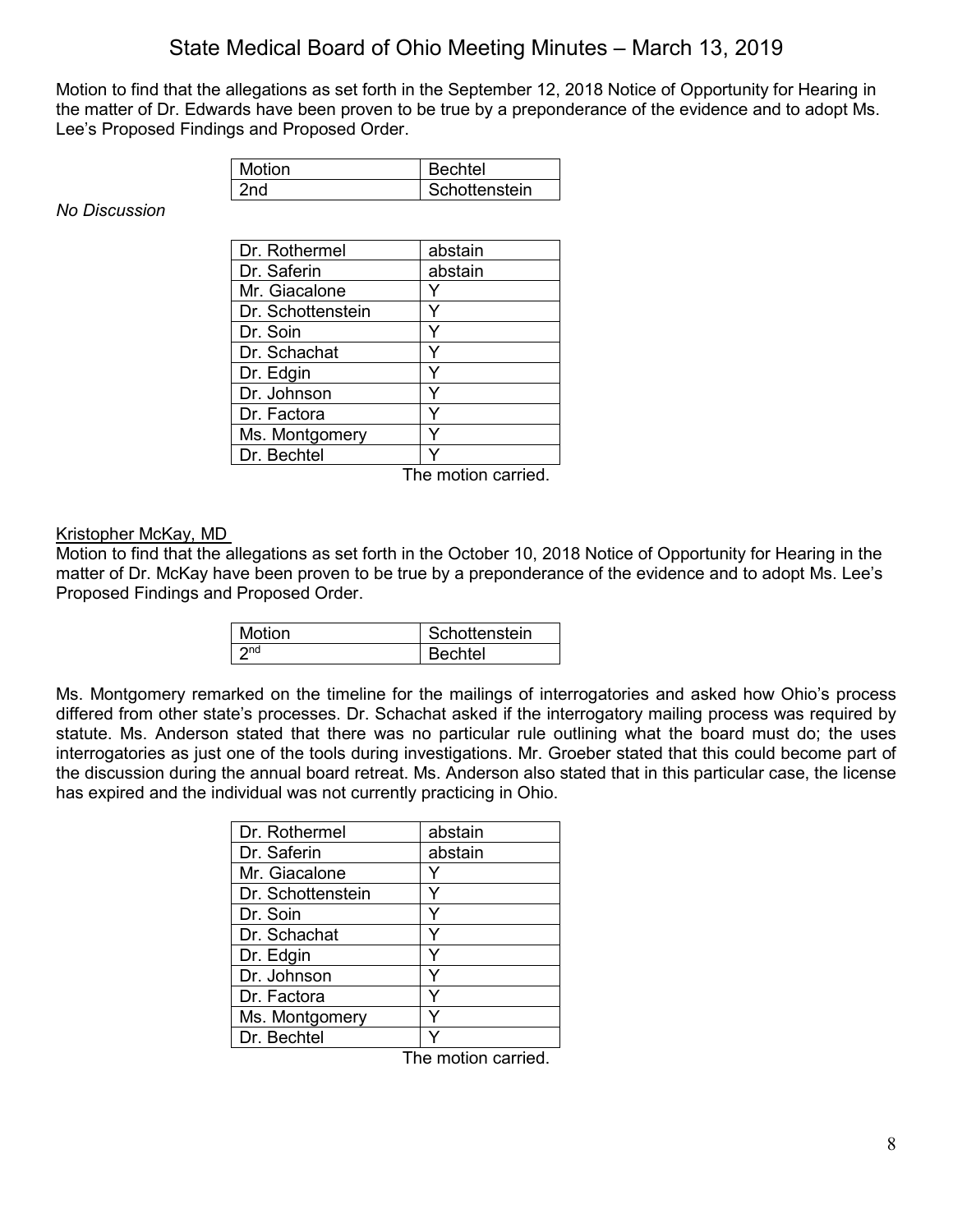## Victorio Cajigal Rodriguez, MD

Motion to find that the allegations as set forth in the May 9, 2018 Notice of Opportunity for Hearing in the matter of Dr. Rodriguez have been proven to be true by a preponderance of the evidence and to adopt Ms. Shamansky's Proposed Findings and Proposed Order.

| Motion | Schottenstein |
|--------|---------------|
| onc.   | =dain         |

*No Discussion*

| Dr. Rothermel     | abstain |
|-------------------|---------|
| Dr. Saferin       | abstain |
| Mr. Giacalone     |         |
| Dr. Schottenstein |         |
| Dr. Soin          |         |
| Dr. Schachat      |         |
| Dr. Edgin         |         |
| Dr. Johnson       |         |
| Dr. Factora       |         |
| Ms. Montgomery    |         |
| Dr. Bechtel       |         |

The motion carried.

## **FINDINGS, ORDERS, AND JOURNAL ENTRIES**

Dr. Schachat stated that the board had issued Notices of Opportunity for Hearing, and documentation of Service was received for each of the following matters. There were no timely requests for hearing filed, and more than 30 days have elapsed since the mailing of the Notices. These matters were therefore before the Board for final disposition. These matters are non-disciplinary in nature, and therefore all Board members may vote.

## Katrina Renee Kemen, MT

Dr. Schachat stated that Ms. Kemen has applied for restoration of her license to practice massage therapy in Ohio. The Board notified Ms. Kemen that it proposed to approve her application, provided that she take and pass the Massage and Bodywork Licensing Examination (MBLEx) due to the fact that she has not engaged in the active practice of massage therapy for more than two years.

Motion to find that the allegations set forth in the November 14, 2018 Notice of Opportunity for Hearing have been proven to be true by a preponderance of the evidence, and that the Board enter an Order, effective immediately upon mailing, approving Ms. Kemen's application, provided that she take and pass the (MBLEx) within six months from the date of the mailing of the Notice of Opportunity for Hearing by certificate of mailing.

| Motion | Saferin       |
|--------|---------------|
|        | Schottenstein |

During discussion, Dr. Schottenstein said that he always appreciates any additional information from the staff in situations similar to this to know the resolution/outcome of an OVI incident. Dr. Schachat asked if a "yes" answer on renewal or application was the reason the board looked into the incident. Ms. Anderson stated that she could not address this case specifically, but the board does have a process in which affirmative answers are reviewed by licensure staff and the Secretary and Supervising Member. Ms. Anderson continued to explain that a "yes" answer would be tracked by the complaint monitoring system and complaints can only be closed through a protocol that was approved by the Secretary and Supervising Member or by the Secretary and Supervising Member directly.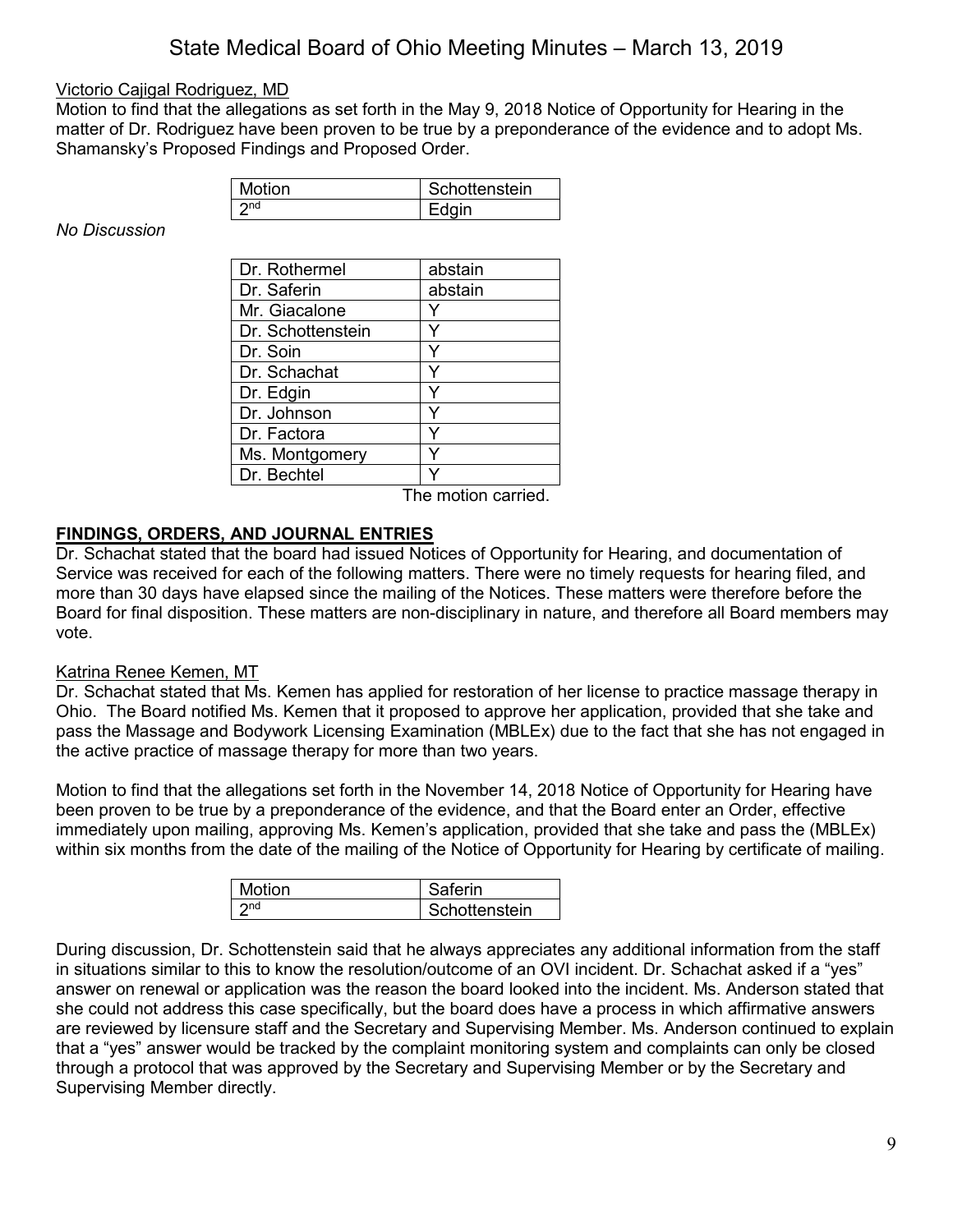| Dr. Rothermel     |      |
|-------------------|------|
| Dr. Saferin       |      |
| Mr. Giacalone     |      |
| Dr. Schottenstein |      |
| Dr. Soin          |      |
| Dr. Schachat      |      |
| Dr. Edgin         |      |
| Dr. Johnson       |      |
| Dr. Factora       |      |
| Ms. Montgomery    |      |
| Dr. Bechtel       |      |
|                   | $+1$ |

The motion carried.

### Jenifer L. Heidtman, MT

Dr. Schachat stated that Ms. Heidtman has applied for restoration of her license to practice massage therapy in Ohio. The Board notified Ms. Heidtman that it proposed to approve her application, provided that she take and pass the Massage and Bodywork Licensing Examination, the MBLEx, due to the fact that she has not engaged in the active practice of massage therapy for more than two years.

Motion to find that the allegations set forth in the January 9, 2019 Notice of Opportunity for Hearing have been proven to be true by a preponderance of the evidence, and that the Board enter an Order, effective immediately upon mailing, approving Ms. Heidtman's application, provided that she take and pass the (MBLEx) within six months from the date of the mailing of the Notice of Opportunity for a Hearing.

| Motion | Saferin       |
|--------|---------------|
|        | Schottenstein |

**Discussion** (Roll Call Vote)

| Dr. Rothermel     |  |
|-------------------|--|
| Dr. Saferin       |  |
| Mr. Giacalone     |  |
| Dr. Schottenstein |  |
| Dr. Soin          |  |
| Dr. Schachat      |  |
| Dr. Edgin         |  |
| Dr. Johnson       |  |
| Dr. Factora       |  |
| Ms. Montgomery    |  |
| Dr. Bechtel       |  |

The motion carried.

## **EXECUTIVE SESSION I**

Motion to go into Executive Session to confer with the Medical Board's attorneys on matters of pending or imminent court action, and for the purpose of deliberating on proposed consent agreements in the exercise of the Medical Board's quasi-judicial capacity.

| Motion        | Saferin        |
|---------------|----------------|
| 2nd           | <b>Bechtel</b> |
| Dr. Rothermel |                |
| Dr. Saferin   |                |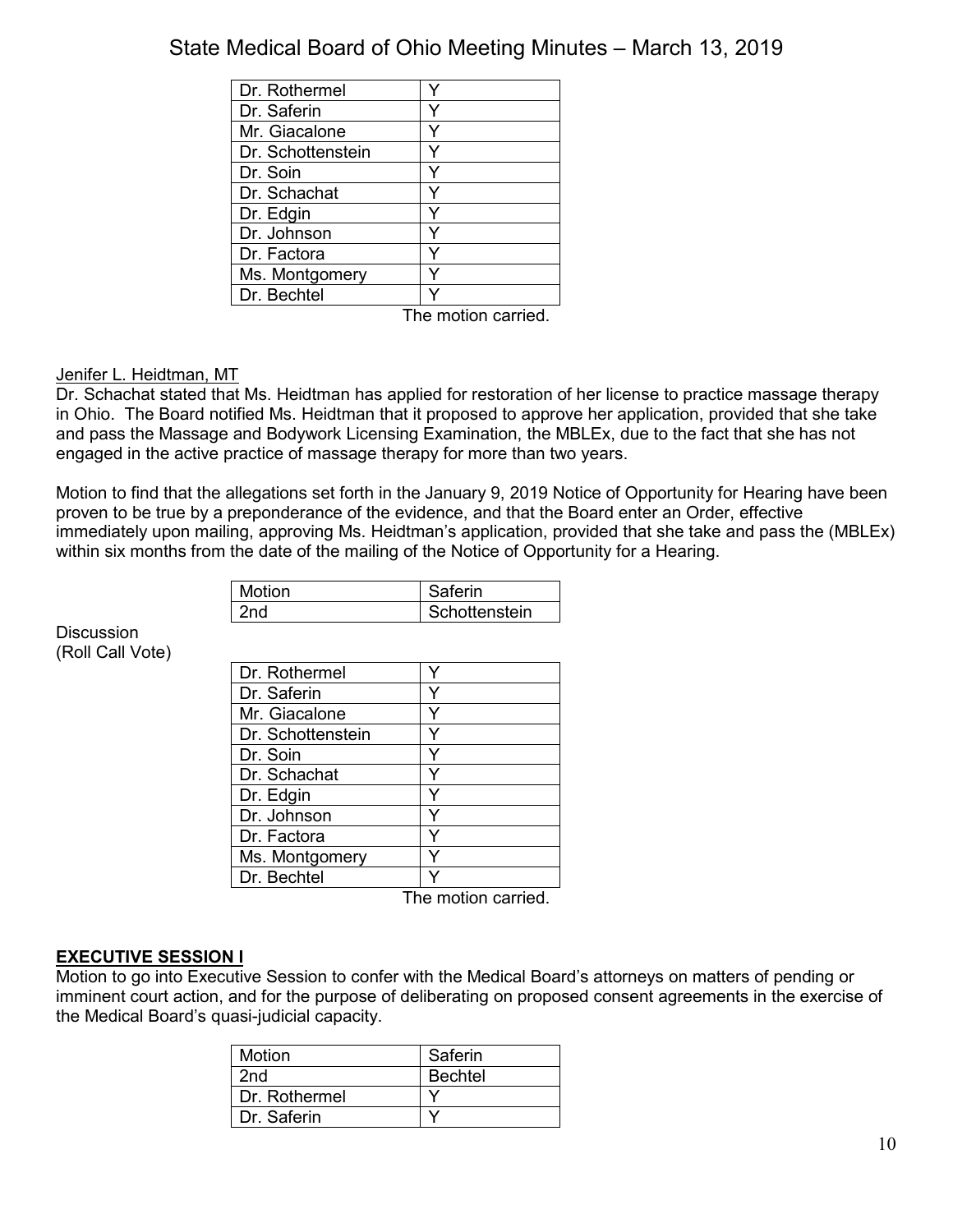| Mr. Giacalone     |                    |
|-------------------|--------------------|
| Dr. Schottenstein |                    |
| Dr. Soin          |                    |
| Dr. Schachat      |                    |
| Dr. Edgin         |                    |
| Dr. Johnson       |                    |
| Dr. Factora       |                    |
| Ms. Montgomery    |                    |
| Dr. Bechtel       |                    |
|                   | The motion carried |

*Executive Session started at: 10:41 a.m. and ended at: 10:59 a.m.*

# **SETTLEMENT AGREEMENTS**

## PGS, MD

Mr. Giacalone said that he felt a reprimand was insufficient for this case because the physician did not examine the patient in question before determining that she was incompetent; as a result, the patient suffered a violation of all her rights and her assets were liquidated. Mr. Giacalone stated that determining whether patients are competent is an extremely important decision, and physicians who are tasked with making that decision must be held responsible for doing it correctly. Mr. Giacalone opined that issuing only a reprimand in this matter sends the wrong message.

Motion to ratify the proposed Consent Agreement with PGS, M.D., MD

| <b>Motion</b>     | Schottenstein |
|-------------------|---------------|
| 2 <sub>nd</sub>   | Montgomery    |
| Dr. Rothermel     | Abstain       |
| Dr. Saferin       | Abstain       |
| Mr. Giacalone     | N             |
| Dr. Schottenstein | N             |
| Dr. Soin          |               |
| Dr. Schachat      | Y             |
| Dr. Edgin         | N             |
| Dr. Johnson       | v             |
| Dr. Factora       | v             |
| Ms. Montgomery    |               |
| Dr. Bechtel       | N             |

Having failed to achieve six affirmative votes, the motion to ratify failed.

# CARLOS DANIEL SEGOVIA, LMT

Motion to ratify the proposed Permanent Surrender with Carlos Daniel Segovia, LMT

| Motion            | Schottenstein |
|-------------------|---------------|
| 2 <sub>nd</sub>   | Giacalone     |
| Dr. Rothermel     | abstain       |
| Dr. Saferin       | abstain       |
| Mr. Giacalone     |               |
| Dr. Schottenstein |               |
| Dr. Soin          |               |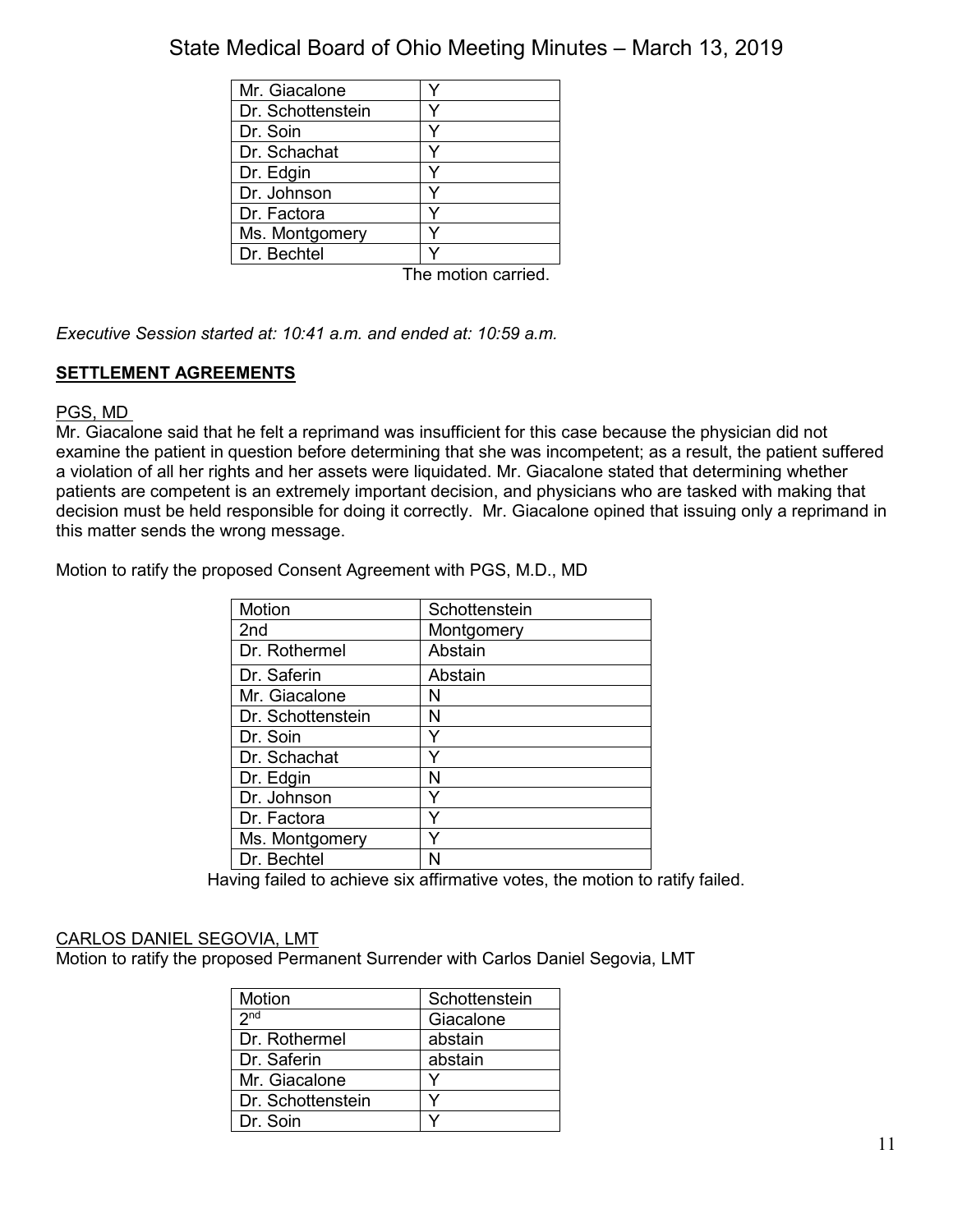| Dr. Schachat   |                     |
|----------------|---------------------|
| Dr. Edgin      |                     |
| Dr. Johnson    |                     |
| Dr. Factora    |                     |
| Ms. Montgomery |                     |
| Dr. Bechtel    |                     |
|                | The protien compani |

The motion carried.

### ATUL S. GOSWAMI, MD

Motion to ratify the proposed Permanent Surrender/Retirement with Atul S. Goswami, MD.

| Motion            | Schottenstein      |
|-------------------|--------------------|
| 2 <sub>nd</sub>   | Edgin              |
| Dr. Rothermel     | abstain            |
| Dr. Saferin       | abstain            |
| Mr. Giacalone     |                    |
| Dr. Schottenstein |                    |
| Dr. Soin          |                    |
| Dr. Schachat      | Y                  |
| Dr. Edgin         |                    |
| Dr. Johnson       |                    |
| Dr. Factora       |                    |
| Ms. Montgomery    |                    |
| Dr. Bechtel       | abstain            |
|                   | The motion carried |

The motion carried.

# MARISSA MAIA MERTZ, MD

Motion to ratify the proposed Step I Consent Agreement with Marissa Maia Mertz, MD

| <b>Motion</b>     | Schottenstein |
|-------------------|---------------|
| 2nd               | Bechtel       |
| Dr. Rothermel     | abstain       |
| Dr. Saferin       | abstain       |
| Mr. Giacalone     |               |
| Dr. Schottenstein |               |
| Dr. Soin          |               |
| Dr. Schachat      |               |
| Dr. Edgin         |               |
| Dr. Johnson       |               |
| Dr. Factora       |               |
| Ms. Montgomery    |               |
| Dr. Bechtel       |               |

The motion carried.

# HOLLIE MICHELLE ANESHANSLEY, LMT

Motion to ratify the proposed Step I Consent Agreement with Hollie Michelle Aneshansley, LMT

| Motion | Schottenstein |
|--------|---------------|
|        | Rechtel       |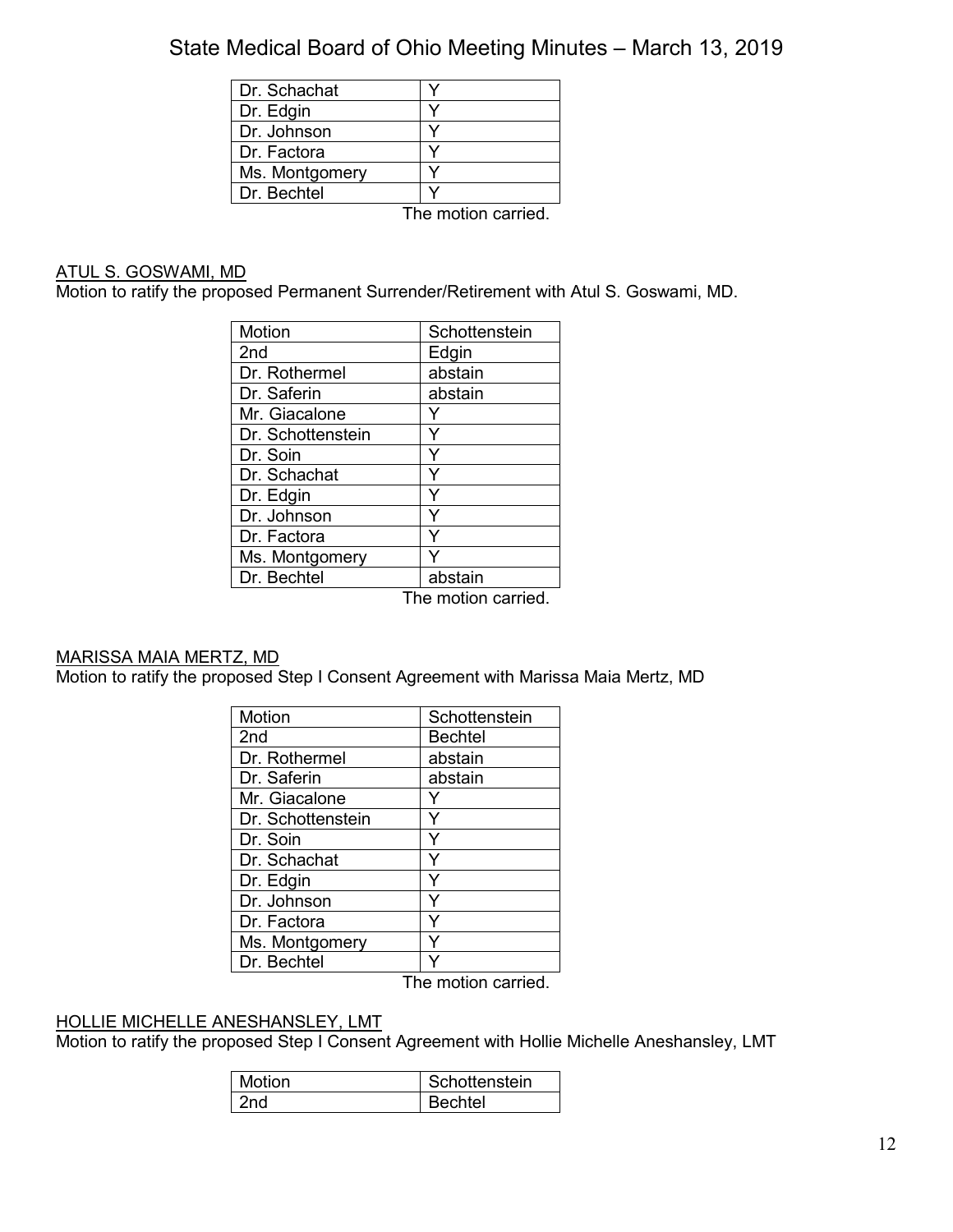| abstain |
|---------|
| abstain |
|         |
|         |
|         |
|         |
|         |
|         |
|         |
|         |
|         |
|         |

The motion carried.

# MELISSA LYNN VERCHIO, MD

Motion to ratify Step I Consent Agreement with Melissa Lynn Verchio, MD

| Motion            | <b>Bechtel</b> |
|-------------------|----------------|
| 2nd               | Edgin          |
| Dr. Rothermel     | abstain        |
| Dr. Saferin       | abstain        |
| Mr. Giacalone     |                |
| Dr. Schottenstein |                |
| Dr. Soin          |                |
| Dr. Schachat      |                |
| Dr. Edgin         |                |
| Dr. Johnson       |                |
| Dr. Factora       |                |
| Ms. Montgomery    |                |
| Dr. Bechtel       |                |

The motion carried.

## **NOTICES OF OPPORTUNITY FOR HEARING, ORDERS OF SUMMARY SUSPENSION, ORDERS OF IMMEDIATE SUSPENSION, AND ORDERS OF AUTOMATIC SUSPENSION**

Ms. Marshall presented the following citations to the board for consideration:

- 1. Hazel Fishel, MD: Based on action taken by the North Carolina Board in December regarding a romantic relationship with a patient.
- 2. Kara Gottschalk, LMT: Based on sexual misconduct with a patient.
- 3. Robert Hosbrook, RCP applicant: Convicted in US District court of bank fraud.
- 4. Ifeoma Kamalu, MD: Based on a November action by the Michigan board for failing to adequately safeguard blank prescriptions.
- 5. Paul Schwartz, MD: Based on action by the California Board based on providing false information on an application for a license there.
- 6. William Ritchey, DO: Minimal standards case involving inappropriate and excessive prescribing to 12 patients.

Mr. Giacalone asked Ms. Marshall if the proposed Notice of Opportunity for Hearing for Dr. Ritchey was not a summary suspension because the incident happened in 2016. Ms. Marshall responded that that was correct. Ms. Marshall added that the Secretary and Supervising Member decide when a case merits a summary suspension. Ms. Marshall continued that the challenge with summary suspensions is that the enforcement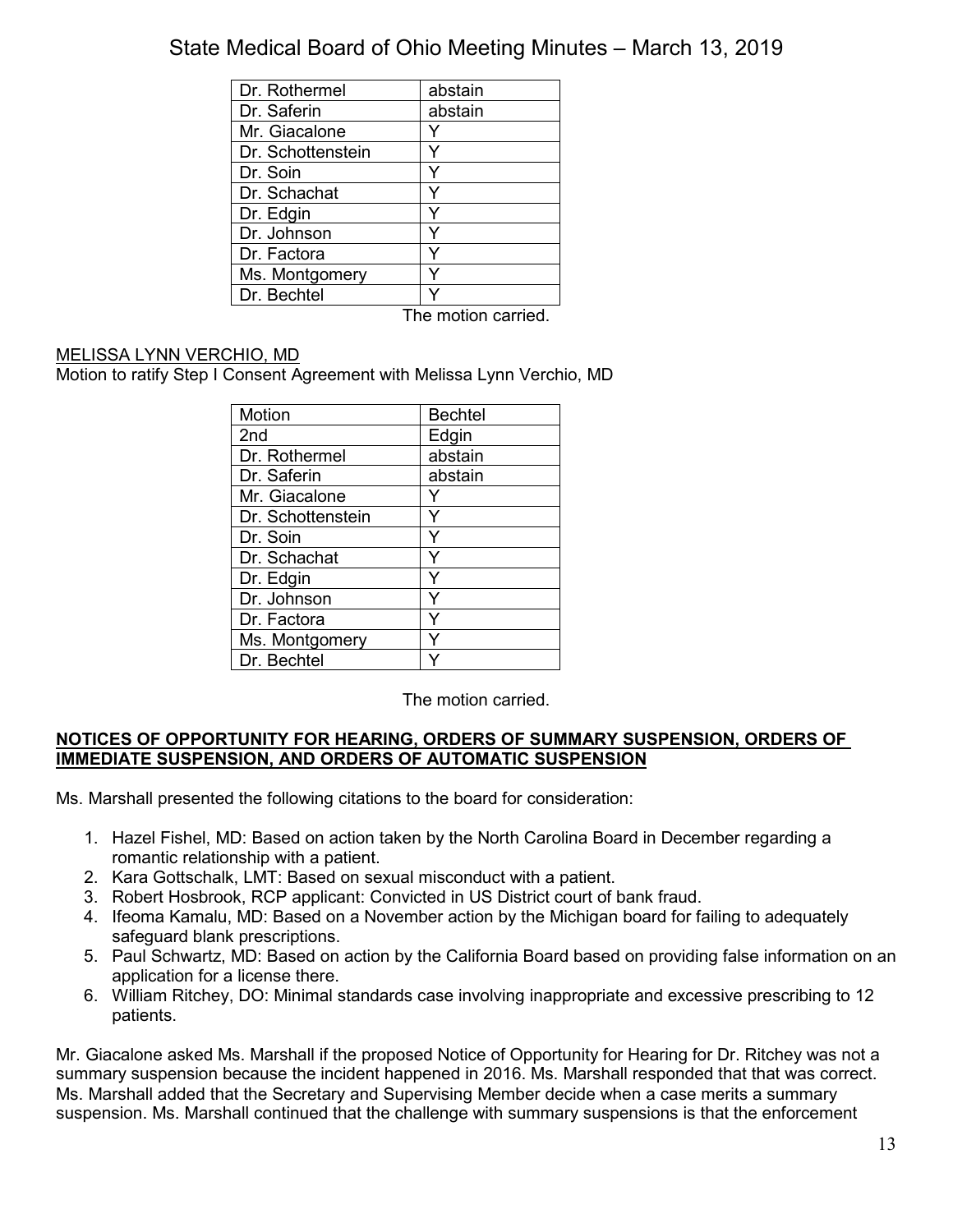attorneys must have all the evidence ready to present in a hearing within seven days of issuance. Therefore, cases involving minimum standards need to have all the patient records subpoenaed, certified, received, sent to be reviewed by the experts, and have the expert's report returned and the reviewed. Summary suspensions are more likely in prescribing cases that involve criminal activity, like a pill mill, rather than minimum standards violations.

- 7. Mitchell Simons, MD: Based on inappropriate, excessive prescribing based on a similar time frame.
- 8. Felix Brizuela, Jr., DO: Immediate suspension based on criminal drug activity, convicted by jury on 15 counts of distribution of controlled substances without a legitimate medical purpose.

Dr. Schottenstein inquired as to the difference between and immediate suspension and a summary suspension. Ms. Marshall said there are three types of suspensions that take place "right now": automatic suspensions can happen with convictions of rape or murder, or when the respondent has been adjudicated as being mentally incompetent; immediate suspensions are triggered by a felony drug related conviction; summary suspensions take effect immediately and are based upon any item for which the medical board has authority to discipline.

Motion to approve and issue citations 1-5.

| Motion            | Schottenstein |
|-------------------|---------------|
| 2 <sub>nd</sub>   | Giacalone     |
| Dr. Rothermel     | Abstain       |
| Dr. Saferin       | Abstain       |
| Mr. Giacalone     |               |
| Dr. Schottenstein |               |
| Dr. Soin          |               |
| Dr. Schachat      |               |
| Dr. Edgin         |               |
| Dr. Johnson       |               |
| Dr. Factora       |               |
| Ms. Montgomery    |               |
| Dr. Bechtel       |               |

The motion carried.

Motion to approve and issue citations 6, 7 and 8.

| Motion            | Schottenstein |
|-------------------|---------------|
| 2 <sub>nd</sub>   | Edgin         |
| Dr. Rothermel     | abstain       |
| Dr. Saferin       | abstain       |
| Mr. Giacalone     |               |
| Dr. Schottenstein | Y             |
| Dr. Soin          | Y             |
| Dr. Schachat      | Y             |
| Dr. Edgin         | Y             |
| Dr. Johnson       | Y             |
| Dr. Factora       | Y             |
| Ms. Montgomery    | Y             |
| Dr. Bechtel       | Abstain       |

The motion carried.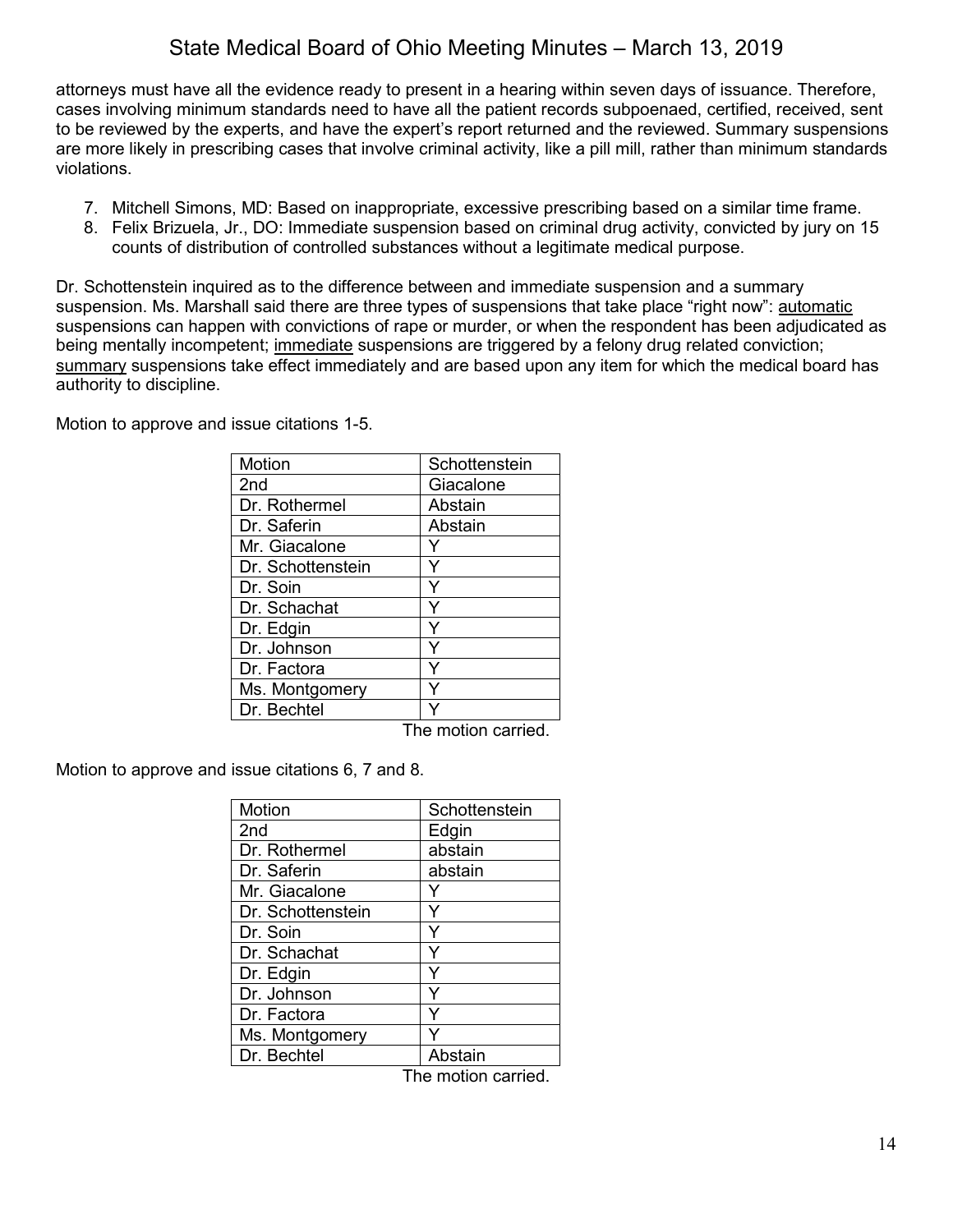# **RULES & POLICIES**

Ms. Debolt presented an update on rules and policies to the board: 4731-1-17 now includes agreed-upon language.

Motion for Rule 4731-1-17 to be refiled with JCARR as revised at paragraph (C).

| <b>Motion</b>       | Saferin       |
|---------------------|---------------|
| 2nd                 | Schottenstein |
| Voice Vote in favor | All in favor  |
| Opposed             | None          |

The motion carried.

# **OPERATIONS REPORT**

Mr. Groeber presented the operations report to the board: There continues to be a number of staff vacancies and we are working with the administration as needed to fill some of those. James Roach will be promoted to a permanent status for Chief of Investigations starting the following week. The communications team will be adding a staff member who will be working on the outreach and education projects. We are also working on the investigator positions which need to be filled. The legal group statistic reflect information that is waiting to go to hearing, not a backlog of work. Licensure statistics reflect a 17% increase YTD over licensing volume; still averaging 30 days or less for issuance. Financial disclosure filing is due by May 15, 2019. Ms. Debolt will assist in tracking completed and outstanding filings.

Ms. Murray outlined the discussions that have taken place during Compliance Committee regarding which probationers are making appearances and how those appearances are being structured; probationary request reports and also approval process for treatment providers and One-Bite providers. Proposed changes will be presented at the board retreat in June.

Mr. Groeber then presented metrics from the Legal group: the median days to complete public records requests has gone from two days to 6 hours; staff also worked diligently on rules that needed to be reviewed and updated.

## **REPORTS BY ASSIGNED COMMITTEES**

## **Finance Committee Report**

## Fiscal Report

Dr. Schottenstein stated that the Board's revenue in January 2019 was \$648,131, which is substantially lower than the previous month because there were no renewal deadlines for any licensee group. Overall, revenue increased 9% year-to-date.

Dr. Schottenstein continued that the Board's net revenue for January 2019 was negative \$632,526. Dr. Schottenstein stated that the drop in revenue was substantially a function of two very large invoices that were paid in January: \$290,757 annual maintenance cost for the new e-License system; and \$232,829 for development of compliance and adjudication modules for the e-License system. Dr. Schottenstein commented that feedback regarding the e-License system and the modules has been positive. Dr. Schottenstein stated that the 11.5% increase in expenditures year-to-date is also substantially a function of two large invoices, and expenditures should level out in the near future.

Dr. Schottenstein continued that the Board's net fiscal year revenue to date is negative \$214,972. Dr. Schottenstein expected the revenue to be positive by the end of the fiscal year, noting that many licensees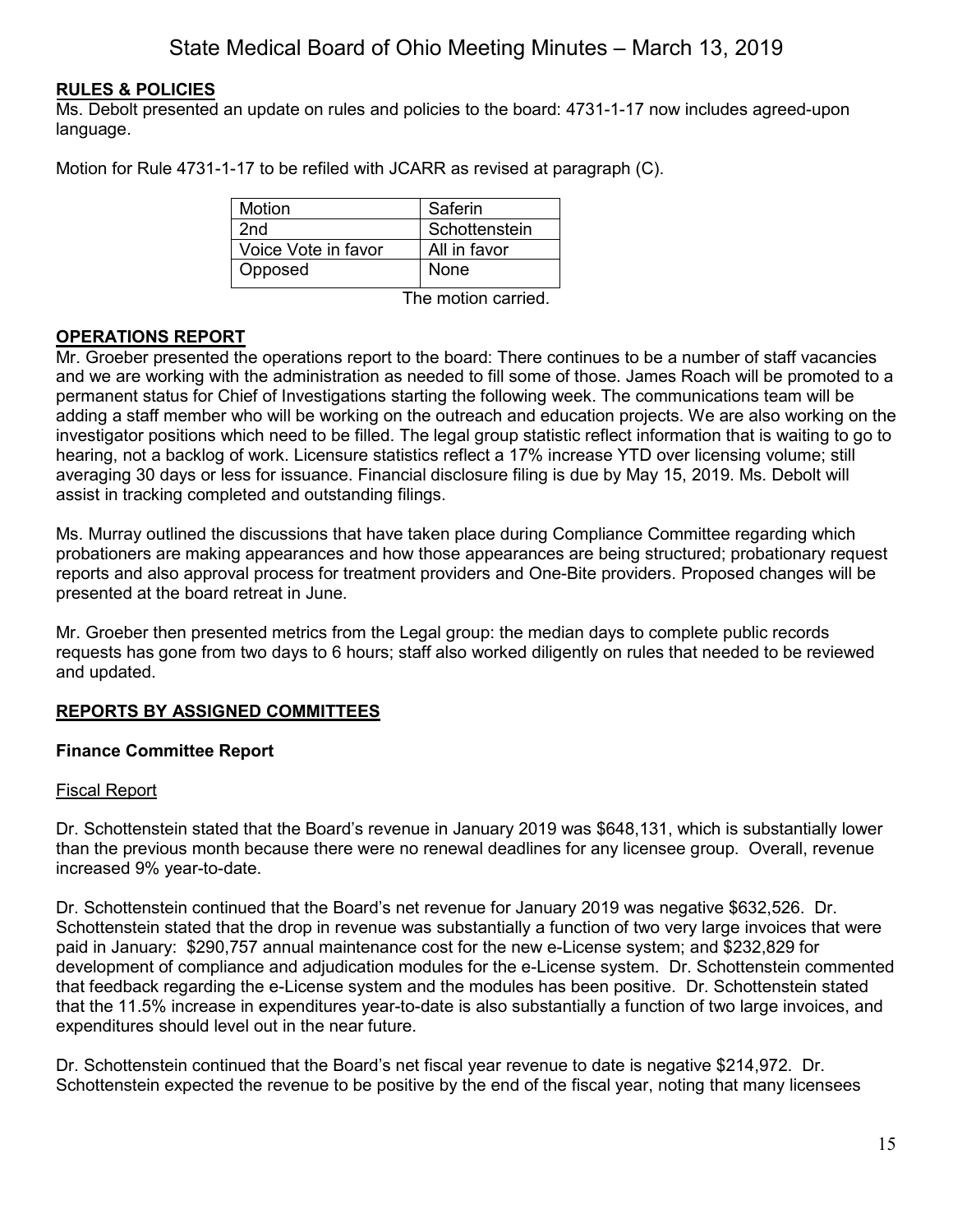have renewal dates approaching. Dr. Schottenstein stated that the Board's cash balance has decreased, but it is still respectable at \$4,399,457.

Dr. Schottenstein stated that the Board has received a total of \$42,057 in fines since the last fiscal report.

# Cultural Competency Guide

Dr. Schottenstein stated that the Board's Cultural Competency Guide for providers has been completed and posted to the Board's website under the "Resources" tab. A quantity of 300 booklets will cost an estimated \$685 to print, and the booklets will be distributed to upcoming events where the Board will host or have a table.

## Practitioner Diversion Awareness Conference

Dr. Schottenstein stated that the Drug Enforcement Administration (DEA) has invited the Board to be a featured presenter at the Practitioner Diversion Awareness Conference, which will be held on March 18 and 19 in Cleveland. The Conference is co-sponsored by the Federation of State Medical Boards and is designed to assist the DEA and registered practitioners in identifying and preventing diversion activity. Mr. Groeber will be a presenter at the Conference.

### Fining Guidelines Review

Dr. Schottenstein stated that at the Board's February 2019 meeting, some members raised questions about the fining amounts in the Board's disciplinary fining guidelines. Based on a survey of members conducted by Mr. Groeber, the Finance Committee determined that the consensus of the members is that there is a comfort level with the fining guidelines at the current levels. The Committee also opined that it is not productive to revisit the fining amounts on a frequent basis.

Motion to not change the fining guidelines and put it on a five-year review cycle.

| Motion              | Schottenstein       |
|---------------------|---------------------|
| 2n <sub>d</sub>     | Edgin               |
| Voice vote in favor | All in favor        |
| Opposed             | None                |
|                     | The metien cerrical |

The motion carried.

## **Policy Committee Report**

## Legislative Update

Dr. Soin stated that a great deal of legislative activity is expected over the next few months.

### Rule Review Update

Dr. Soin stated that Ms. Anderson provided the Policy Committee with a rule review update. Dr. Soin stated that there is likely to be respiratory care rules for the Board to consider in April and dietetics rules to consider in June.

## Rules Regarding Military Service

Ms. Anderson stated that it is proposed to combine the Board's four rules in this area into three rules and aligning all the Board's license types with respect to renewal, continuing education, and expedited licensure for individuals who are in the military, are veterans, or are spouses of those individuals.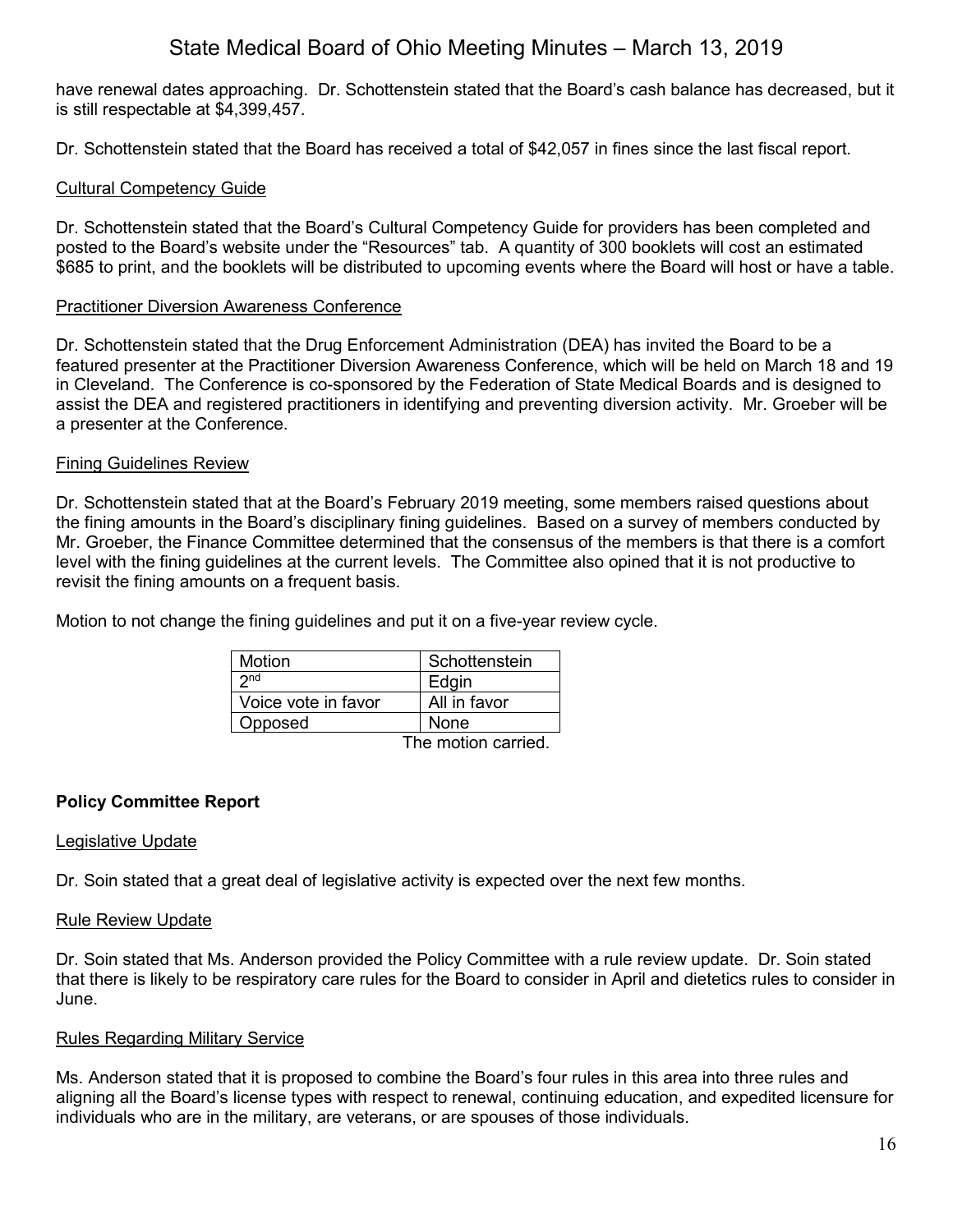# Rules Regarding Consult Agreements

Ms. Anderson stated that over 200 comments were received from interested parties about proposed changes to the pharmacist consult agreement rules. The proposed amendments based on the comments are as follows:

- Changes addressing concerns that the prior approval requirements essentially rendered the consult agreements useless because if pharmacists would otherwise not have authorization to make adjustments in accordance with the consult agreement.
- Deletion of the phrase "prior to entering into the consult agreement," in recognition of the fact that the agreement is between the physician and the pharmacist, with the patient slotted in as they come up.

Motion to file the consult agreement rules, as discussed, with CSI.

| Motion              | Saferin        |
|---------------------|----------------|
| 2nd                 | <b>Bechtel</b> |
| Voice vote in favor | All in favor   |
| Opposed             | None           |
|                     | . .            |

The motion carried.

### Subacute and Chronic Pain Prescribing Rules

Ms. Anderson stated that the following amendments are recommended for the subacute and chronic pain prescribing rules, based on comments received from interested parties:

- Exempting board-certified hematology/oncology physicians from the requirement to consult with a board-certified pain management physician, palliative care physician, or hospice physician if a patient requires more than 120 MED of pain medication.
- Removing the requirement that a second opinion be required before a physician can determine if a patient is terminal and therefore can be exempted from the rule.

Motion to file the subacute and chronic pain rules, as amended, with CSI.

| <b>Motion</b>       | Saferin        |
|---------------------|----------------|
| 2n <sub>d</sub>     | <b>Bechtel</b> |
| Voice vote in favor | All in favor   |
| Opposed             | <b>None</b>    |
|                     | . .            |

The motion carried.

### **Licensure Committee Report**

Motion to approve teleconferences and videoconferences as the standard formats for PAPC meetings held on and after March 20, 2019.

| Motion              | Saferin      |
|---------------------|--------------|
| 2nd                 | Edgin        |
| Voice vote in favor | All in favor |
| Opposed             | None         |
|                     |              |

The motion carried.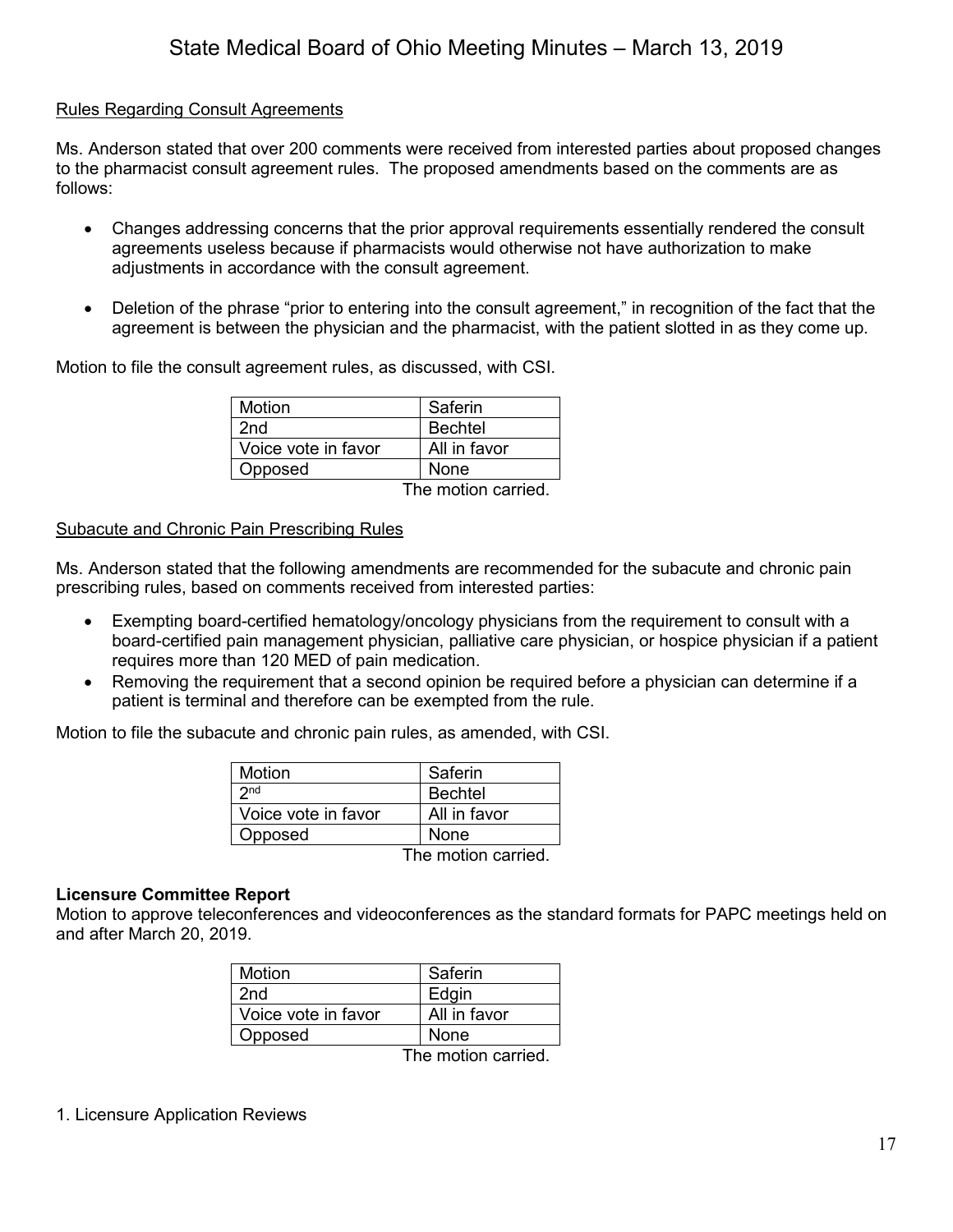| 112. IVI.D.       | <b>INDUCT to grant application for floor</b> |
|-------------------|----------------------------------------------|
| Motion            | Saferin                                      |
| 2 <sub>nd</sub>   | Schottenstein                                |
| Dr. Rothermel     |                                              |
| Dr. Saferin       |                                              |
| Mr. Giacalone     |                                              |
| Dr. Schottenstein |                                              |
| Dr. Soin          |                                              |
| Dr. Schachat      |                                              |
| Dr. Edgin         |                                              |
| Dr. Johnson       |                                              |
| Dr. Factora       |                                              |
| Ms. Montgomery    |                                              |
| Dr. Bechtel       |                                              |

Nicholas Katz, M.D. – Motion to grant application for licensure as presented.

Moses Kumar, M.D. – Motion to approve waiver and grant licensure.

| Motion            | Saferin |
|-------------------|---------|
| 2 <sub>nd</sub>   | Edgin   |
| Dr. Rothermel     |         |
| Dr. Saferin       |         |
| Mr. Giacalone     |         |
| Dr. Schottenstein |         |
| Dr. Soin          |         |
| Dr. Schachat      |         |
| Dr. Edgin         |         |
| Dr. Johnson       |         |
| Dr. Factora       |         |
| Ms. Montgomery    |         |
| Dr. Bechtel       |         |

Nichole Brennan, M.T. – Motion to approve request, pending passage of the MBLEX

| Motion            | Saferin |
|-------------------|---------|
| 2 <sub>nd</sub>   | Edgin   |
| Dr. Rothermel     |         |
| Dr. Saferin       |         |
| Mr. Giacalone     |         |
| Dr. Schottenstein | Y       |
| Dr. Soin          | Y       |
| Dr. Schachat      |         |
| Dr. Edgin         | Υ       |
| Dr. Johnson       | ٧       |
| Dr. Factora       |         |
| Ms. Montgomery    |         |
| Dr. Bechtel       |         |

Respiratory Care Continuing Education Course Approval – motion to approve the 3 courses submitted for 1 contact hour each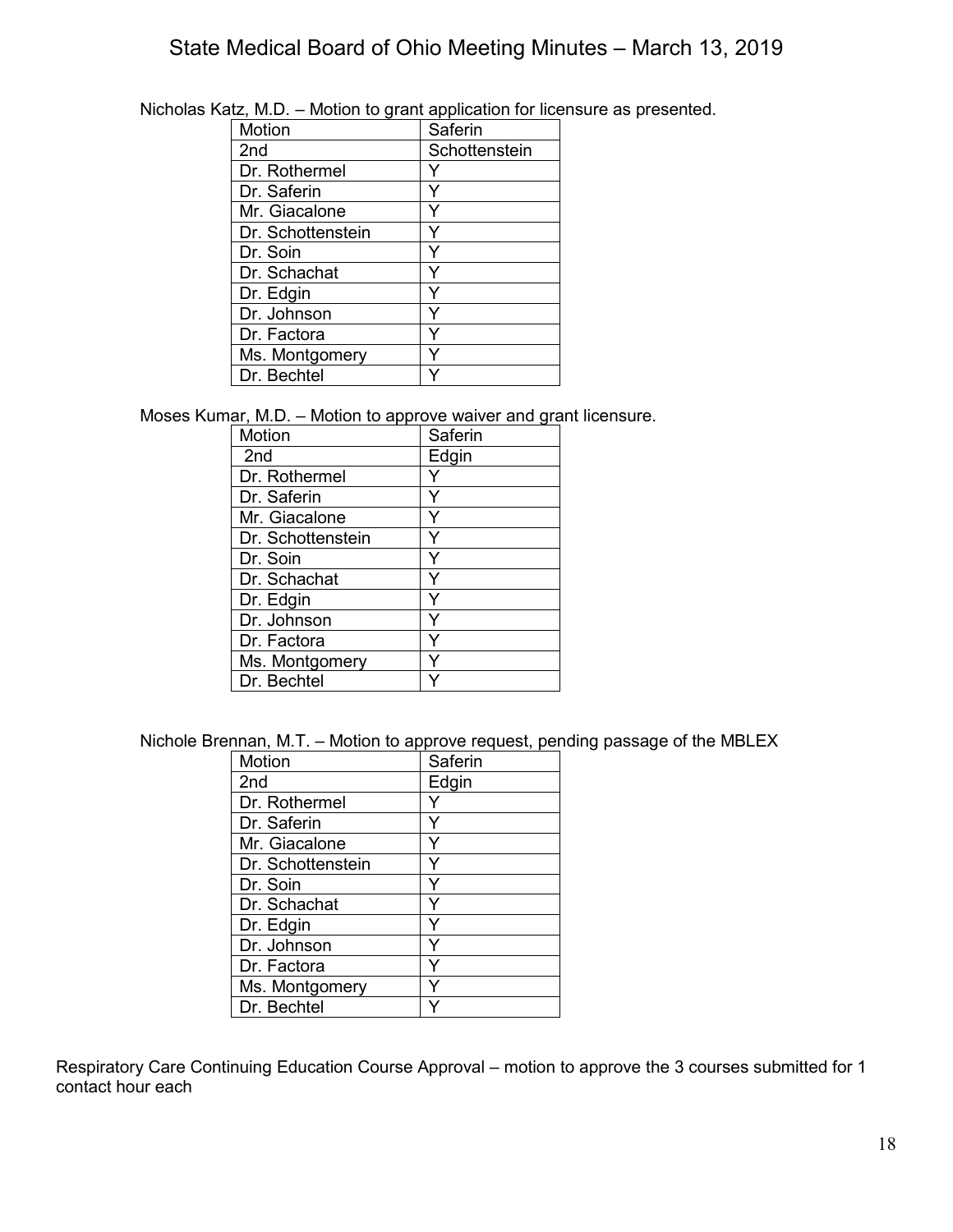| Motion              | Saferin      |
|---------------------|--------------|
| 2nd                 | Edgin        |
| Voice vote in favor | All in favor |
| Opposed             | None         |

# **Compliance Committee Report**

Dr. Schottenstein stated that the Compliance Committee last met on February 13, 2019, at 2:00 p.m. The Committee met with the following licensees:

- Tina Davis, MT made her initial appearance pursuant to the terms of her November 14, 2018 Consent Agreement based on Ms. Davis' plea of guilty to one count of Tampering with Evidence, a third-degree felony. The Committee voted to continue Ms. Davis under the terms of her November 14, 2019 Consent Agreement, with future appearances before the Board's Secretary or designee.
- Dr. Erin B. Engel, DPM made her initial appearance pursuant to the terms of her November 14, 2018 Consent Agreement, which reinstated Dr. Engel's podiatric medical license following a suspension for her admission that she wrote fraudulent prescriptions for controlled substances for self-use and provided false information concerning her conduct to the Board. The Committee voted to continue Dr. Engel under the terms of her November 14, 2018 Consent Agreement, with future appearances before the Board Secretary or designee.

The Committee also approved the Compliance Staff's Reports of conferences for January 7 and 8, 2019.

The Committee also recommended approval of applications for Certificates of Good Standing as a Treatment Provider for Impaired Practitioners for the following entities:

- Shepherd Hill
- Northland The Ridge
- Northland Intervention

That agenda item spurred some discussion of the ability to conduct site visits for the Treatment Provider for Impaired Practitioners who hold certificates of good standing. Ms. Murray confirmed for the Committee that this would be a topic of discussion at the June 11 board retreat.

The Committee also approved the minutes from January 9, 2019.

## **Medical Marijuana Expert Review Committee**

Ms. Murray reported that the Medical Marijuana Expert Review Committee met on January 9, 2019, to review petitions for new conditions for treatment with medical marijuana filed during the November 1 - December 31, 2018, submission period. The Committee placed each petition into one of four categories:

Category 1: Petitions which failed to meet the statutory and rule requirements and were rejected by the Committee. There were 54 petitions in Category 1.

Category 2: Petitions which failed to meet the statutory and rule requirements; however, they concerned conditions which may already be covered under the rule. While these petitions were rejected, the petitioners were sent information about the current conditions covered and informed them that their petition may not be necessary. There were 43 petitions in Category 2.

Category 3: Petitions that failed to meet the statutory and rule requirements only because they failed to include a letter of support from a physician, but were otherwise accompanied by robust supporting material.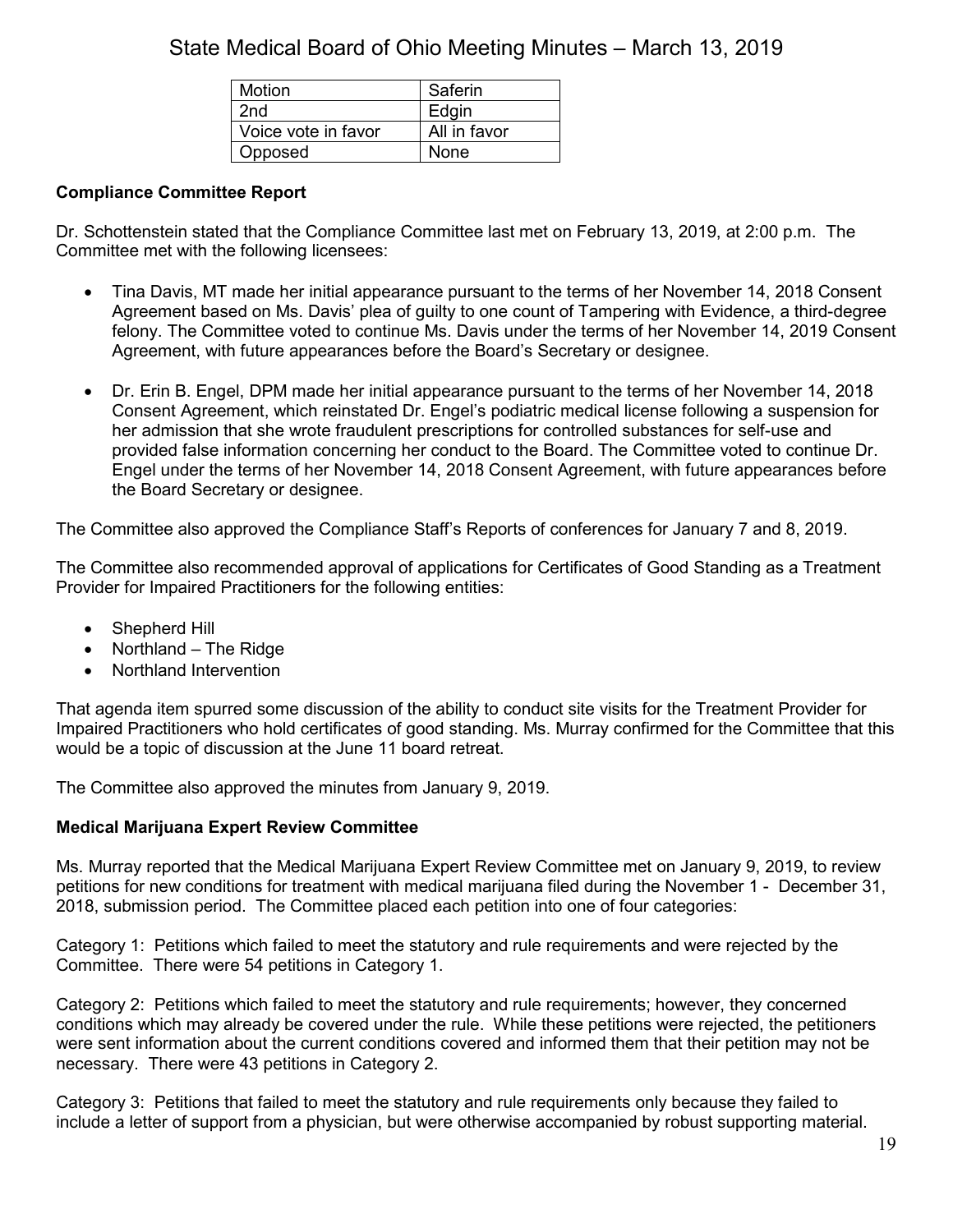These petitioners were asked to submit a letter of support from a physician before the February Board meeting so that there petitions could be considered. None of the petitioners in Category 3 submitted the requested letter before the February Board meeting, so those petitions were rejected. There were four petitions in Category 3.

Category 4: Petition that met the statutory and rule requirements. The Committee decided to review these petitions at the February meeting to match them with potential experts. There were nine petitions in Category 4.

Ms. Murray continued that at the Committee's meeting on February 13, 2019, the Committee reviewed the Category 4 petitions, which concerned the following conditions: Opioid use disorder, depression, insomnia, anxiety, and autism. The Committee approved the following experts to review the conditions for possible treatment with medical marijuana: Ted Parran, M.D.; David Bearman, M.D.; Mark Woyshville, M.D.; Suzanne Sisley, M.D.; Solomon Zaraa, D.O.; Gary Wenk, Ph.D.; and Christian Bogner, M.D. The experts will review the petitions and prepare reports for the Committee to be reviewed at the May meeting. Staff is working on scheduling the experts to be available via Skype at the May meeting so that they may answer any questions the Committee may have.

The Committee will report to the full Board so that the Board can consider the petitions and expert reports at its June 12, 2019 meeting.

Motion to approve the October 10, 2018 and January 9, 2019 minutes from the Medical Marijuana Expert Review Committee.

| Motion          | <b>Bechtel</b> |
|-----------------|----------------|
| 2 <sub>nd</sub> | Saferin        |
| All in favor    | All in favor   |
| Opposed         | <b>None</b>    |

The motion carried.

At Ms. Montgomery's request, the Board will review the processes involved in reviewing the petitions at the Board's June 11, 2019 Retreat.

# **PROBATIONARY REQUESTS**

Motion to approve the Secretary and Supervising Member's recommendations for the following probationary requests:

- a) Mark Allen, M.D.: Approval of the drug testing and recovery meeting monitoring to continue to be conducted by the Kansas Medical Society Professional's Health Program.
- b) Joseph Carver, M.D.: Approval of the submitted practice plan modification.
- c) Michael Howkins, D.O.: Approval of Michael F. Katz, M.D., to serve as the monitoring physician; and determination of the frequency and number of charts to be reviewed at ten charts per month.
- d) David Hughes, D.O.: Release from the terms of the March 9, 2016 Consent Agreement.
- e) James Johnson, D.O.: Approval of Kenneth Writesel, D.O., to serve as an additional monitoring physician.
- f) Ross Lentini, M.D.: Approval of request to discontinue the chart review requirement.
- g) Pradeep Mathur, M.D.: Approval of *Intensive Course in Controlled Substance Prescribing: Pain, Anxiety, and Insomnia*, administered by Case Western Reserve University, to fulfill the controlled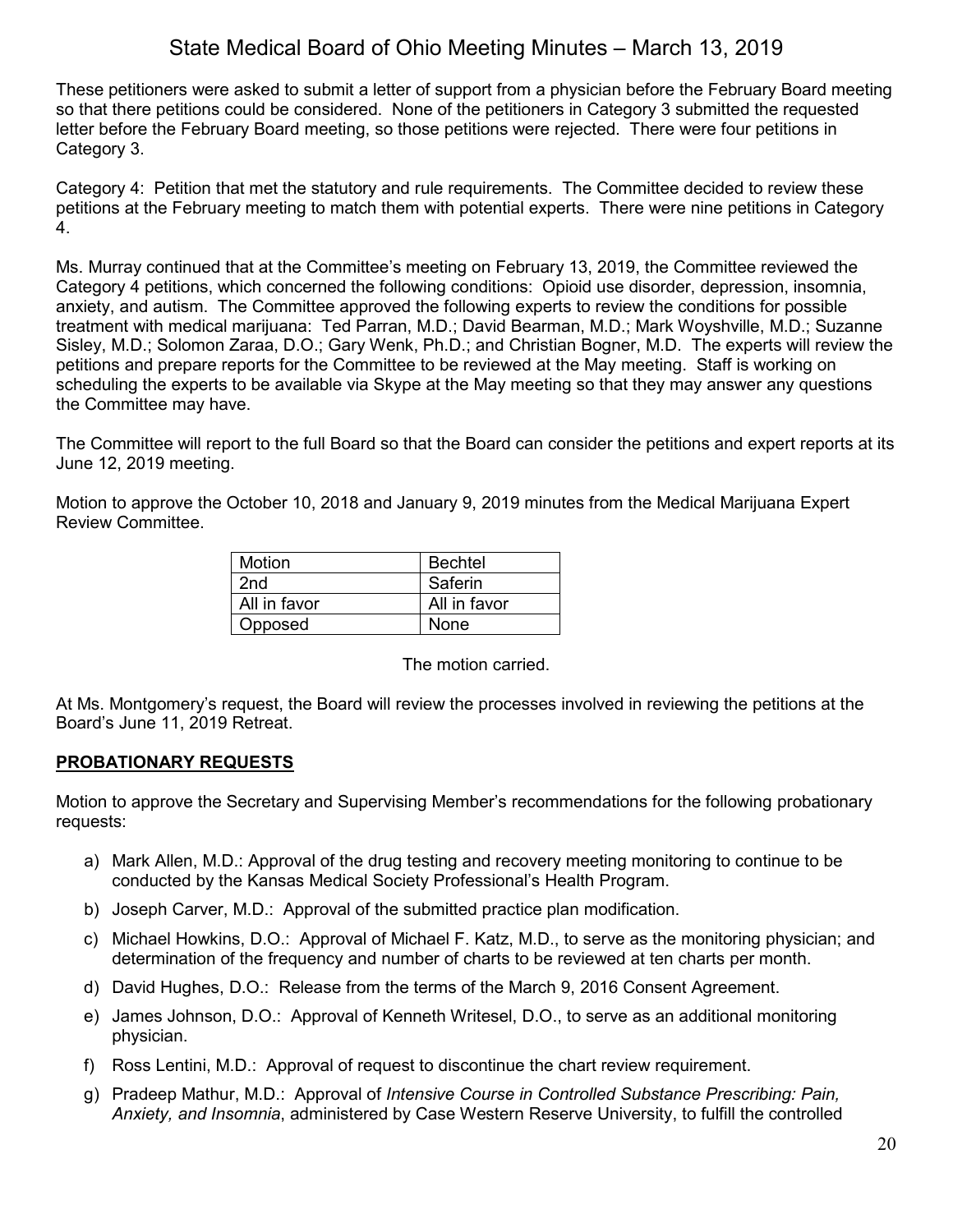substance prescribing course requirement; and approval of *Intensive Course in Medical Documentation: Clinical, Legal, and Economic*, administered by Case Western Reserve University, to fulfill the medical records course keeping requirement.

- h) James Prommersberger, D.P.M.: Approval of Vern M. Chuba, D.P.M., to serve as the monitoring physician; and determination of the frequency and number of charts to be reviewed at ten charts per week.
- i) Justin Rodebaugh, M.D.: Approval of the updated Virginia Health Practitioner's Monitoring Program contract.
- j) Frank Stoddard, D.P.M.: Approval of request to reduce personal appearances to every six months.
- k) Aubrey Winkler, P.A.: Approval of request to reduce the chart review requirement to ten per month; and approval of request to reduce the preceptor reports to every three months.

| Motion            | Schottenstein      |
|-------------------|--------------------|
| 2 <sub>nd</sub>   | Edgin              |
| Dr. Rothermel     | abstain            |
| Dr. Saferin       | abstain            |
| Mr. Giacalone     | Y                  |
| Dr. Schottenstein | Y                  |
| Dr. Soin          | Y                  |
| Dr. Schachat      | Y                  |
| Dr. Edgin         | Y                  |
| Dr. Johnson       | Y                  |
| Dr. Factora       | Y                  |
| Ms. Montgomery    |                    |
| Dr. Bechtel       | abstain            |
|                   | The motion carried |

Motion to approve the Secretary and Supervising Member's recommendations for the following probationary request:

a) Howard Waxman, D.P.M.: Approval of *Intensive Course in Medical Ethics, Boundaries, and Professionalism*, administered by Case Western Reserve University, to fulfill the professional ethics course requirement; and approval of *Intensive Course in Medical Documentation; Clinical, Legal, and Economic Implications for Healthcare*, administered by Case Western Reserve University to fulfill the medical records course requirement.

| Motion            | Soin    |
|-------------------|---------|
| 2 <sub>nd</sub>   | Edgin   |
| Dr. Rothermel     | abstain |
| Dr. Saferin       | abstain |
| Mr. Giacalone     |         |
| Dr. Schottenstein | abstain |
| Dr. Soin          | Y       |
| Dr. Schachat      | Y       |
| Dr. Edgin         | Y       |
| Dr. Johnson       | Y       |
| Dr. Factora       | Y       |
| Ms. Montgomery    |         |
| Dr. Bechtel       | abstain |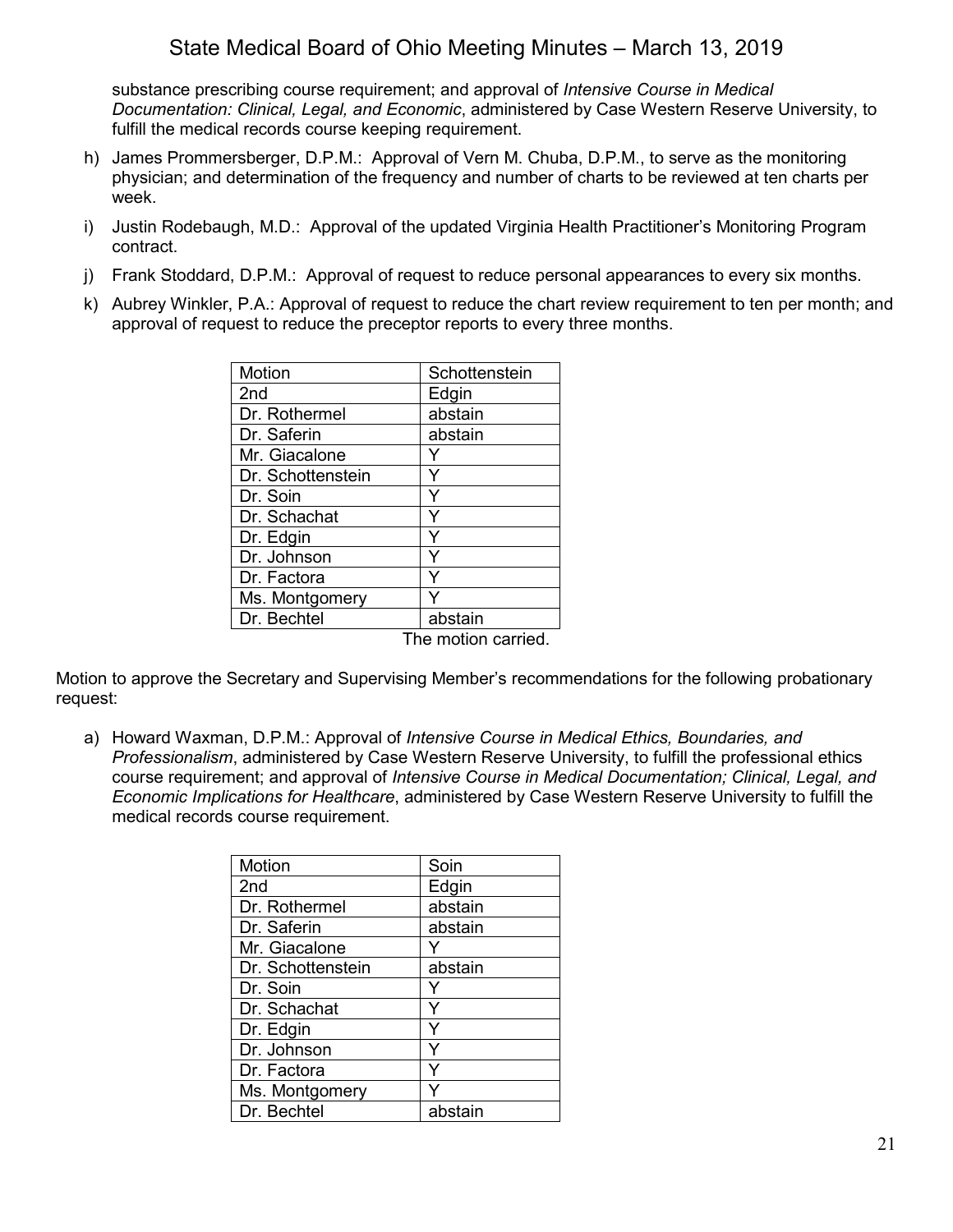The motion carried.

# **EXECUTIVE SESSION II**

I will now entertain a motion to go into Executive Session for the purpose of preparing for, conducting, or reviewing negotiations or bargaining sessions with public employees concerning their compensation or other terms and conditions of their employment; and to consider the appointment, employment, dismissal, discipline, promotion, demotion, or compensation of a public employee or official.

| Motion            | Saferin        |
|-------------------|----------------|
| 2 <sub>nd</sub>   | <b>Bechtel</b> |
|                   |                |
| Dr. Rothermel     |                |
| Dr. Saferin       | Ý              |
| Mr. Giacalone     | Y              |
| Dr. Schottenstein | Y              |
| Dr. Soin          |                |
| Dr. Schachat      | Y              |
| Dr. Edgin         |                |
| Dr. Johnson       | Y              |
| Dr. Factora       |                |
| Ms. Montgomery    |                |
| Dr. Bechtel       |                |

Executive Session II started at 11:47 a.m. and ended at 11:56 a.m.

# **FINAL PROBATIONARY APPEARANCES**

## Christopher S. Croom, M.D.

In response to questions from Dr. Schachat, Dr. Croom stated that he is currently practicing in an internal medical group practice in Dayton which is affiliated with Wright State University. Dr. Croom plans to apply to take the addiction medical board examinations after he is released from his probation. Dr. Croom reported that his recovery program is going well and he is currently sponsoring four men. Dr. Croom regularly attends both Alcoholics Anonymous and Al-Anon meetings.

Dr. Croom commented that he does not encounter many alcoholics in the treatment center, but many of the patients there are young heroin addicts and he has gotten to know that population. Dr. Croom stated that he and a colleague have started a program called Promise to Hope to help pregnant women who are addicted to opiates; Dr. Croom stated that he is not paid for this position, but he sees it as service work and it is also helping his own recovery. Dr. Croom had no plans to change his recovery program following his release from probation.

Motion to release Dr. Croom from the terms of his July 10, 2013 Step II Consent Agreement, effective immediately.

| <b>Motion</b> | Edgin            |
|---------------|------------------|
| 2nd           | Soin             |
| All in favor  | All in favor yes |
| Opposed       | None             |

John S. Henry, M.D.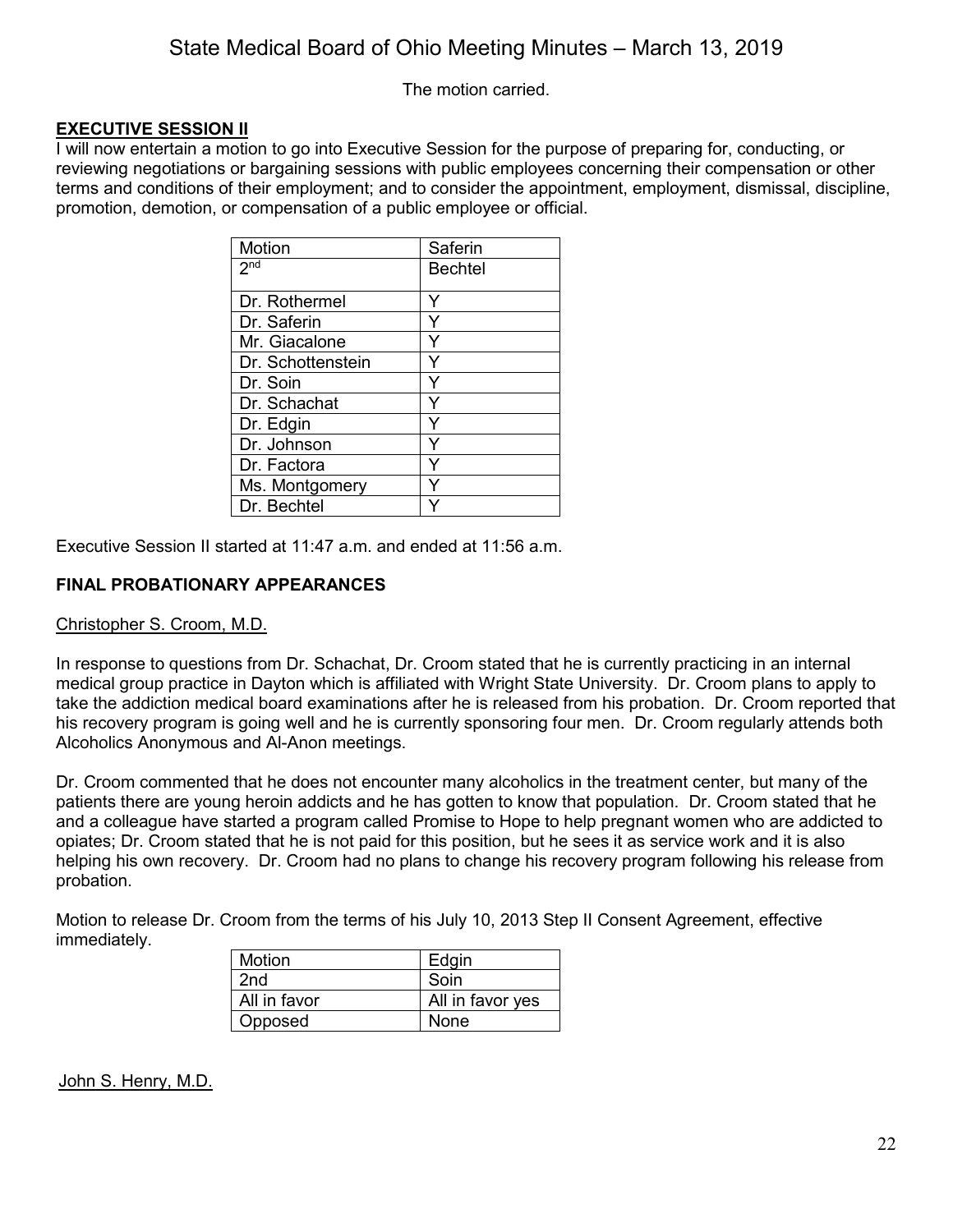Responding to questions from Dr. Schachat, Dr. Henry stated that he is a partner in an orthopedic surgery group practice in Marietta, OH, servicing Marietta and Parkersburg, West Virginia. Dr. Henry reported that his recovery is going very well; he attends meetings regularly, is active in his church, and is active with his sponsor. Dr. Henry stated that he has never sponsored anyone because he has never been asked. Dr. Henry also commented that he has three college-aged sons who keep him straight. Dr. Henry stated that very little will change with his recovery program following his release from probation, but there is a sense of accomplishment that he has come this far.

Ms. Montgomery asked how Dr. Henry's family has reacted to his situation over the last few years. Dr. Henry replied that his family has been very supportive.

Motion to release Dr. Henry from the terms of his March 12, 2014 Step II Consent Agreement, effective immediately.

| Motion       | Edgin            |
|--------------|------------------|
| 2nd          | Schottenstein    |
| All in favor | All in favor yes |
| Opposed      | None             |

## Thomas D. Kramer, Jr., M.D. (Rocky River, Ohio)

In response to questions from Dr. Schachat, Dr. Kramer stated that he is currently practicing as an emergency physician with an independent group in Sandusky, working three to four 10-hour shifts per week. Dr. Kramer stated that most of those we works with in the emergency department are aware of his history. Dr. Kramer commented that he has no shame about his past at this point. Dr. Schachat asked if there were any special risks in the emergency department that Dr. Kramer is anxious about. Dr. Kramer replied that he did not think so. Dr. Kramer added that he sees enough people with drug or alcohol addiction that it is a constant reminder of what his life had been like several years ago and how much better it is now.

Responding to further questions from Dr. Schachat, Dr. Kramer stated that he is not currently sponsoring anyone; he had a sponsee, but the individual recently moved away. Dr. Kramer had no plans to change his recovery program following release from probation, commenting that it is part of his life now and something he depends on.

Dr. Schottenstein noted that there is a mental health component in Dr. Kramer's Board Order and asked if Dr. Kramer is compliant with it. Dr. Kramer replied affirmatively, stating that he has a great psychiatrist and he attends caduceus meetings. Dr. Schottenstein commented that when a mental health issue is not wellcontrolled, it becomes a risk for relapse. Dr. Kramer agreed and stated that he learned that the hard way.

Motion to release Dr. Kramer from the terms of his April 8, 2015 Board Order, effective immediately.

| Motion          | Schottenstein    |
|-----------------|------------------|
| 2 <sub>nd</sub> | Montgomery       |
| All in favor    | All in favor yes |
| Opposed         | <b>None</b>      |

Dr. Kramer thanked the board for the opportunity to practice medicine, given what he has went through. Dr. Kramer appreciated the Board's responsibility and stated that he has no resent towards the Board for what he has had to do. Dr. Kramer was grateful that despite his past problems with addiction, he has been able to work and support his family. Dr. Kramer also thanked the Board's staff.

Adam C. Maier, D.O. (Columbus, Ohio)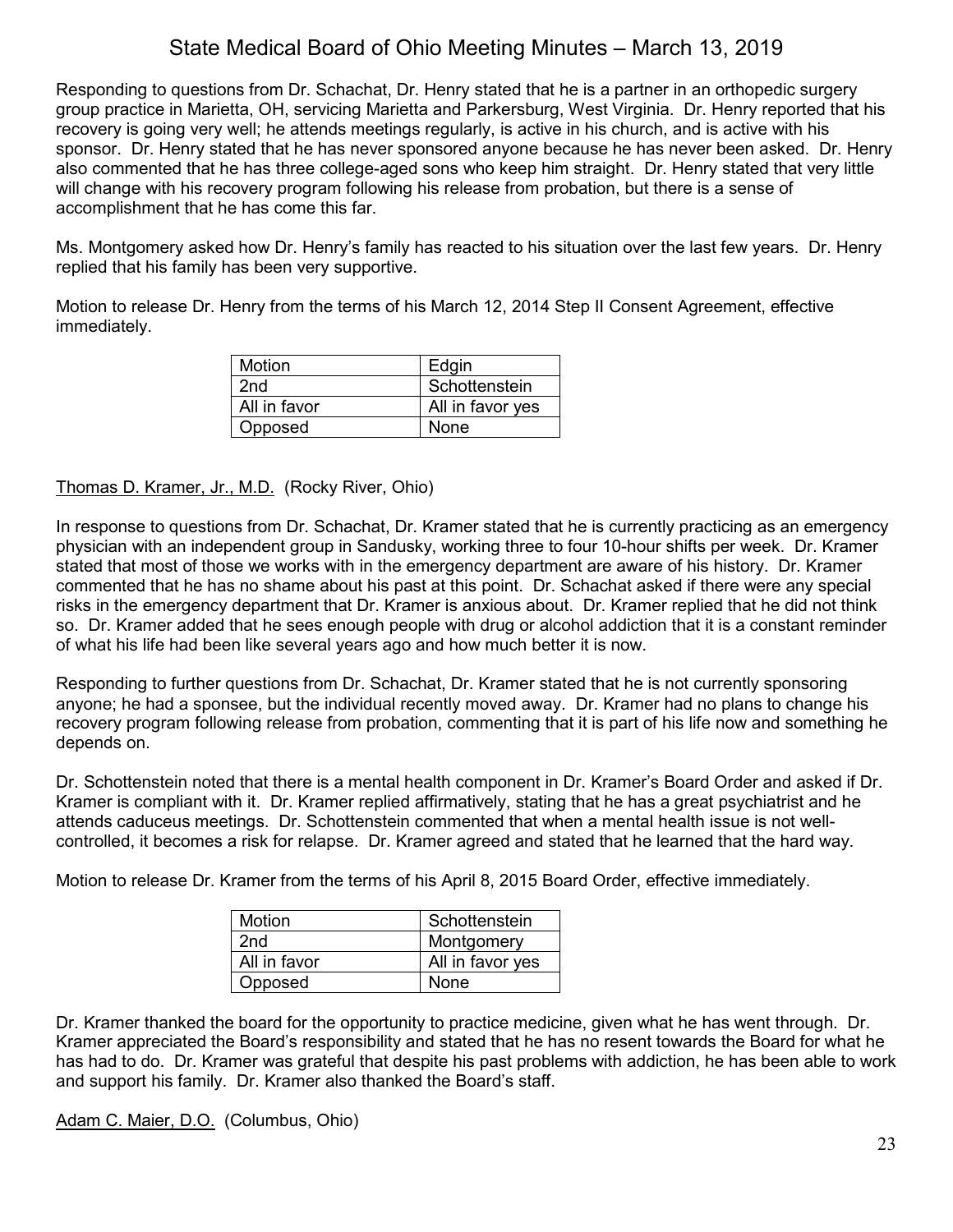Dr. Schachat asked how Dr. Maier's bipolar I disorder became apparent. Dr. Maier answered that his first manic episode was several years ago during his residency. Dr. Maier stated that he had a second episode when he learned his residency program director was convicted of child pornography, which hit Dr. Maier pretty hard.

Responding to further question from Dr. Schachat, Dr. Maier stated that he currently practices part-time at a radiation oncology practice in Newark, Ohio, usually two days per week depending on staff needs. Dr. Maier stated that he is stable on his current medications, lithium and Abilify. Dr. Maier stated that he is only having medical treatment and is not undergoing psychotherapy. Dr. Maier will continue to see his psychiatrist and stay on his medications because they seem to be working. Dr. Maier did not anticipate any big changes following his release from probation.

Dr. Schottenstein noted that Dr. Noffsinger diagnosed Dr. Maier with bipolar disorder at a Board-ordered examination, and asked if that was the first time Dr. Maier had been assessed for mental health. Dr. Maier replied that he was actually first diagnosed in 2005 and was prescribed Depakote. Dr. Maier did not like that medication and stopped taking it, going many years without any problems or episodes. When Dr. Maier matriculated medical school, he began seeing a psychiatrist in order preempt any possible problems going forward.

Motion to release Dr. Maier from the terms of his May 13, 2015 Consent Agreement, effective immediately.

| Motion       | Schottenstein    |
|--------------|------------------|
| 2nd          | Factora          |
| All in favor | All in favor yes |
| Opposed      | None             |

## Jerome A. McTague, M.D. (Oklahoma City, Oklahoma)

In response to questions from Dr. Schachat, Dr. McTague stated that he is not an ophthalmologist, but an emergency physician and he continues to practice emergency medicine. Dr. McTague stated that he took his required courses in ethics and medical record keeping in 2014 and he found them to be helpful. In the medical records course emphasized the importance of details. Dr. McTague stated that the ethics course covered many issues not related to his case, but he found it interesting how difficult it can be for physicians to stay on the right side of the line.

Dr. Schachat asked if Dr. McTague has taken advantage of any opportunities to educate any of his colleagues about his situation and to give guidance to avoid certain problems. Dr. McTague answered that he has been able to do so in his role as a medical director at a community hospital. Dr. McTague stated that he uses every opportunity to help physicians make sure they have proper documentation and are maintaining ethics standards. Dr. Schachat asked if Dr. McTague fills out vision forms for driver's licenses. Dr. McTague replied that he cannot do so.

Dr. Schottenstein noted that there had been an aircraft accident and there was a thought that Dr. McTague's assessment of the pilot had been contributory. Dr. Schottenstein imagined that that is a terrible burden to carry and asked how Dr. McTague was holding up. Dr. McTague replied that his assessment of the pilot had been more than a year prior to the accident and the pilot's medical clearance had expired at the time of the accident. Dr. McTague stated that the accident was a great tragedy, but he did not feel that he could have done anything that would have avoided it. Dr. McTague stated that he had not told the pilot that he was safe to fly or anything of that nature.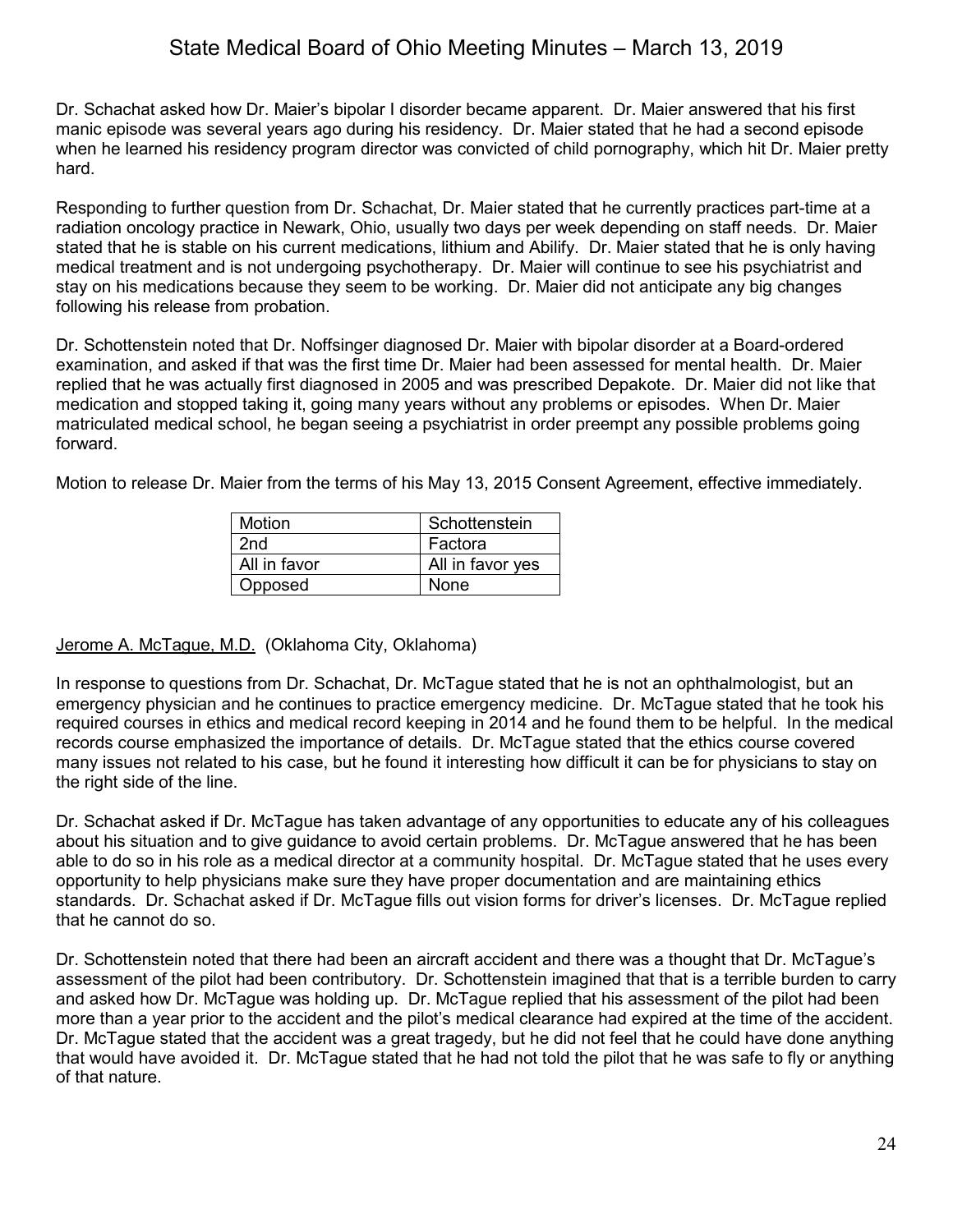Dr. Soin asked if Dr. McTague could explain what ethical breaches had brought him to the Board's attention. Dr. McTague responded that he believes the public trust that was placed in him to detect that this pilot was lying to him and did not possess the vision he seemed to demonstrate. Dr. Soin thanked Dr. McTague and stated that he wanted to make sure Dr. McTague had self-awareness about the situation. Dr. Soin commented that he had been uncertain of Dr. McTague's self-awareness based on his previous answers.

Motion to release Dr. McTague from the terms of his February 12, 2014 Board Order, effective immediately.

| Motion          | Schottenstein |
|-----------------|---------------|
| 2 <sub>nd</sub> | Johnson       |
| All in favor    | All in favor  |
| Opposed         | None          |

# **ADJOURN**

Motion to adjourn

| Motion          | Saferin |
|-----------------|---------|
| 2 <sub>nd</sub> | Johnson |
| All in favor    | All aye |
| Opposed         | None    |

Meeting adjourned at 1:20 p.m.

We hereby attest that these are the true and accurate approved minutes of the State Medical Board of Ohio meeting on March 13, 2019, as approved on April 10, 2019.

Andu P. Chachat

Andrew P. Schachat, President \_\_\_\_\_\_\_\_\_\_\_\_\_\_\_\_\_\_\_\_\_\_\_\_\_\_\_\_\_\_\_\_ Kim G. Rothermel, M.D., Secretary

(SEAL)

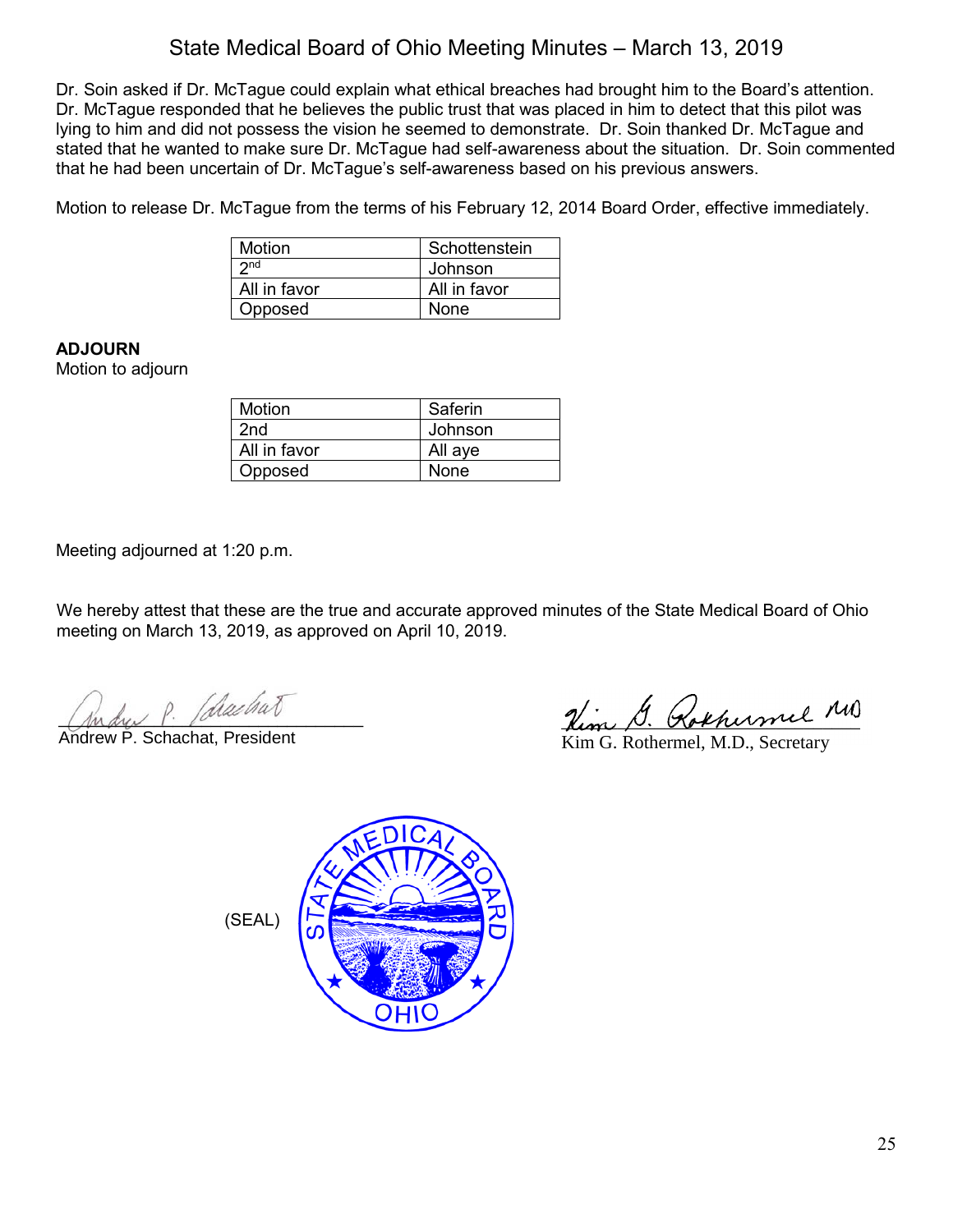

### **LICENSURE COMMITTEE MEETING March 13, 2019** - **Room 336**

| <b>Committee Members Present:</b>   | <b>Staff Present:</b>                                        |
|-------------------------------------|--------------------------------------------------------------|
| Bruce R. Saferin, D.P.M. Chair      | Joseph Turek, Deputy Director, Licensure & Licensee Services |
| Kim G. Rothermel, M.D.              | Mitchell Alderson, Chief of Licensure                        |
| Ronan M. Factora, M.D.              | <b>Colin Depew, Assistant Attorney</b>                       |
| Richard Edgin, M.D.                 | Sallie Debolt, Senior Counsel                                |
|                                     |                                                              |
| <b>Other Board Members Present:</b> |                                                              |
| Michael Schottenstein, M.D.         |                                                              |
| Mark A. Bechtel, M.D.               |                                                              |
| Andrew Schachat, M.D.               |                                                              |
|                                     |                                                              |

Dr. Saferin called the meeting to order at **8:01 a.m.** 

# **MINUTES REVIEW**

**Dr. Edgin moved to approve the draft minutes of February 13, 2019. Dr. Factora seconded the motion. All members voted aye. The motion carried.**

### **FUTURE PAPC MEETINGS**

Ms. Debolt reported that as of March 20 the Physician Assistant Policy Committee will begin meeting via teleconference or video conference on an as-needed basis only.

### **Dr. Edgin moved to recommend to the full board that they allow PAPC meetings to be conducted via teleconference or video conference when needed. Dr. Rothermel seconded the motion. Voice vote- all aye. Motion carried.**

The recommendation to hold PAPC meetings via teleconference will be made to the full board.

### **LICENSURE APPLICATION REVIEWS**

### Nicholas Katz, MD – Physician Licensure Application

Dr. Saferin stated that Dr. Katz is applying for medical licensure in Ohio and advises he has not been engaged in the clinical practice of medicine since August of 2016.

### **Dr. Rothermel moved to approve Dr. Katz's request for Ohio licensure as presented. Dr. Edgin seconded the motion.**

Dr. Schachat questioned the circumstances. Dr. Rothermel stated that Dr. Katz had a medical illness, but he has been cleared to return to practices and he is still board-certified. Dr. Saferin added that he has kept up on his CMEs.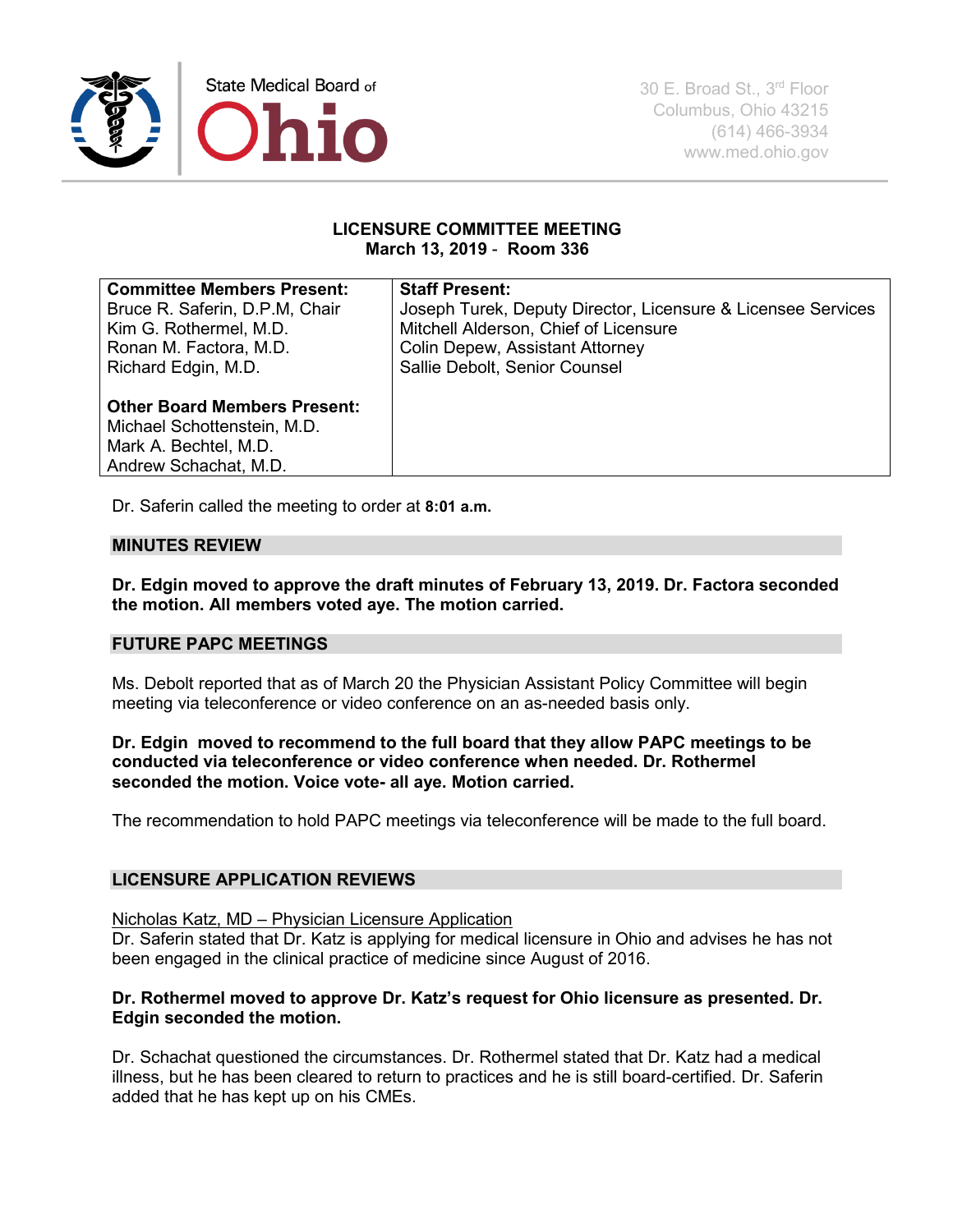### **All members voted aye. The motion carried.**

#### Moses Kumar, MD – Physician Licensure Application

Dr. Saferin stated that Dr. Kumar is applying for a medical license and has requested a waiver of the USMLE ten-year rule.

**Dr. Rothermel moved to approve the good cause exception of the 10-year rule as outlined in 4731-6-14(C)(3)(b)(i), and accept the examination sequence so Dr. Kumar may be granted a license. Dr. Edgin seconded the motion. All members voted aye. The motion carried.**

### Nichole Brennan – Allied Licensure Application

Dr. Saferin stated that Ms. Brennan is applying for a massage therapy license in Ohio and advises she has not actively practiced massage therapy since 2013.

### **Dr. Edgin moved to approve Ms. Brennan's application for an Ohio license pending successful completion of the MBLEx within six months from the date of mailing of the Notice of Opportunity for a Hearing. Dr. Factora seconded the motion.**

Dr. Schottenstein pointed out that Ms. Brennan had answered affirmatively to the application question about criminal charges without providing explanatory documentation. He would appreciate seeing any additional information the staff could provide in these circumstances. Mr. Alderson stated that in these situations, documentation that cannot be shared with the rest of the members (as they may have been part of a complaint investigation) are reviewed by staff and also the Secretary and Supervising Member. Mr. Turek said that documents provided by the applicants can be shared with committee members, but other investigation information would not be allowable by law.

## **All members voted aye. The motion carried.**

## **RESPIRATORY CARE CONTINUING EDUDATION COURSE APPROVAL**

Dr. Saferin informed the committee that the board has received three requests for approval of Respiratory Care Continuing Education courses on Ohio respiratory care law or professional ethics. The three courses are "Organ, Eye, and Tissue Donation", "Fundamentals of Critical Care Ethics for the Respiratory Therapist", and "Documentation of the PFT Report."

**Dr. Factora moved that the course, Organ, Eye, and Tissue Donation, be approved for one contact hour of Respiratory Care Continuing Education on Ohio respiratory care law or professional ethics, pursuant to the provisions of chapter 4761-9 of the Ohio Administrative Code. Dr. Rothermel seconded the motion. All members voted aye. The motion carried.**

**Dr. Rothermel moved that the course, Fundamentals of Critical Care Ethics for the Respiratory Therapist, be approved for one contact hour of Respiratory Care Continuing Education on Ohio respiratory care law or professional ethics, pursuant to the provisions**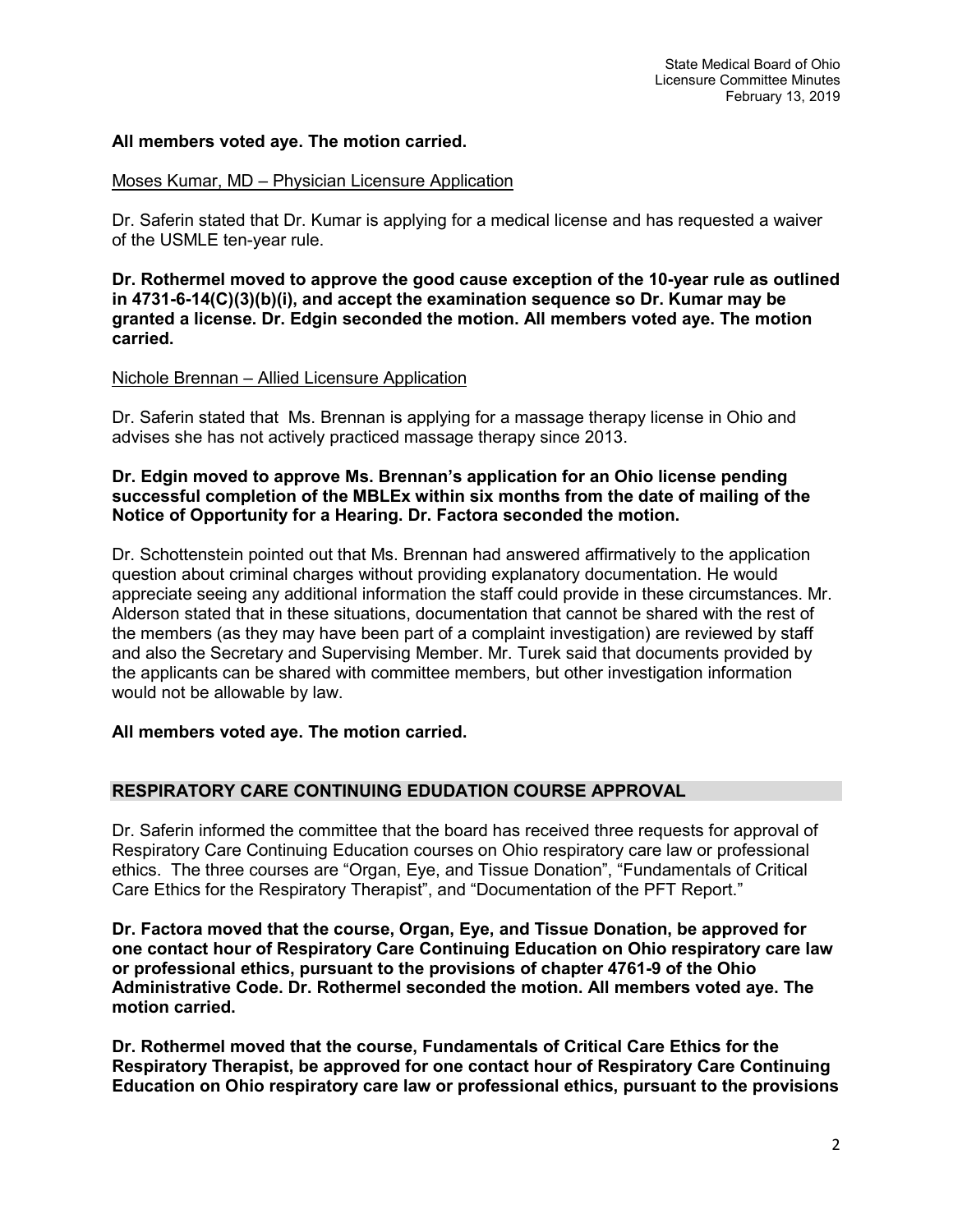**of chapter 4761-9 of the Ohio Administrative Code. Dr. Factora seconded the motion. All members voted aye. The motion carried.**

**Dr. Factora moved that the course, Documentation of the PFT Report, be approved for one contact hour of Respiratory Care Continuing Education on Ohio respiratory care law or professional ethics, pursuant to the provisions of chapter 4761-9 of the Ohio Administrative Code. Dr. Rothermel seconded the motion. All members voted aye. The motion carried.**

# **ADJOURN**

**Dr. Factora moved to adjourn meeting. Dr. Rothermel seconded the motion. All members voted aye. The motion carried.**

The meeting adjourned at 8:13 a.m.

Bruce R. Saferin, D.P.M. **Chair** 

tp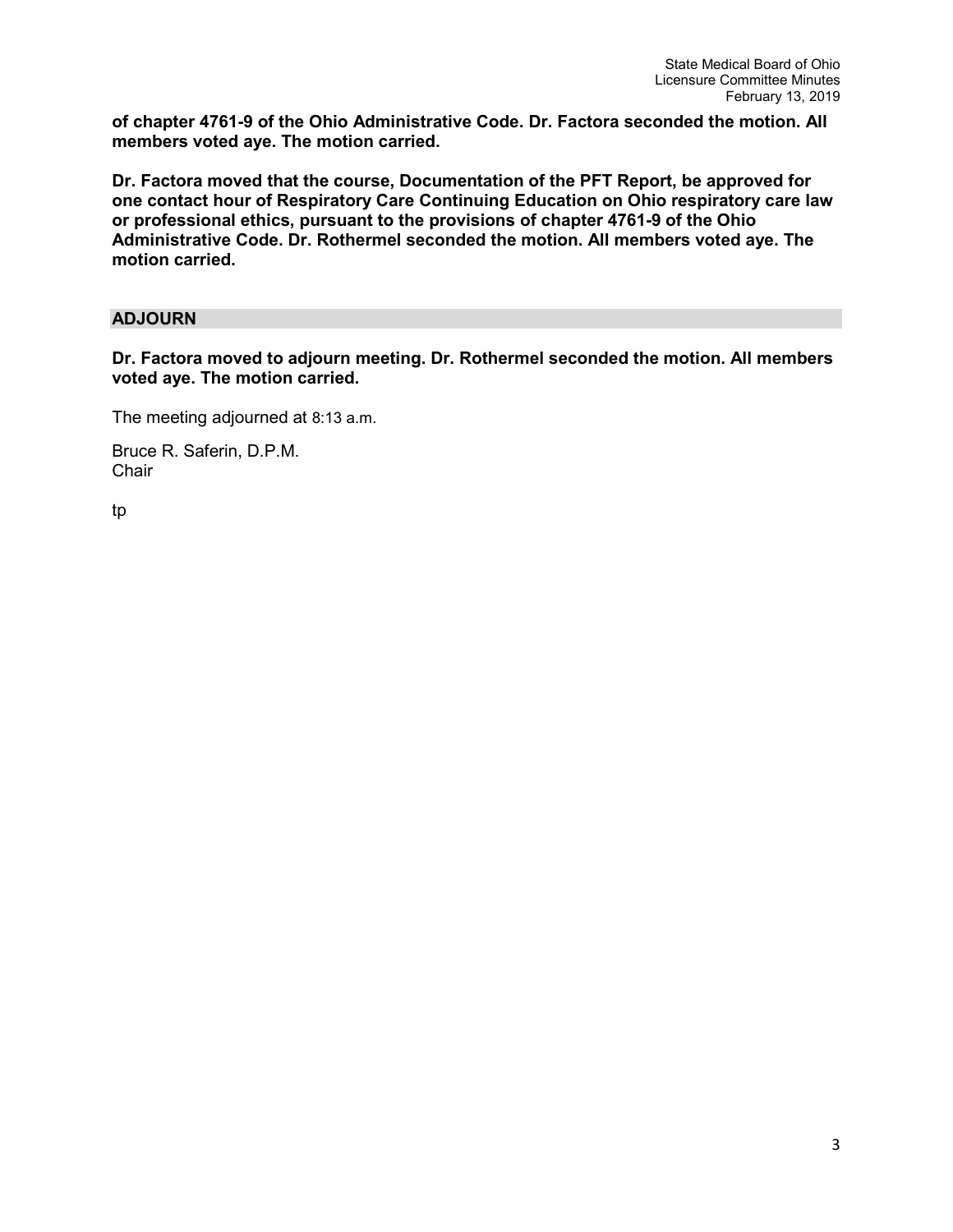

# **FINANCE COMMITTEE MEETING MINUTES**

**March 13, 2019 - Room 318**

| <b>Members in attendance:</b>                               | <b>Staff in attendance:</b>                     |
|-------------------------------------------------------------|-------------------------------------------------|
| Michael Schottenstein, MD, Chair                            | A.J. Groeber, Executive Director                |
| Bruce R. Saferin, DPM                                       | Susan Loe, Director of Fiscal & Human Resources |
| Richard A. Edgin, MD                                        | Tessie Pollock, Director of Communications      |
| Additional board member in attendance:<br>Ronan Factora, MD |                                                 |

Dr. Schottenstein called the meeting to order at 8:30 a.m.

### **MINUTES REVIEW**

**Dr. Edgin moved to approve the draft minutes of February 13, 2019. Dr. Saferin seconded the motion. All members voted aye. The motion carried.**

#### **FISCAL UPDATE**

Dr. Schottenstein provided the following update: revenue was \$648,131. That is substantially down compared to the previous month, as there were no renewal deadlines for our licensees. Overall we have a 9 % increase year-to-date in revenue, and that is still a respectable number. Net revenue was negative \$632,526 for January 2019. That is substantially a function of two very large invoices which we paid in January.

Dr. Schottenstein stated that the first invoice was in the amount of \$290,757 for eLicense maintenance and this charge will now represent our yearly maintenance payment for the system. Our previous system cost us much less, \$40,000 per year in maintenance costs, but that system was very basic and outdated, and we essentially were just keeping it up and running until the new eLicense system came online. As we know, the eLicense system is a much more robust system, and virtually every aspect of the medical board utilizes it. Our maintenance expense for the system is prorated, as every government agency is billed based on the number of licensees for which that the agency is responsible. We own about 11 or 12% of the total. We did not ask for an increase in our budget to absorb this expense, because we had money set aside for enhancements to our system already. And we have that \$3.50 transaction fee on license renewals which goes toward that maintenance cost. Otherwise, it would probably cost us approximately \$780,000 per year. We are done paying the \$40,000 per year maintenance cost for the old system. Mr. Groeber stated that without the eLicense system, the staff headcount would need to increase from the current 75 personnel. The system allows for increased efficiency and transparency.

Dr. Schottenstein continued: the second major invoice that we paid in January was a one-time cost totaling \$232,829 for development of compliance and adjudication modules for the eLicense system. The Compliance module has been used to keep track of our probationers, and the adjudication module is used by the hearing unit. Feedback regarding those modules has been good so far. Dr. Schottenstein passed along information from Ms. Murray regarding the compliance module. With the improved capability, licensees can now book their own office conference time slots online after receiving an email reminder that they are due. Licensees can submit their paperwork through the portal directly to their compliance record for review by staff. We are in the process of building methods of separately tracking treatment providers and participants in the confidential B-19 monitoring program. And as we accumulate more data, we will be able to obtain more information about the demographics of our probationers, especially those with impairment issues.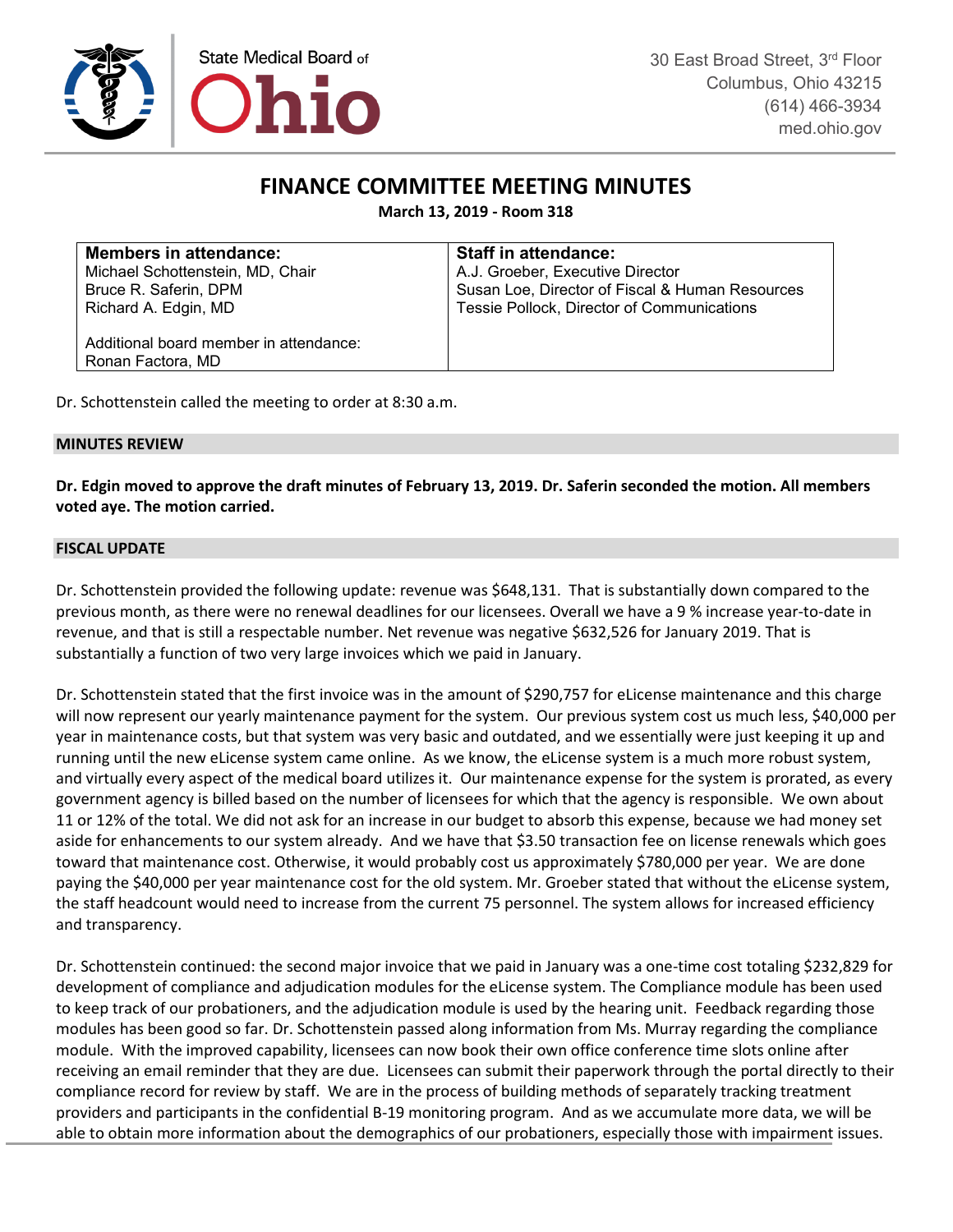Dr. Schottenstein stated that net fiscal year revenue to date is \$-214,972, and we expect that to level out into positive territory by the end of the fiscal year. Our March numbers should be good, with an April 1 renewal date for licensees pending. Our cash balance has taken a hit, and now stands at \$4,399,457, which is still very respectable, but it is down. With regard to fines, since last report we have received a total of \$42,057.

#### **COMMUNICATIONS UPDATE**

Ms. Pollock informed the committee that the spring magazine is in process. The cultural competencies guide for healthcare providers is complete- posted electronically to the website and printed hard copies. There are numerous presentations scheduled for the next month, including a presentation by Mr. Groeber at the DEA/FSMB conference in Cleveland on March 18 and 19. The monthly electronic newsletter for licensees has shifted publication dates from the last week of the month to the first week of the month. As a result, there was not a February edition of Medical Board eNews. Consumer board members have been added to the distribution list and there is also a sign-up function on the webpage where any interested parties can request they also be added to the distribution list. During the digital communication update, Ms. Pollock let committee members know that Ms. Williams re-designed the Compliance webpage, so it is more user friendly for licensees needing to access those resources.

#### **NEW BUSINESS**

Dr. Schottenstein reminded members that during the February 2019 board meeting, some members raised questions about fining amounts. Mr. Groeber said that several board members sent him comments including Dr. Rothermel and Mr. Giacalone. Mr. Groeber read a comment submitted by Mr. Gonidakis regarding the fining grid as Mr. Gonidakis was not able to attend the meeting. Mr. Gonidakis stated in an email: I oppose any additional changes to the fining grid. We did this exercise last year and I am very concerned that we lack predictability and credibility when we change our disciplinary fines on a regular and reoccurring basis. The Board should not routinely change our practices based on gut feelings. I am strong proponent of only doing a 5-year review of our fining grid. Please have the record reflect that I have strong opposition to any additional modifications.

Mr. Groeber stated that several other board members including Dr. Schottenstein, stated that there should be not changes; eight board members did not opine on the issue. Dr. Saferin stated that he did not opine because he had supported the changes that were made last year, and he is comfortable with the status quo; a 3-5 year review is more appropriate.

## **Dr. Saferin made a motion to not change the fining guidelines and reassess on a 5-year cycle from the date of the last update. Dr. Edgin provided a second. All members voted aye. The motion carried.**

Mr. Groeber stated that the last update was done in 2018 and that would set the 5-year review to occur in 2023. Dr. Factora stated that because the fining authority was relatively new, the board was still getting used to the idea and it was natural to question and want to reassess, but it would be most effective to operate under status quo and reassess five years later. Dr. Schottenstein informed the group that full board shall vote on this as well.

#### **ADJOURN**

**Dr. Edgin moved to adjourn meeting. Dr. Saferin seconded the motion. Voice vote- all aye. The motion carried.** The meeting adjourned at 8:43 a.m.

Michael Schottenstein, M.D. Chair

tp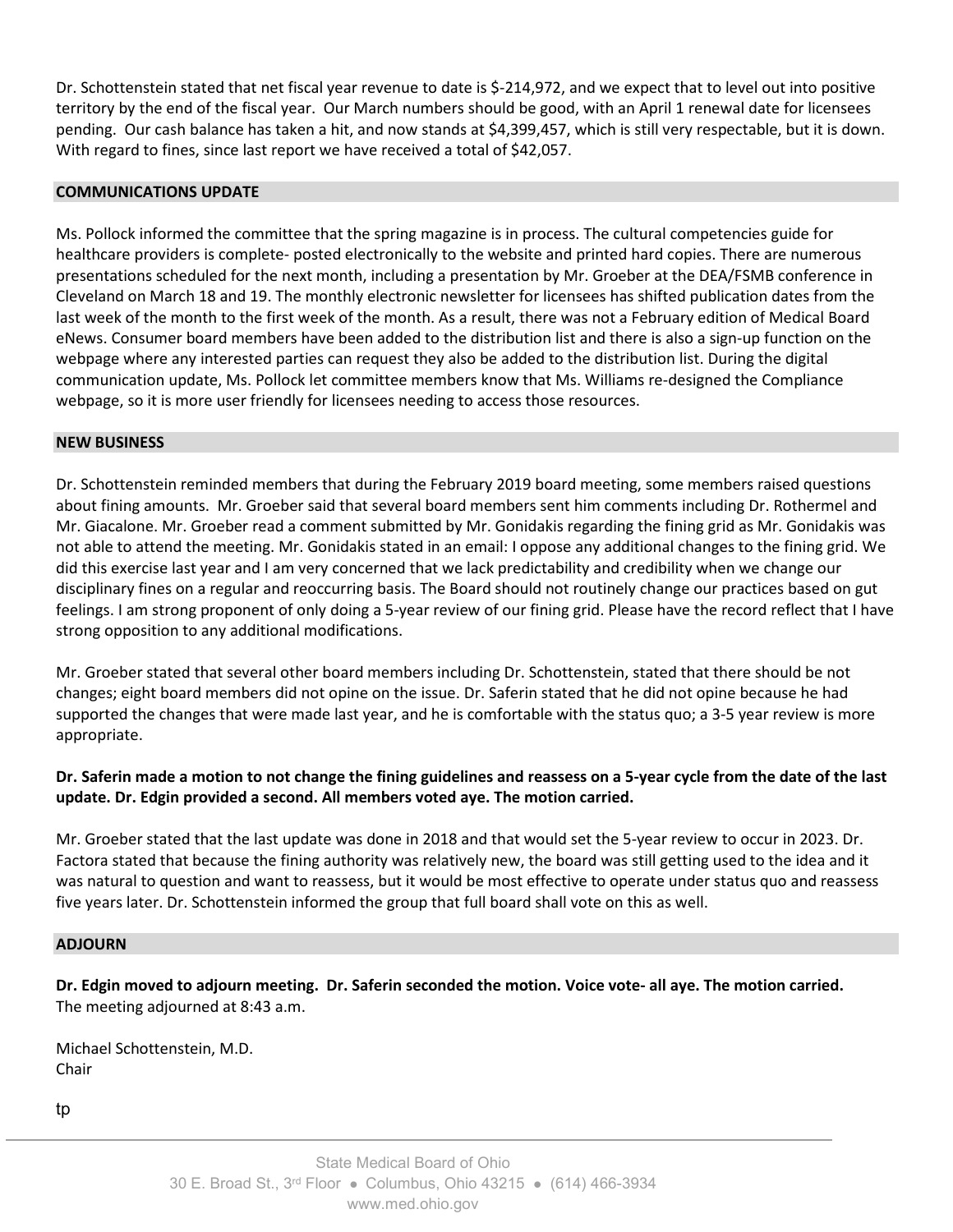### State Medical Board of Ohio

#### **POLICY COMMITTEE MEETING March 13, 2019 30 East Broad Street, Columbus, OH 43215, Room 336**

| <b>Members:</b>                     | Staff:                                            |
|-------------------------------------|---------------------------------------------------|
| Andrew P. Schachat, MD              | A.J. Groeber, Executive Director                  |
| <b>Robert Giacalone</b>             | Kimberly Anderson, Chief Legal Counsel            |
| <b>Betty Montgomery</b>             | Sallie J. Debolt, Senior Counsel                  |
| Mark Bechtel, MD                    | Nathan Smith, Senior Legal and Policy Counsel     |
| Amol Soin, MD                       | Joan Wehrle, Education & Outreach Program Manager |
|                                     | Jonithon LaCross, Director of Public Policy and   |
| <b>Other Board Members present:</b> | <b>Government Affairs</b>                         |
| Michael Schottenstein, MD           | Rebecca Marshall, Chief Enforcement Attorney      |
| Sherry Johnson, DO                  | James Roach, Chief of Investigations              |
| Ronan Factora, MD                   | Joe Turek, Deputy Director                        |
| <b>Bruce Saferin, DPM</b>           | David Fais, Deputy Director                       |
| Richard Edgin, MD                   |                                                   |
| Kim Rothermel, MD                   |                                                   |
|                                     |                                                   |

Dr. Soin called the meeting to order at 9:15 a.m.

#### **Meeting Minutes Review**

Dr. Soin reported that the draft minutes of the February 13, 2019 meeting had been distributed to the committee and were included in the agenda materials.

### **Dr. Bechtel moved to approve the draft minutes of the Feb 13, 2019 Policy Committee meeting. Mr. Giacalone seconded the motion. Motion carried.**

### **Legislative Update**

Mr. LaCross reported that there are two bills outside of the healthcare bills that we are watching: SB7 Temporary State Occupational Licenses-Military and HB133, the Veteran's licensing bill. Sponsors have reached out to the Board and we are offering changes that are being discussed.

Budget items from the Medical Board are being drafted for the House Health Subcommittee. House budget testimony about our amendments is scheduled for March 25<sup>th</sup>. Mr. LaCross indicated that he will provide budget information to the Board when he receives the language back from the House.

#### **Rules Review Update**

Ms. Anderson referred to the information in the agenda materials. She said that we will change the order as the second set of Respiratory Care rules will be on the April committee agenda and the Dietetics rules will be discussed in June. Ms. Anderson said that CSI has returned the Chapter 6 physician licensure rules and 7431-1-02 limited branch.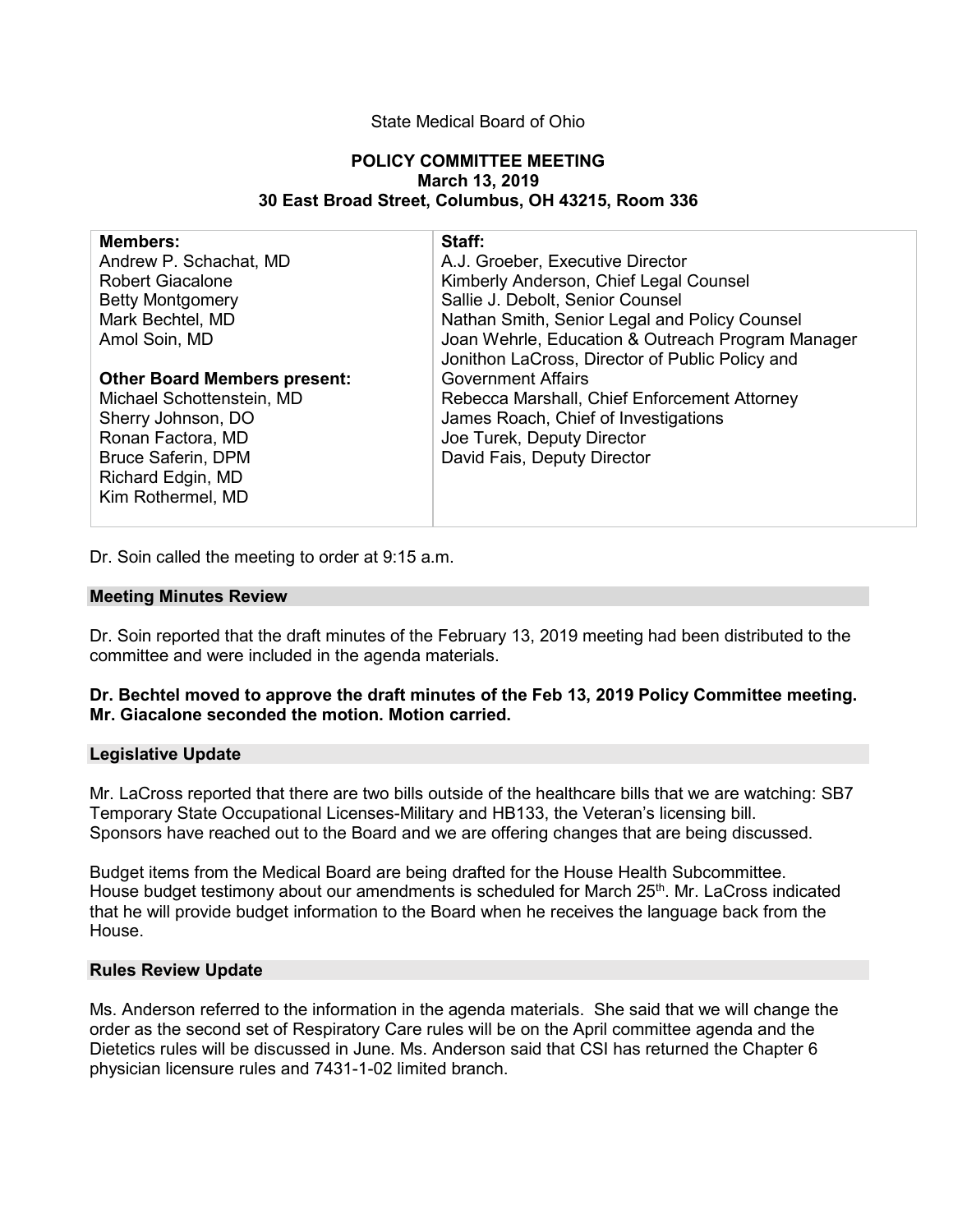### **Rules Regarding Military Service (all license types) – Initial Review**

Ms. Anderson said that Mr. Smith drafted the military service rules. The proposed rules update and consolidate the Medical Board's current military rules which carry out the requirements of Ohio Revised Code sections 5903.03, 5903.04, 5903.10, 5903.12, and 5903.121 for occupational licensure, renewal of licensure, expedited processing of license applications, and continuing education.

Ms. Anderson said that current rules had differences between license types. Provisions from fourteen (14) different rules in seven (7) OAC chapters are proposed to be consolidated into three (3) rules in one OAC chapter. We are proposing new Chapter 4731-36 Military Provisions and the proposed rules will consistently apply the above referenced laws to all Medical Board license types:

4731-36-01 Military Provisions Related to Education and Experience Requirements for **Licensure** 

4731-36-02 Military Provisions Related to Renewal of License and Continuing Education 4731-36-03 Processing applications from service members, veterans, or spouses of service members or veterans.

Dr. Bechtel asked if these rules would apply to military personnel who are part of the Veterans Administration. She said it could apply to those in the VA if they seek licensure in Ohio as they must hold a license in a state and Ohio could be that state.

Mr. Smith explained that there is expedited application processing and some active military have some CME changes, but a regular license is issued.

### **Dr. Bechtel moved that the proposed rules be sent to interested parties for comment in initial circulation Dr. Schachat seconded the motion. Motion carried.**

### **Rules Regarding Consult Agreements – Reviewing Comments Received after Initial Review**

Ms. Anderson introduced Ms. Tricia Jordan, a pharmacist from the OSUWexner Medical Center. Ms. Jordan helped with the Medical Board and the Pharmacy Board consult agreement rules and she is here to answer any questions of the committee as to how the consult agreements work in clinical situations.

Ms. Anderson said she will summarize the over 200 comments from physicians, pharmacists and hospital systems around the state. Ms. Anderson said it was clear from the comments received that parts of the proposed rules need to be changed. She said the memo in the committee materials identified the categories of concern.

Ms. Anderson said that anything in the rule that required the doctor's approval before making an adjustment to a dose is problematic as it is really the heart of a consult agreement. Essentially, if the pharmacist could not make a dosage adjustment within the confines of the agreement, they would not be able to enter into a consult agreement.

Several comments were received about periodically assessing the patient at least once a year. It was recommended that we remove that requirement.

It was also recommended that the Board remove the word "promptly" with respect to reviewing the medical record as there was concern about what that meant.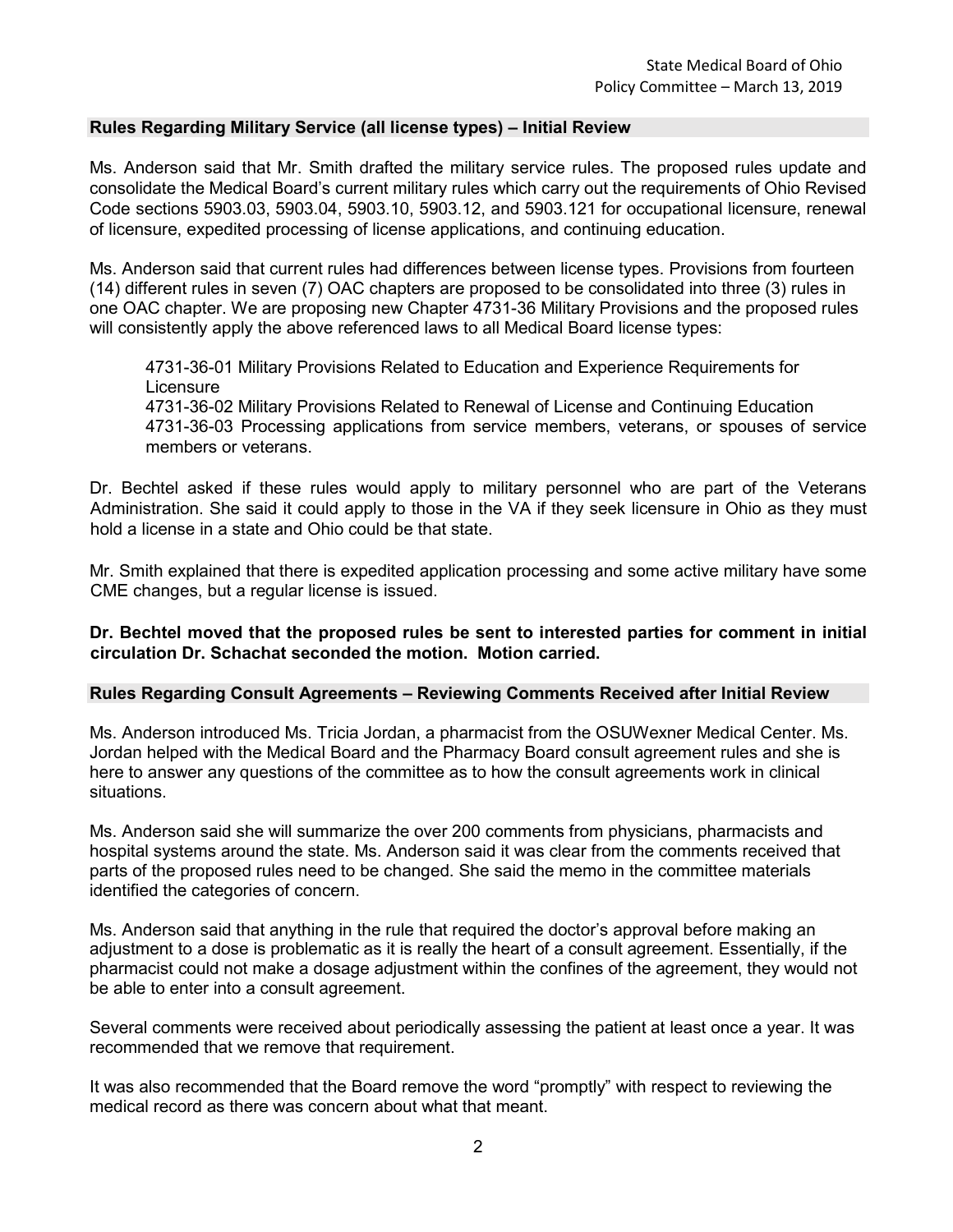Ms. Anderson said we had some rule requirements for prior notice to making an adjustment and for regular meetings between the doctor and the managing pharmacist. She recommends we delete those sections from the rules.

Ms. Anderson said she believed we would still have strong rules if we implement the recommended deletions and it will achieve the purpose of the consult agreements.

Dr. Bechtel expressed concern about having a consult agreement in which the patient may not be seen in a year. He felt that a physician and patient should interact at least once a year. Dr. Soin asked if there were tangible examples because he felt the same way as Dr. Bechtel.

Dr. Schottenstein asked if it would fall under our minimal standards rule, as clearly a physician needs to see a patient from time to time. Ms. Anderson said that we added to rule that that the doctor must always comply with minimal standards of care and no comments were received about that requirement.

Even more broadly than the consult agreements, Dr. Schachat referred to the requirement about seeing the patient at least once a year for prescription refills. He said many prescriptions cannot be filled 30 days prior. If a patient makes an appointment in the 11<sup>th</sup> month and its scheduled for the 12<sup>th</sup> month but some unforeseen event requires the appointment to be rescheduled until the following month that puts it over the one year timeframe. Some medications cannot safely be stopped.

Ms. Jordon said that for many patients, such as diabetic patients, the doctor will be seeing the patient more frequently. But when thinking about all patients, how do you operationalize the system to assure that the patient gets seen at least once a year by the physician. She said a patient taking part in a smoking cessation clinic may not see the doctor within a year for that specific indication. So, is the patient seen by a doctor for any indication, or just a specific indication. Discussion noted that patients could be treated for hypertension and other disorders.

Dr. Factora commented that requiring the physician to meet minimal standards of care is making the rule stronger. It makes the treatment specific to the condition rather than setting a fixed period of time and it allows flexibility. If a patient is diabetic and needs to be seen every three months, that is the expectation. But if a patient has stopped smoking and they don't need to be seen for a year or two that is acceptable. It allows for the inclusion of a lot of different diagnoses, but still the doctor is required to maintain standards, but the standard is related to the patient's condition, not just time standards.

Dr. Schottenstein and Dr. Soin voiced support of the requirement to maintain standards of care in the rule.

**Rule 4731-35 02(A)(3):** Ms. Anderson highlighted rule 4731-35 02(A)(3). She said we are matching up language with the language in the Pharmacy Board rule regarding getting consent and communication to the patient.

We had included language that prior to the effective date of the consult agreement, and prior to a pharmacist managing the drug therapy, the physician shall communicate the content of the proposed consult agreement. She suggested that the "prior to the effective date of the consult agreement" be removed. She said it was her understanding that the consult agreement was like the overarching document between the managing pharmacist and the physician group that clarifies the pharmacist is going to manage the patients of the group on a particular drug. The individual patients are then slotted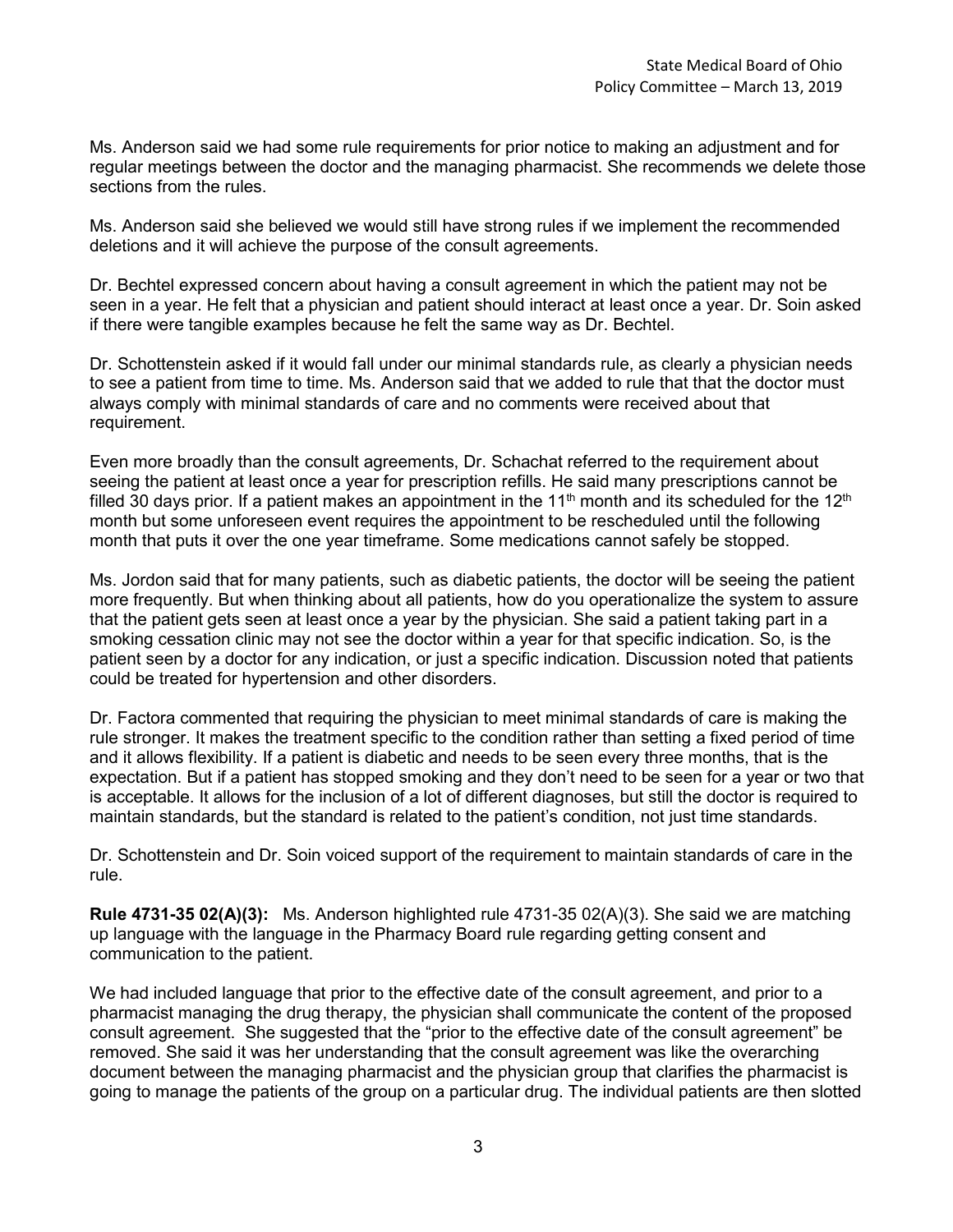into the agreement. So, it would be impossible to provide notice to the patients before the effective date of the consult agreement. However, the patient is notified prior to their inclusion in the agreement.

Ms. Anderson continued referencing the memo included in the agenda materials. She said we received a lot of comments about the consent language about how everyone liked the Pharmacy Board rules, so we took a lot of the language from the Pharmacy Board rule around that consent. There is an institutional exception and that is because inpatient drug management and institutional facilities are handled differently than ambulatory. That is recognized in the Pharmacy Board rules. We tried to match that language whenever possible.

Many of the comments expressed concerns about the wording of the informed consent provisions of the rules and suggested that the rules be modified to align with the consent provisions in the rules promulgated by the Board of Pharmacy, as follows:

- (1) Rule 4731-35-01(A)(1)(b): Delete the word "informed" and indicate that the patient's consent to drug therapy management is based on Rule 4729:1-6-01 (H) and (I) of the Administrative Code. The Pharmacy Board rule indicates that the patient consent must be obtained prior to the pharmacist managing the care and that the patient must be advised that a pharmacist may be utilized in the management of the patient's care and that the patient or individual authorized to act on behalf of the patient have a right to elect to participate in and withdraw from the consent agreement. The rule also allows the consent to be obtained as part of the patient's initial consent to treatment.
- (2) Rule 4731-35-02(A)(3): Delete language in (a) through (d) regarding the details regarding the consent of the patient and adding language to reflect the requirements from the Board of Pharmacy's rule at 4729:1-6-01(H) and (I) of the Administrative Code.

Several commenters expressed concern with the language around the scope of the managing pharmacist in Rule 4731-35-02(B)(1) and (2). It was suggested that this section could be deleted since the language of Rule 4731-35-01(A)(1)(c)-(f) and Rule 4729:1-06-02(b)-(e) already require these items to be outlined in the consult agreement.

Several sections were duplicative or required some clean-up to align with the language from the Board of Pharmacy:

(1) Rule 4731-35-01(A)(1)(h): language added to match the language in Rule 4729:1-6-  $02(A)(1)(g)$  which indicates that the agreement may include a requirement that a managing pharmacist send a consult report to each consulting physician.

(2) Rule 4731-35-02(A)(2): Modify the references to the sections of the consult agreement dealing with the scope of the agreement for the institutional and ambulatory outpatient facility section.

(3) Rule 4731-35-02(A)(5): Revise the situations where an amendment to consult agreement is required so it is limited to times when the scope of the permitted procedures expands past what was contemplated.

(4) Rule 4731-35-01(B): For recordkeeping, add language to indicate that a physician group or institution may also be the entity maintaining the records.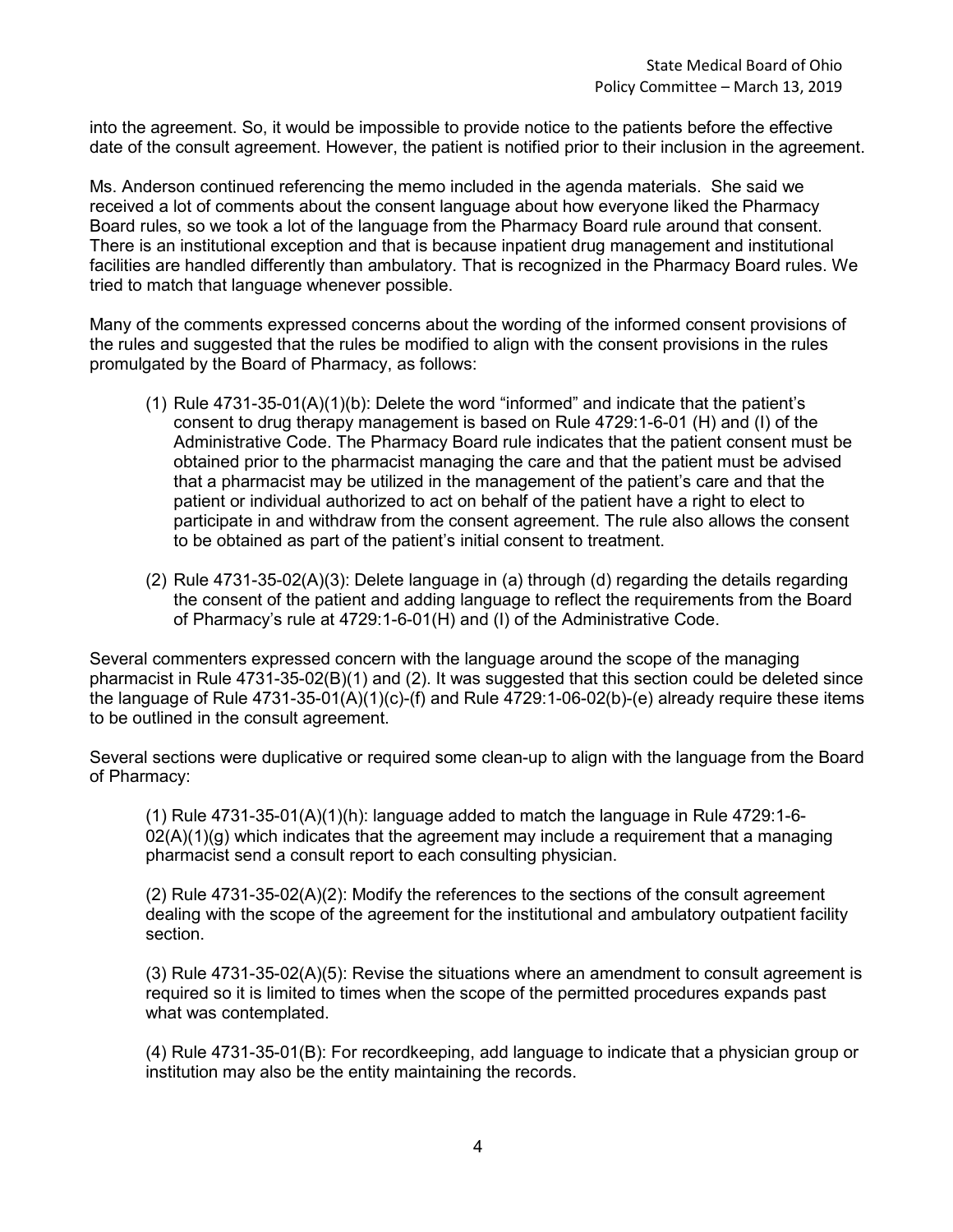(5) Rule 4731-35-01(C)(1)(b)(i), (ii): Delete duplicative words at the beginning of each paragraph.

 $(6)$  Rule 4731-35-01 $(C)(1)(d)$ : Add some language to clarify the meaning of the section.

(7) Rule 4731-35-02(A)(6): Add some language to indicate that pharmacist's training can be verified through the credentialing process for institutional facilities.

(8) Rule 4731-35-02(D)(2)(a): Clarify that notification is required if the pharmacist's license is revoked, suspended or denied by the Board of Pharmacy;

(9) Rule 4731-35-02(D)(2)(b) and (c): Clarify that these sections only apply if the pharmacist is prescribing controlled substances.

Ms. Anderson recommend making these changes to clarify and clean up the language in the rules and file the rules with CSI.

### **Mr. Giacalone moved to recommend to the full Board that the Board file the rules as amended with the Common Sense Initiative. Dr. Bechtel seconded motion. Motion carried.**

### **Subacute & Chronic Pain Rule 4731-11-14 OAC**

Ms. Anderson reported that the Board received comments from outside parties and the Ohio Hospital Association noting that the implementation of the subacute and chronic pain rule is having some negative impact for patients diagnosed with non-terminal cancer and patients diagnosed with terminal conditions. This was not our intent, so we wanted to bring it to the committee's attention.

The comments regarding the patients diagnosed with non-terminal cancer are summarized by an email we received from the Ohio Hospital Association, which is in the agenda materials. In summary, these patients may have severe pain in that treatment requiring dosages which exceed 120MED. However, a hematologist or oncologist does not fit into the exceptions in place in the rule. So, they must refer the non-terminal cancer patient to a pain management specialist or hospice and palliative care specialist which delays the care of the patient.

Ms. Anderson said that the proposal is to amend 4731-11-01(E) (1) to exempt board certified hematologists and board certified oncologists from that portion of the rule so that they would not have refer the patient to a pain management or hospice/palliative care physician. But hematology/oncology would not be included in (E)(2) which would allow patients to see a hematologist/oncologist as a consultant.

Ms. Anderson explained that there is a long list of specialty boards that include hematology or oncology.

Ms. Anderson said that Board staff has also received comments from physicians indicating that the definition of terminal condition is causing delays for those patients. Patients diagnosed with a terminal condition are exempted from the rule, but the definition of terminal condition comes from Section 2133.01 of the Revised Code, which requires a second opinion. She suggested that the definition of terminal condition be amended to eliminate the need for a second opinion.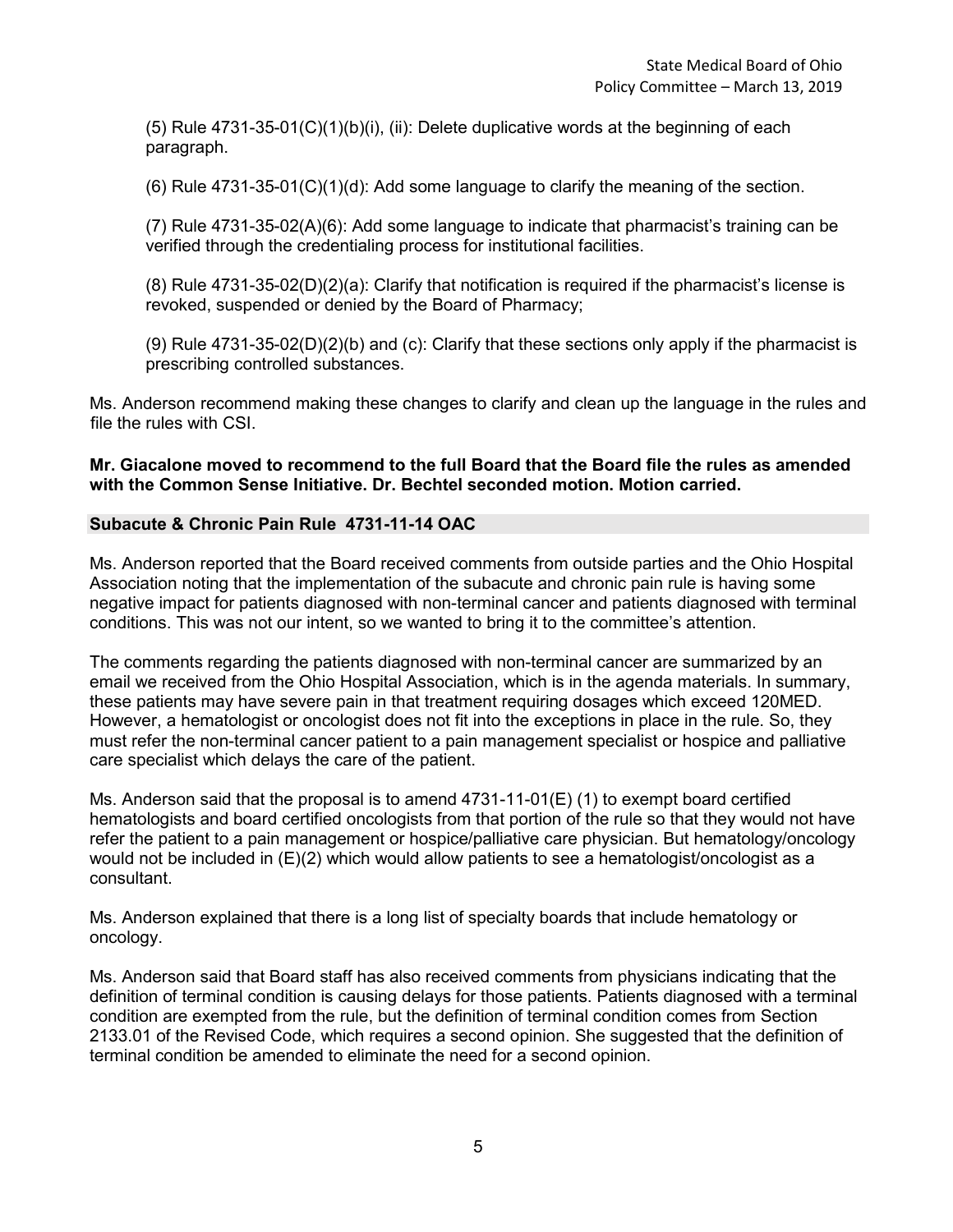To reduce delay in making these changes, Ms. Anderson recommend filing the revised rules directly with the Common Sense Initiative rather than requiring an initial circulation to interested parties. The Medical Board became aware of these issues through feedback from interested parties.

**Dr. Bechtel moved to recommend to the full Board that the rules, as amended, be filed with the Common Sense Initiative. Dr. Schachat seconded the motion. Motion carried.**

## **ADJOURN**

**Dr. Schachat moved to adjourn the meeting. Dr Bechtel seconded the motion. Motion carried.**

The meeting adjourned at 9:44 a.m.

jkw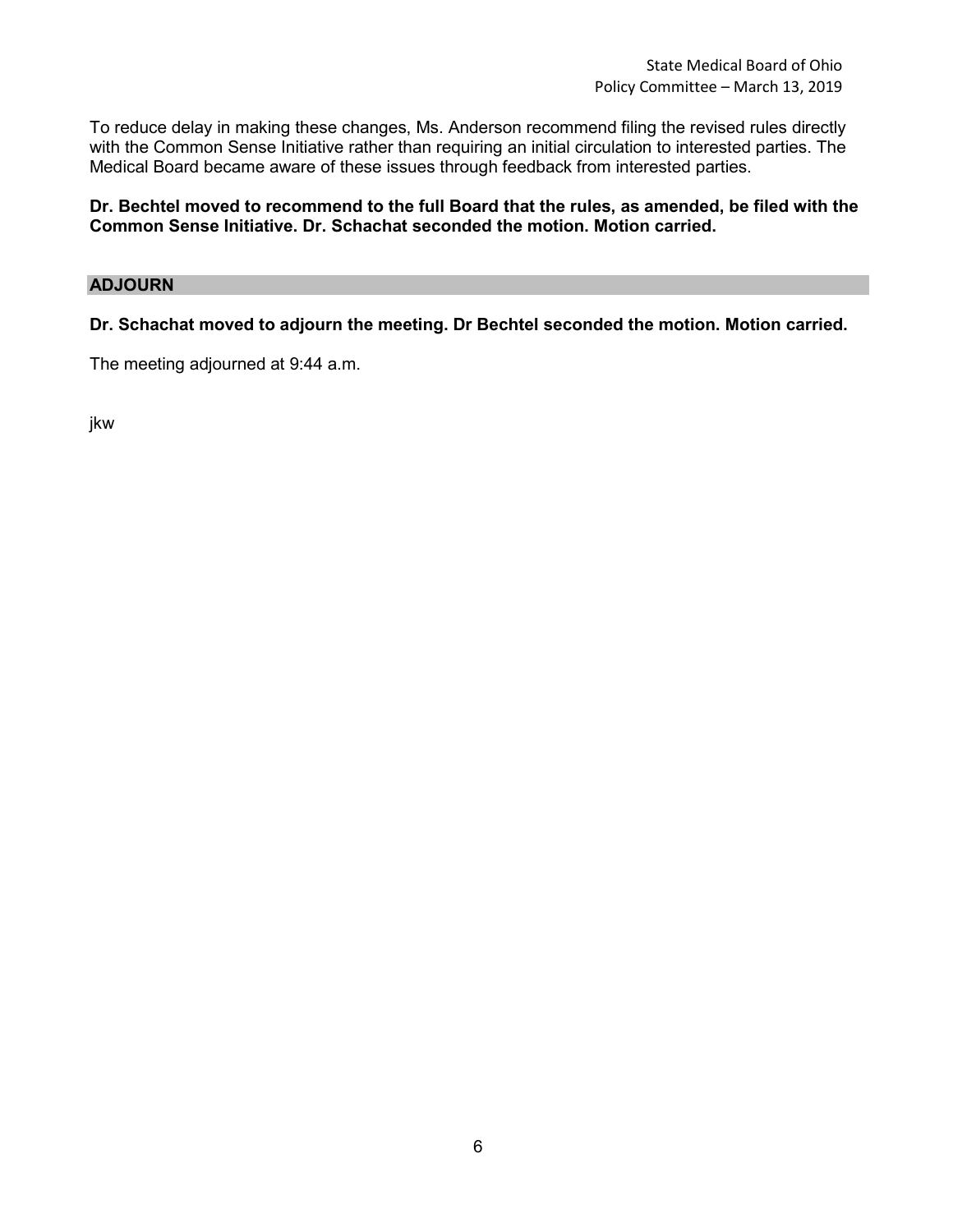### State Medical Board of Ohio

### **COMPLIANCE COMMITTEE MEETING March 13. 2019 30 E. Broad St., Columbus, OH Administrative Hearing Room**

| <b>Members:</b>                  | Staff:                                 |
|----------------------------------|----------------------------------------|
| Michael Schottenstein, MD, Chair | Alexandra Murray, Managing Attorney    |
| Ronan M. Factora, MD             | Annette Jones, Compliance Officer      |
| <b>Robert Giacalone</b>          | Angela Moore, Compliance Officer       |
| Amol Soin, MD                    | Rebecca Marshall, Chief Enforcement    |
|                                  | Attorney                               |
| Also attending:                  |                                        |
| Kim G. Rothermel, MD             | AJ Groeber, Executive Director, joined |
| Richard Edgin, MD                | the meeting in progress                |
|                                  |                                        |

Dr. Schottenstein called the meeting to order at 1:25 p.m.

### **INITIAL PROBATIONARY APPEARANCES**

### **Pankaj Gupta, MD**

Dr. Gupta is making his initial appearance pursuant to the terms of his December 12, 2018 Consent Agreement. The agreement suspended Dr. Gupta's license based on the doctor's admission that he engaged in sexual misconduct with one patient. Unless otherwise determined by the Committee, Dr. Gupta will appear as determined by the Board's Secretary or designee.

Dr. Soin asked Dr. Gupta what his practice situation was prior to his suspension. Dr. Gupta said he was in an academic practice in a corneal refractive surgery department. Dr. Soin asked if he planned to return to that practice. Dr. Gupta replied that he does not. Dr. Soin asked his longterm plans. Dr. Gupta said that his wife is pregnant, and his plans are to spend time with her in Canada. At this point his plans are to consider a part-time position. Dr. Soin asked if he was doing any work outside of medicine while on suspension. Dr. Gupta replied that he and his wife have been preparing for the birth of their child. Dr. Soin asked if Dr. Gupta had been seeking a professional boundaries course. Dr. Gupta replied that he had attended a professional boundaries course, but he needs to complete the required paperwork for the Board. Dr. Soin asked what the boundaries course was like. Dr. Gupta said it was one of the courses suggested by the Board. It was very good and run by Case Western Reserve University. He attended the course a few months after the investigation started. One of the most important things he learned is that it is the doctor's responsibility to protect patients, protect the community and there are really good ways to speak to not be manipulated or forced by patients to do things that are do not feel comfortable to your profession and to the safety of patients, not just individuals.

Dr. Soin asked him what types of changes he plans to make in his practice. Dr. Gupta responded that he intends to continue attending professional ethics courses.

Dr. Gupta indicated he did not have any questions regarding his consent agreement.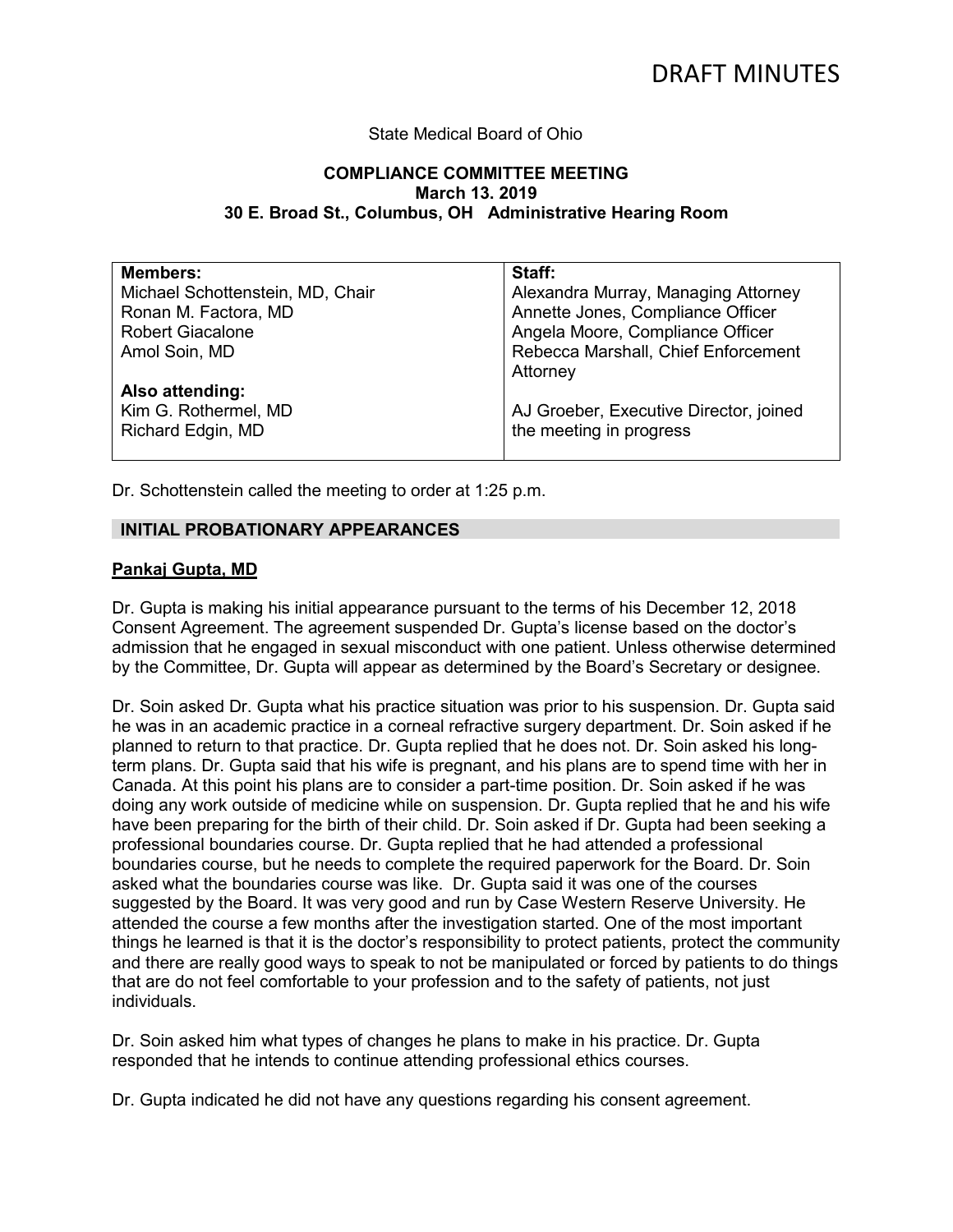Dr. Schottenstein asked if everything was okay with his wife. Dr. Gupta said yes, it was okay.

Dr. Schottenstein said that typically when there is a boundary violation in practice it is not abrupt. People do not in short order end up with a boundary violation. It starts with boundary crossings and small boundary violations where people start telling each other things that are really none of the others business, and spending time together and it gradually progresses until there is a sexual misconduct violation. He asked Dr. Gupta if that is what happened in his situation. Dr. Gupta said it was. He had just moved to Cleveland and was getting divorced from his previous wife, so it was a situation he was not well equipped to handle.

Dr. Schottenstein said that's the other thing that is tough as it is on us, as the physician, to prevent the boundary violation. It is not on the patient. The doctors are the ones who must stand firm in that respect. Dr. Schottenstein mentioned that it is helpful to keep aware of smaller boundary crossings as these are red flags.

**Dr. Factora moved to continue Dr. Gupta under the terms of his December 12, 1018 Consent Agreement, with future appearances before the Board's Secretary or designee. Mr. Giacalone seconded the motion**. **Motion carried.**

# **Kenneth Hanover, MD**

Dr. Hanover is making his initial appearance pursuant to the terms of his December 12, 2018 Step II Consent Agreement. The agreement reinstated Dr. Hanover's license with a minimum term of five years' probation following his admission of opiate dependence. Unless otherwise determined by the Committee, Dr. Hanover will appear in three months before the Board's Secretary or designee.

Dr. Hanover indicated he was doing very well, and he is currently not practicing but he is seeking a position. He has two positions that look hopeful.

Dr. Schottenstein asked how his recovery program was going. Dr. Hanover stated that he thought it was going well. He has a supportive family and he has been attending five to nine meetings a week, including Caduceus and aftercare. He also talks with his sponsor regularly. Dr. Schottenstein asked if he had any cravings and Dr. Hanover responded that he did not.

Dr. Schottenstein indicated that Dr. Hanover's situation started out with chronic back pain and he was self-injecting with hospital waste medication. Dr. Schottenstein noted that Dr. Hanover is considering returning to anesthesiology. He asked Dr. Hanover if he had any concerns about temptation in that setting that could lead to relapse. Dr. Hanover indicated that he is cognizant of the environment he is heading back into. He feels confident in his recovery and that there are enough checks and balances in place. He reported that he has signed up with the Ohio Physicians Health Program as an additional check and balance as well.

Dr. Hanover said he would have liked to return to his former position. He spoke with his former partners about what happened, but the hospital felt that he is early in recovery and it would be best if he went someplace where people did not know the history of the events. He respectfully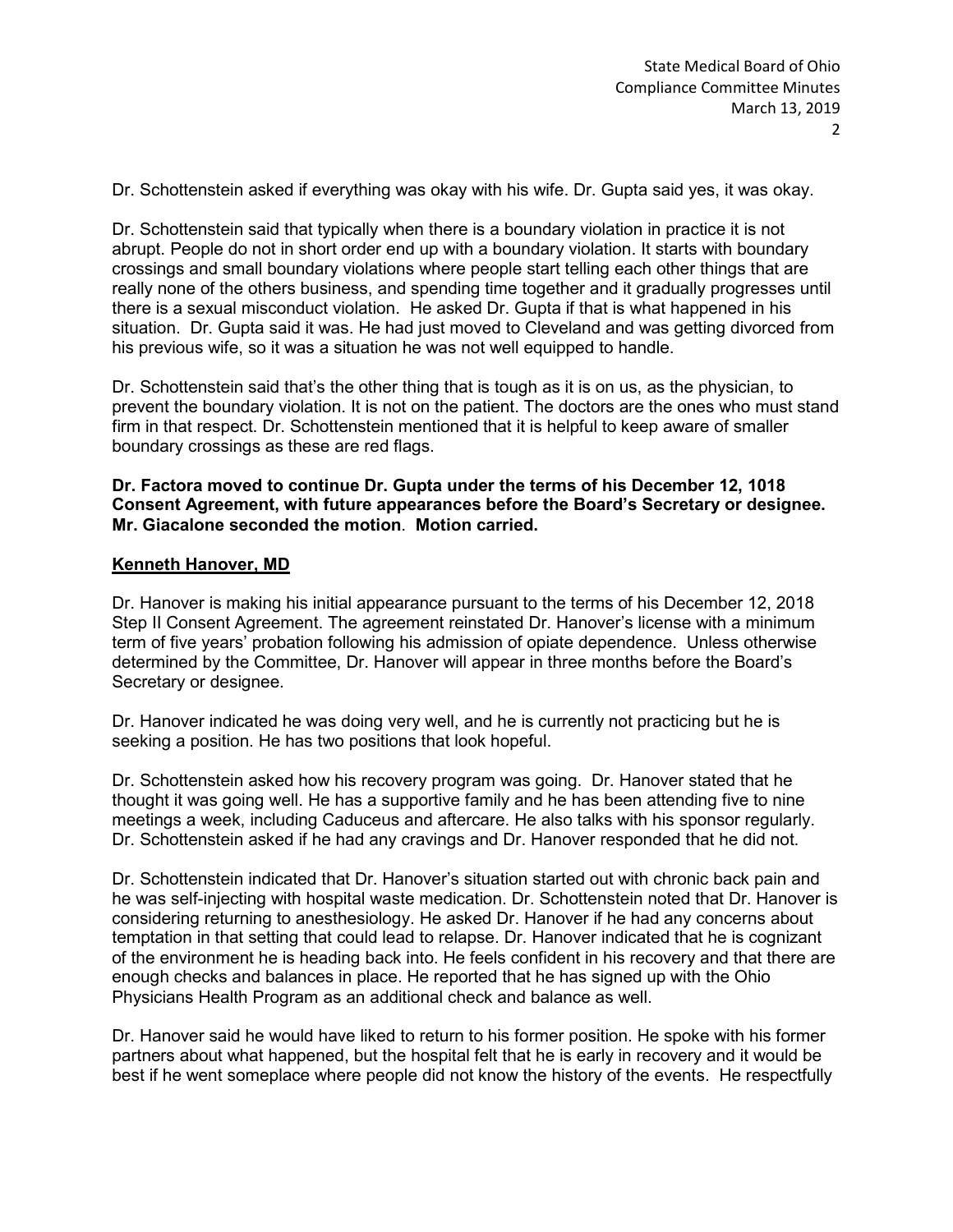disagrees with that assessment as he thinks it would be more comfortable to go back to work with people he does know but it is the hospital's decision.

Dr. Hanover said he has no questions about his consent agreement.

### **Dr. Soin moved to continue Dr. Hanover under the terms of his December 12, 2018 Consent Agreement, with future appearances before the Board Secretary or Designee. Mr. Giacalone seconded the motion. Motion carried.**

## **Muyuan Ma, MD**

Dr. Ma is making her appearance today pursuant to the terms of the Board's Order of June 13, 2018. Her license was reinstated on February 13, 2019, with a minimum term of three years' probation following its finding that Dr. Ma has been diagnosed with a mental illness that affects her ability to appropriately provide care without treatment. Unless otherwise determined by the Committee, Dr. Ma will appear again in three months with the Committee.

Dr. Factora asked her current practice situation. Dr. Ma said she is working as a scheduler at a visiting physician company. Dr. Factora asked her if she planned to find work as a physician. Dr. Ma replied that she has reapplied for her old position with the visiting physician company, but she is waiting for the credentialing process to be complete. Dr. Factora asked her how many months she had previously worked as a visiting physician. Dr. Ma said it was about three or four months. Dr. Factora asked how she found that work, and if it was satisfying or more stressful for her. Dr. Ma said it was a very good fit for her, it was less stressful. She got very good feedback from her coworkers and her supervisor. Overall it is a good environment and she has good support.

Dr. Factora asked how she was feeling. Dr. Ma said she is feeling very good. She found a very good support in the Cleveland area that has been very helpful. He asked if she felt that her current medication regimen was effective. Dr. Ma replied that the medication is effective. He asked is she sees a psychiatrist on a regular basis. She replied that she does, and she also sees another counselor regularly, but the counselor suggested that they just schedule appointments as needed as she felt Dr. Ma was doing very well.

Dr. Ma said she does not have any questions about her Board Order.

Dr. Schottenstein said he was grateful to hear that she feels that her mood is under good control, and that her temper is under control. Dr. Ma agreed. Dr. Schottenstein asked if she maintains her composure well, in other words, no meltdowns or explosions. She said keeps her composure. Dr. Schottenstein asked if criticism is directed her way, does she feel that she manages that feeling in a healthy way. She replied that once she accepts it she then tries to see whatever the criticism is directed at. Dr. Schottenstein wished her good luck in her job search.

### **Dr. Soin moved to continue Dr. Ma under the terms of her June 13, 2018 Board Order, with future appearances before the Committee in three months. Mr. Giacalone seconded the motion**. **Motion carried.**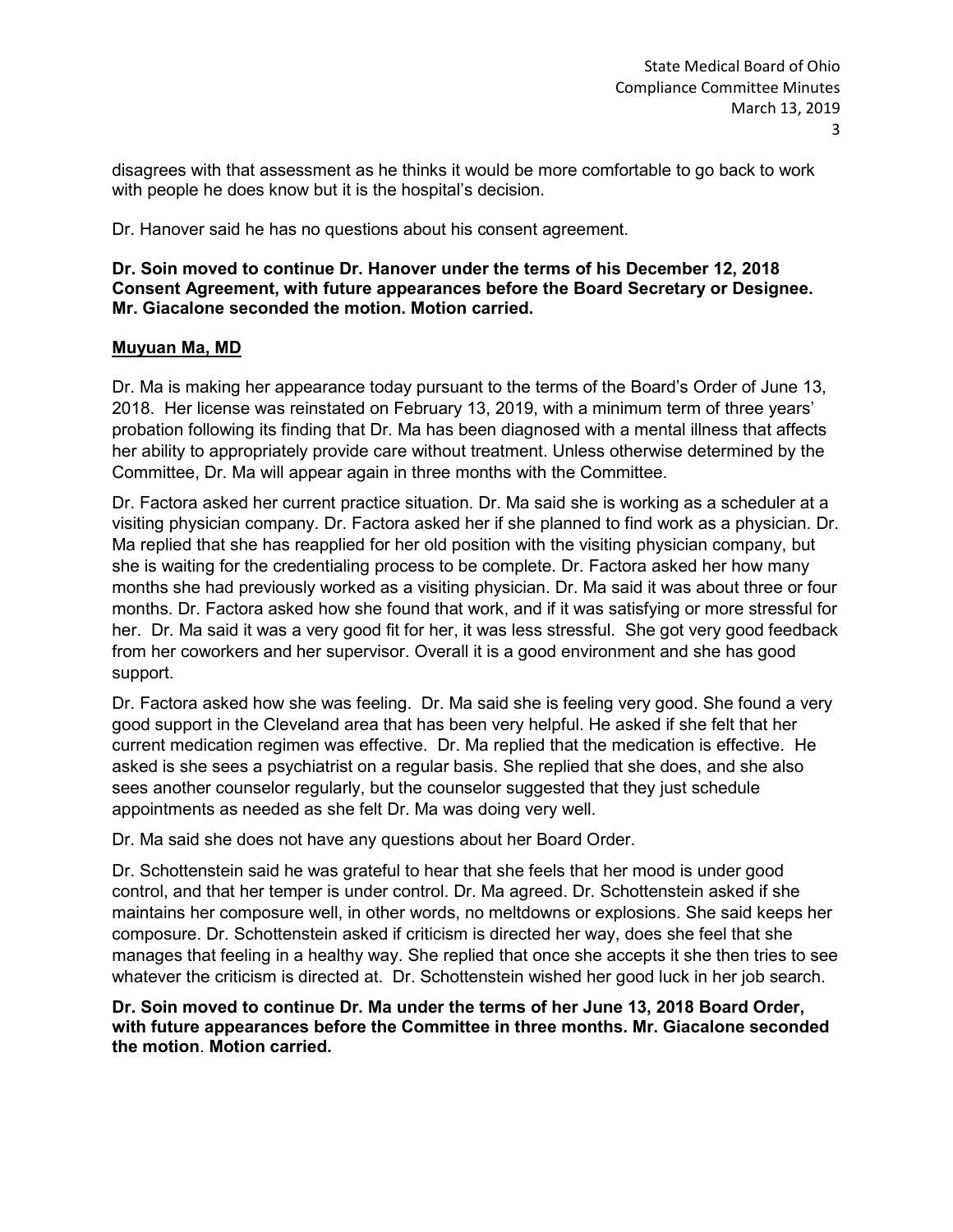### **Howard Waxman, DPM**

Dr. Waxman is making his initial appearance today pursuant to the terms of the Consent Agreement of December 12, 2018. The Consent Agreement suspended the doctor's medical license based on his admission that he performed a procedure on a patient that developed into an infection, and that he subsequently accessed the patient's medical records with the intention of altering the record by adding aftercare instructions. Unless otherwise determined by the Committee, Dr. Waxman will appear again at the request of the Board's Secretary or designee.

Dr. Schottenstein said he would abstain from the discussion of Dr. Waxman since he served as Acting Supervising Member in this matter.

Mr. Giacalone asked his current practice situation. Dr. Waxman replied that he has been in practice for about 36 years and is now a solo practitioner for the last three years. Mr. Giacalone asked about the patient care episode that led to the consent agreement and what Dr. Waxman has learned from this experience.

Dr. Waxman said that he had been formerly in a group practice but was not a good situation. The patient was in a nursing home and he provided the care and he left oral instructions with the nursing home attendants to take care of this patient. The care was not done. The patient developed an infection and amputation ensued. His partners at the time used as an opportunity to get rid of him and he felt the pressure. He looked for the addendum in the record, could not find it, he panicked and changed the note. Mr. Giacalone commented that he changed the record after the fact, even though he had orally given the instructions. Dr. Waxman said that was correct.

Mr. Giacalone noted that Dr. Waxman was required to complete and ethics course and a medical records course. He asked if Dr. Waxman had gleaned anything from the courses. Dr. Waxman confirmed that he completed the courses. He said the courses were informative and helpful.

Mr. Giacalone asked him if he had any questions about his consent agreement. Dr. Waxman said he has completed the required courses, but he did not know what the next step was to complete his probation. Mr. Giacalone said that the Board's staff can help him with that.

**Dr. Soin moved to continue Dr. Waxman under the terms of his December 12, 2018 Consent Agreement with future appearances at the request of the Board's Secretary or designee. Mr. Giacalone seconded the motion. Motion carried. Dr. Schottenstein did not vote.**

### **APPROVAL OF REPORTS OF CONFERENCES**

**Dr. Factora moved to approve the Compliance Staff's Reports of conferences for February 11 and 12, 2019. Mr. Giacalone seconded the motion. Motion carried.**

### **TREATMENT PROVIDER APPLICATIONS**

**Mr. Giacalone moved to approve the Applications for a Certificate of Good Standing as a Treatment Provider for Impaired Practitioners for 1) Cornerstone of Recovery in Ohio and**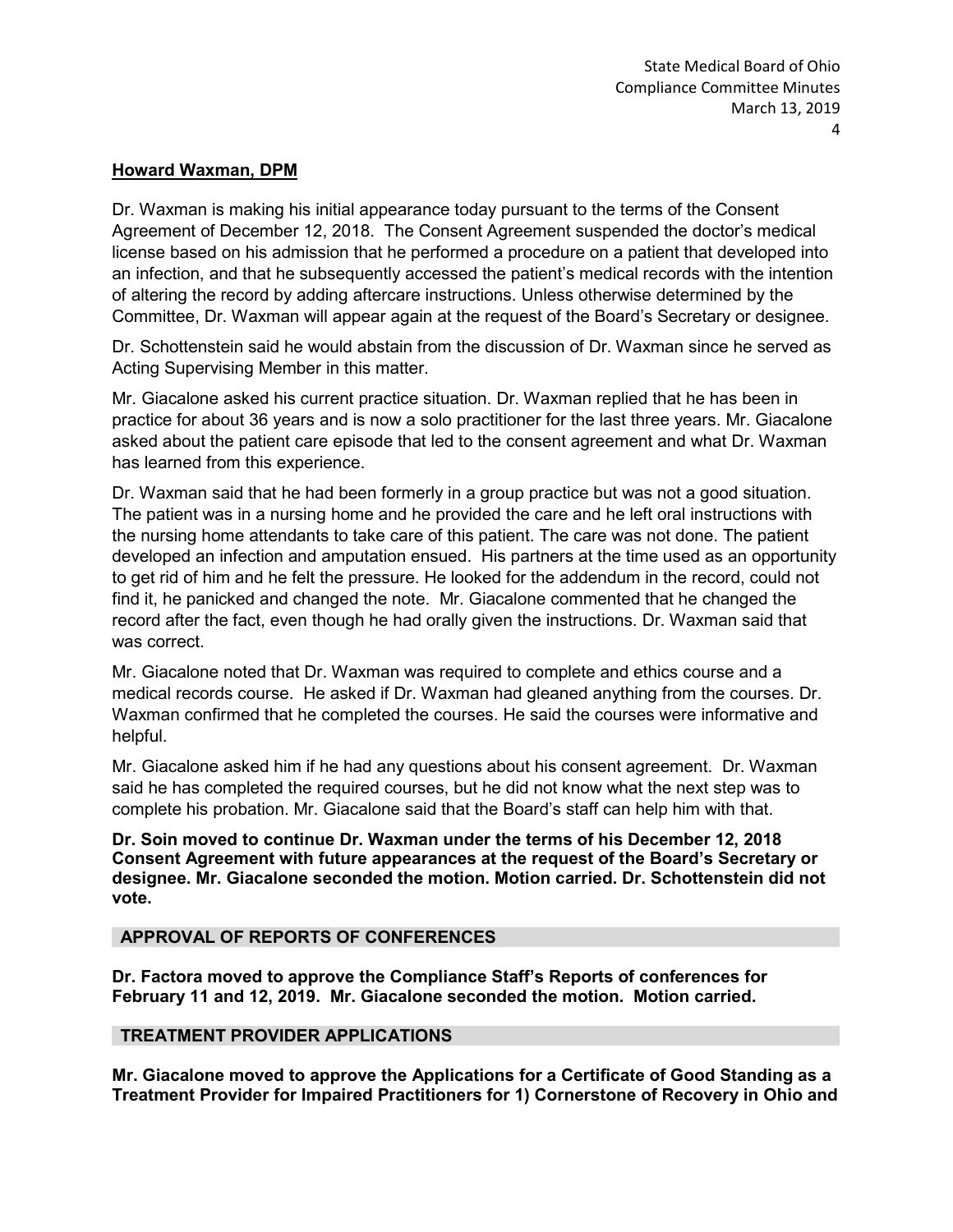**Tennessee, 2) Arrowhead Behavioral Health, and 3) Health Recovery Services. Dr. Factora seconded the motion. Motion carried**.

#### **MINUTES REVIEW**

### **Dr. Soin moved to approve the draft minutes from February 13, 2019. Mr. Giacalone seconded the motion. Motion carried.**

Mr. Groeber joined the meeting.

#### **COMPLIANCE MATERIALS DISCUSSION**

Ms. Murray referred the committee to the memorandum in the agenda materials regarding compliance materials. She compiled a summary of the current talking points and proposed changes. Dr. Schottenstein requested the committee have a preliminary discussion prior to the Board retreat.

### **Probationary Reports**

Ms. Murray there had been discussion regarding whether there was value to the reports and how much review is given to them and the amount of information provided. Dr. Schottenstein finds value in reviewing the reports but she is aware that the reports can be somewhat lengthy to review. If there are suggestions regarding the materials provided, either reducing what is shown, or only showing you reports for certain type of licensees, the staff welcomes your feedback.

Dr. Schottenstein said he is open to suggestions, but he likes to see everything, but he appreciates that there should be an efficiency to the process.

Mr. Giacalone said as a non-physician he defers to comments from the Secretary and Supervising Member, so he does a brief read, but he wasn't sure how much it adds to the process.

Ms. Murray explained that compliance staff had previously edited the amount of material submitted for each person, but it could be further reduced. We currently try to provide a global snapshot of a licensee's board history, their current requirements, and what we last talked with them about but that could be also be edited.

Dr. Factora thought that the material was currently condensed and to the point. He thinks it is good to know about the background. Some of the items will come up in discussion. In the context of all they must read, the probationary reports are a very small part of the whole. He said the information was thorough and he wondered what had been provided before. Ms. Murray said that the box on the current form that has a bullet point summary of the Board action was usually three or four more pages per licensee explaining the Board action history. Dr. Factora said the current form is well organized. He asked if more information would be available if needed.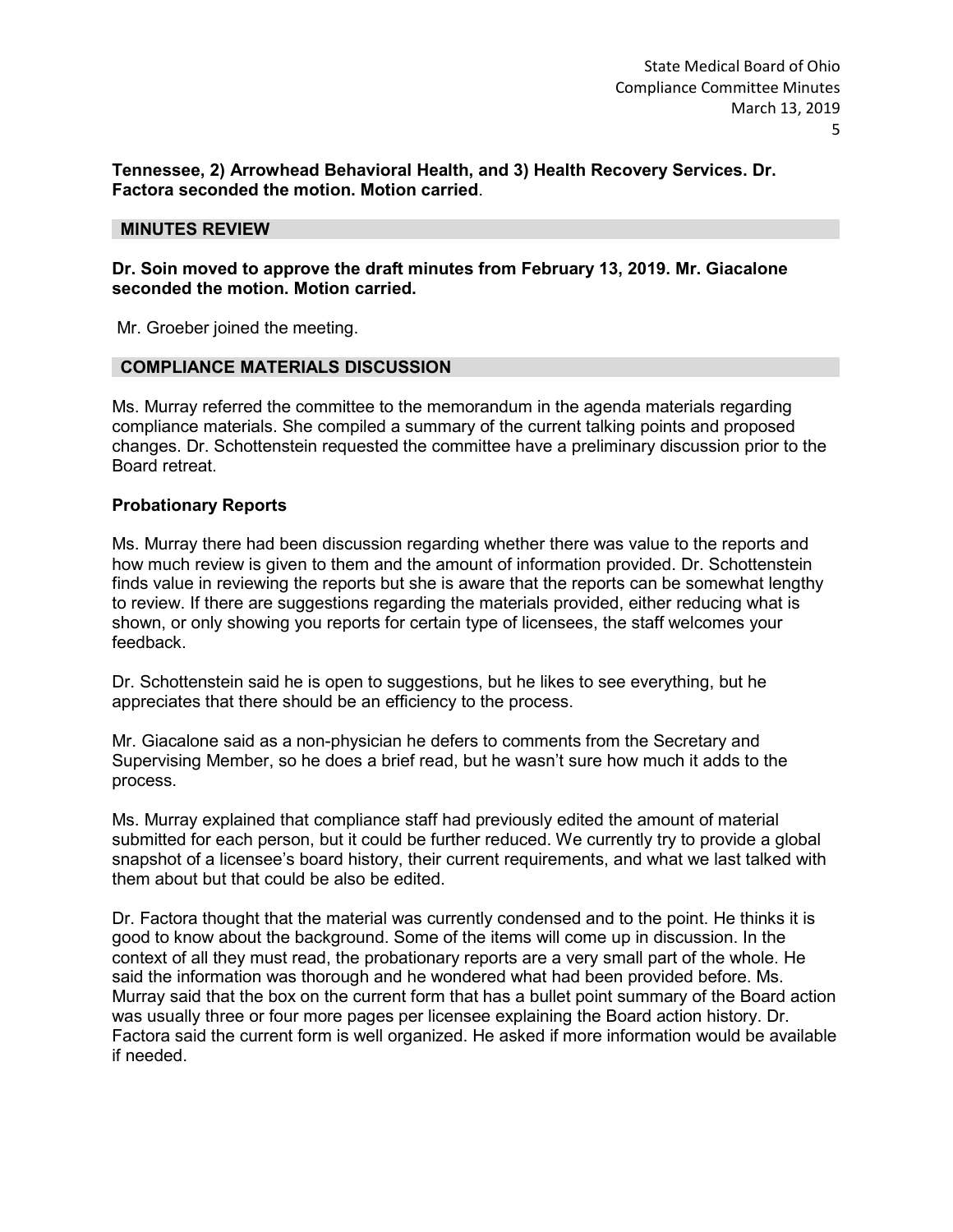Ms. Murray said that we only do the forms for initial and final appearances, but there is a hyperlink on the form that leads to the formal action documents of a licensee on the elicense portal. We could add the hyperlink to the probationary reports. Dr. Factora said for efficiencies we could add a hyperlink to the information along with the probationer's report and the Secretary and Supervising Member's recommendation.

Ms. Murray said staff could do that, but the part that you would not see is the paragraph on the current form that summarizes the licensee's work history and what the licensee is currently doing, and information about their recovery (if applicable.) This is information is gathered during their most recent office conference and it is not included in the elicense materials. If we condensed the materials and removed the summary of the board history, you would need a bit more information as to how the licensee is doing now.

Dr. Factora asked Ms. Murray what she would eliminate from the materials if she had a choice. She said if you wanted to reduce what you review the board history information would be available through the hyperlink. But she believes there is value to see it all on one page.

Mr. Giacalone suggested that we could flag the information that is important and needs attention.

Ms. Murray said we had talked about making a separate agenda item for probationary requests that the Secretary and Supervising Member do no approve. She said we could do that for any probationary conference report where the Secretary/Supervising Member have concerns.

Dr. Schottenstein agreed that items that needs attention could be highlighted in red as it reinforces that it is something you want us to look at. He said the current report layout is well done.

Mr. Giacalone acknowledged that the staff really has cut back from what it had been in the past because he remembers how it had been.

Ms. Murray said that the compliance module to the elicense system will be enhanced to include demographic information. We will eventually be able to provide information such as how many people have X as their drug of choice, and deidentified social information that can help us provide further education to our licensees. That portion of compliance module is planned to be operational in about six months.

### **Compliance Committee**

Mr. Groeber said he had talked with Ms. Murray about matters relating to compliance committee. He asked what is the intent of the Compliance Committee. What interaction with licensees does the committee find valuable. He asked the committee if they get value out of initial appearances.

Dr. Schottenstein said that he feels he gets value from initial appearances because he likes to see the probationers in person and to interact with them, some more than others. There are some that especially get his attention and that interaction is meaningful to him. Mr. Groeber asked if this was someone with either impairment or a mental health issue? Dr. Schottenstein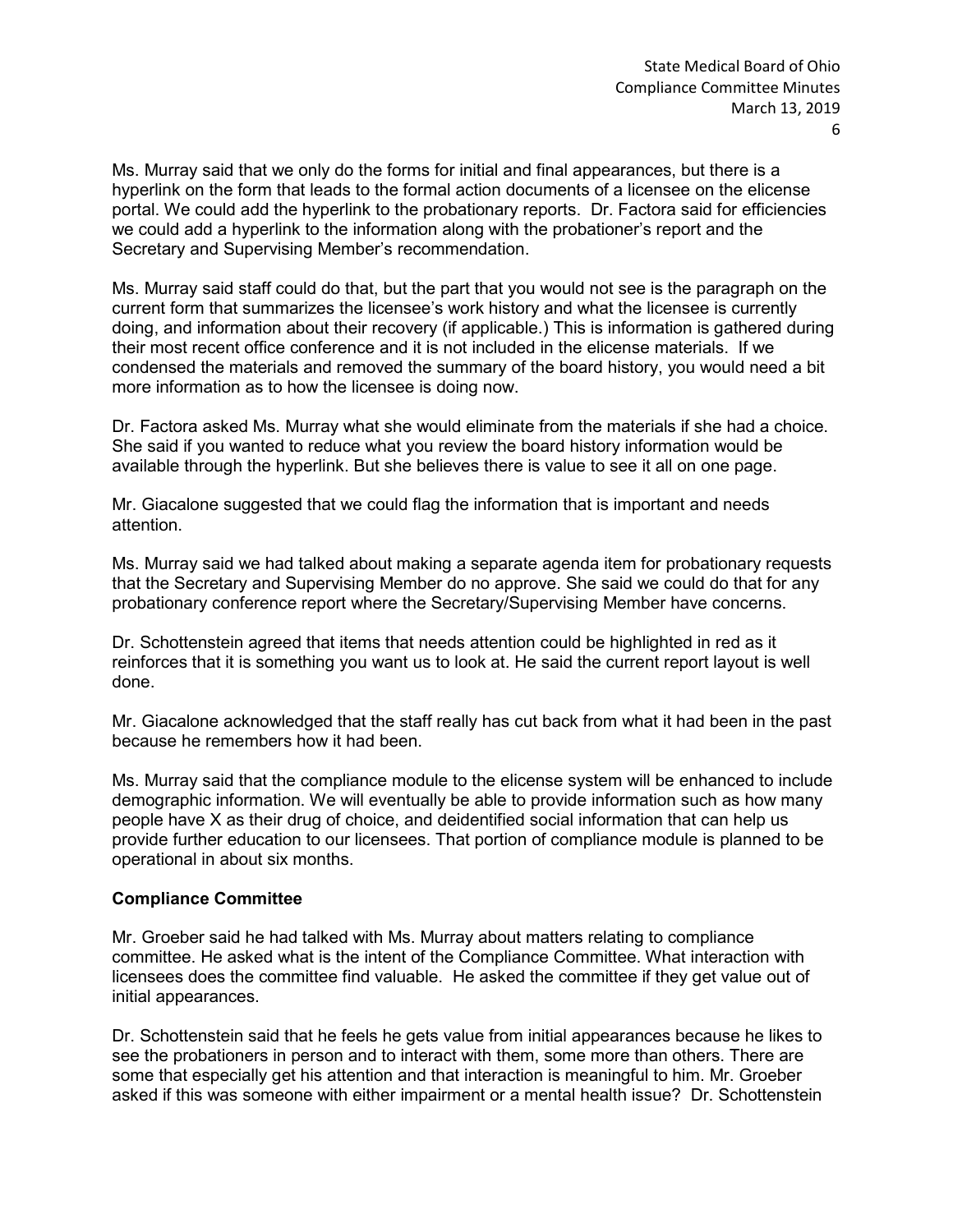agreed, and also those with boundary issues. There are just some who more substantially get his attention.

In terms of whether everyone needs to come before the committee, Dr. Schottenstein said that judgment could be used, such as people who let their massage therapy license lapse. Mr. Groeber asked what the current schedule was for initial appearances before the compliance committee. Ms. Murray responded that it is typically three months after the Board Order or Consent Agreement. He asked if the Compliance staff had touched base with the licensee immediately. Ms. Murray explained that once the compliance staff gets the legal documents after the Board meeting, they send out a packet of information to the licensee regarding how to sign up for drug testing, what the requirements are of their Order/Agreement. Typically, there are phone conversations but there is not a face to face meeting with the licensee until they come to the Board for their initial appearance. She said that most of the time it is okay, but sometimes a licensee struggles a little those first few months and they need more assistance. But usually those issues are resolved when compliance staff meets with them in person and reviews their requirements with them.

Ms. Murray said there may be value to change when the licensee comes before the Compliance Committee and when they come before compliance staff. We may also want to review who should before the Compliance Committee, like what we did with the final appearances, where some people don't have to appear such as a massage therapist who forgot to renew their license.

Ms. Murray said we may be able to better help those with impairment/mental health issues by having compliance staff meet with them before the three-month appearance, or meeting with them first and make an initial appearance six months after the Order/Agreement. Mr. Groeber said that gives the licensee a bit of a runway to get established. Mr. Groeber asked if the licensee would have a change in behavior in three months after the Board Order/Agreement. If a licensee is struggling to understand their obligations, it takes a month or two to get into a routine. If they have a bit more time to adjust, it might be more valuable when they meet with the committee.

Dr. Schottenstein said he does not have a problem with the 90 day schedule, as he thinks that is a reasonable amount of time. He also has no problem with the Secretary/Supervising Member and compliance staff using their discretion in determining who should appear before the Compliance Committee, as that too is reasonable. He believes there is value in personal appearances before the committee by licensees with mental health issues, impairment, boundary issues, minimal standards or ethical lapses.

Mr. Groeber asked if the default would be 90 days unless the staff and the Secretary and Supervising Member felt the licensee was not yet ready to come before the Compliance Committee and giving them the discretion to push out the initial appearance of that licensee for a month or two. Dr. Schottenstein said that seemed fair. He also welcomed the staff meeting with the licensee before they made the initial appearance.

Ms. Murray said staff is trying to figure out a better way to make sure that people can comply to avoid non-compliance issues. Also, it may be somewhat intimidating for people when asked by the Committee if they have questions about their Order/Agreement and many times they don't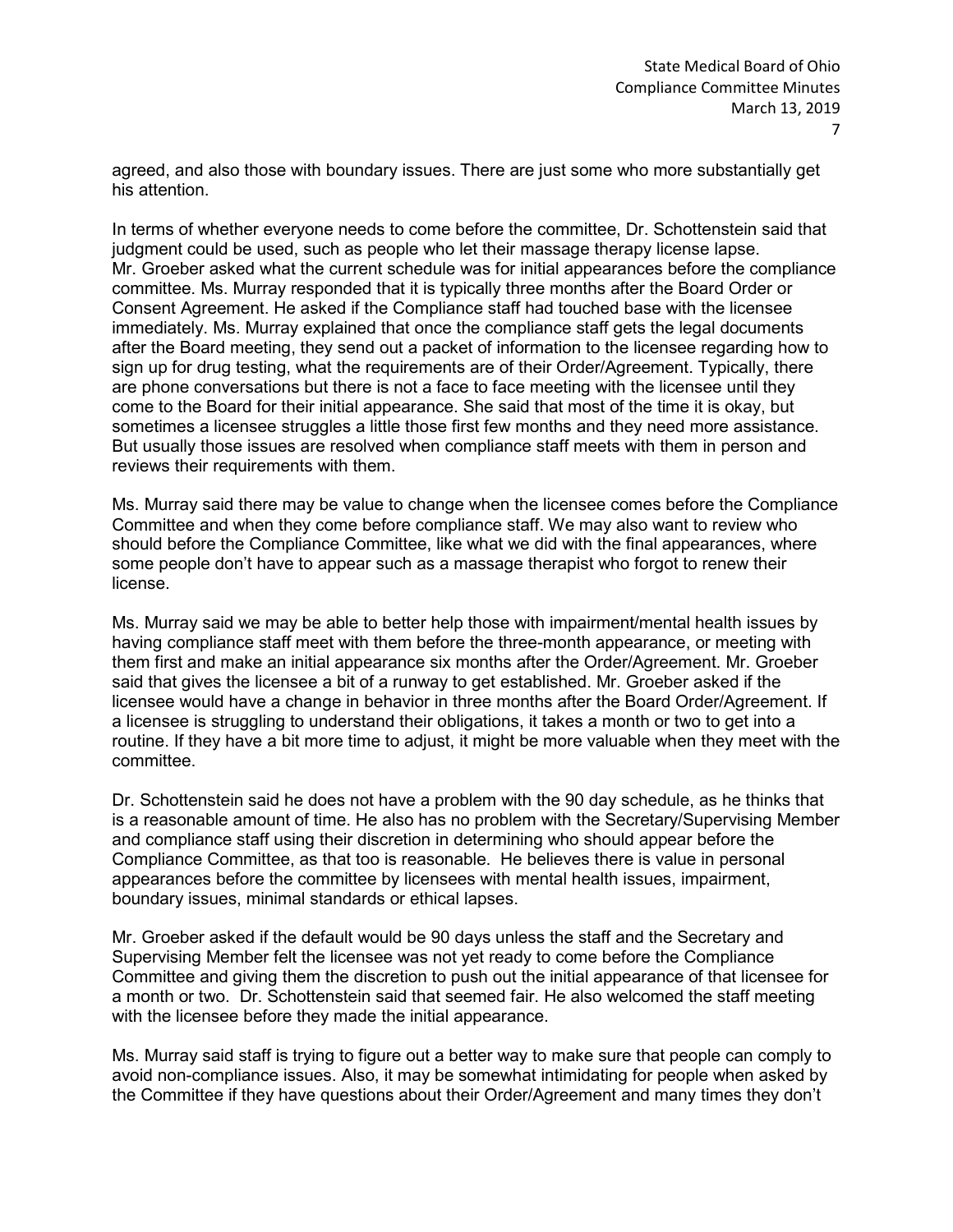ask anything, but staff finds out after the fact that they really do have questions that staff could have answered.

Mr. Giacalone agreed with the 90-day default. He believed that the intimidation factor is a positive as far as he's concerned. Some of those who show up here, especially some who had signed a Consent Agreement, may have thought that they just signed the paperwork and moved along. Then they appear before the Committee and they didn't expect it to be a bit intimidating. Then others who went through a hearing and you can tell that they are not getting with the program, but you can't ask them anything because the Board action has already been deliberated, but when they appear before the Committee we can emphasize the urgency of getting with the program. But that is not everyone, such as the massage therapist who failed to renew their license. He believed there were some licensees who get some benefit from direction from the Compliance Committee at the front end rather than the back end when they may have been winding down the wrong path.

Mr. Giacalone noted that most licenses don't respond when the Committee asks if they have questions about their Order/Agreement. He believed that question was better handled by staff.

Mr. Groeber noted from the discussion that compliance staff should meet with the licensee earlier, optimally within the first 30 days after receiving the board action documents.

Ms. Murray said that staff could work with the Secretary and Supervising Member to prepare a memo for the Board retreat that delineates the types of probationers we have so we can discuss the types of cases that should make personal appearances, the frequency of the appearances and how that could be structured. It could also define the types of cases where personal appearances do not seem to have as much value, unless the Secretary/Supervising Member believes an individual licensee needs to make a personal appearance.

Mr. Groeber asked about a situation where a licensee is on probation for impairment, but the licensee already has a few years of sobriety and they are working their recovery program, would this licensee need to make a personal appearance, or would there be some leeway to waive the appearance. Dr. Schottenstein said leeway could be fine if they are in a grove like that.

Mr. Groeber said is seems like a licensee who is new to the disciplinary process and/or new to recovery, or the incident is relatively fresh would be the type of cases to appear before the **Committee.** 

Ms. Murray noted that some practitioners had their license reinstated per a Step II Consent Agreement, but they had previously appeared before the Committee with their Step 1 Agreement. Based on the Step II requirements they appear before the Committee again, but that may not be needed in every situation.

Mr. Groeber said this could be further refined before the Board retreat in June. Perhaps we could get more staff input and suggestions from the Secretary and Supervising Member.

Mr. Giacalone said that while we are discussing culling the appearances, we may want to add some in at the discretion of the Secretary/Supervising Member. For example, those who are not getting with the program.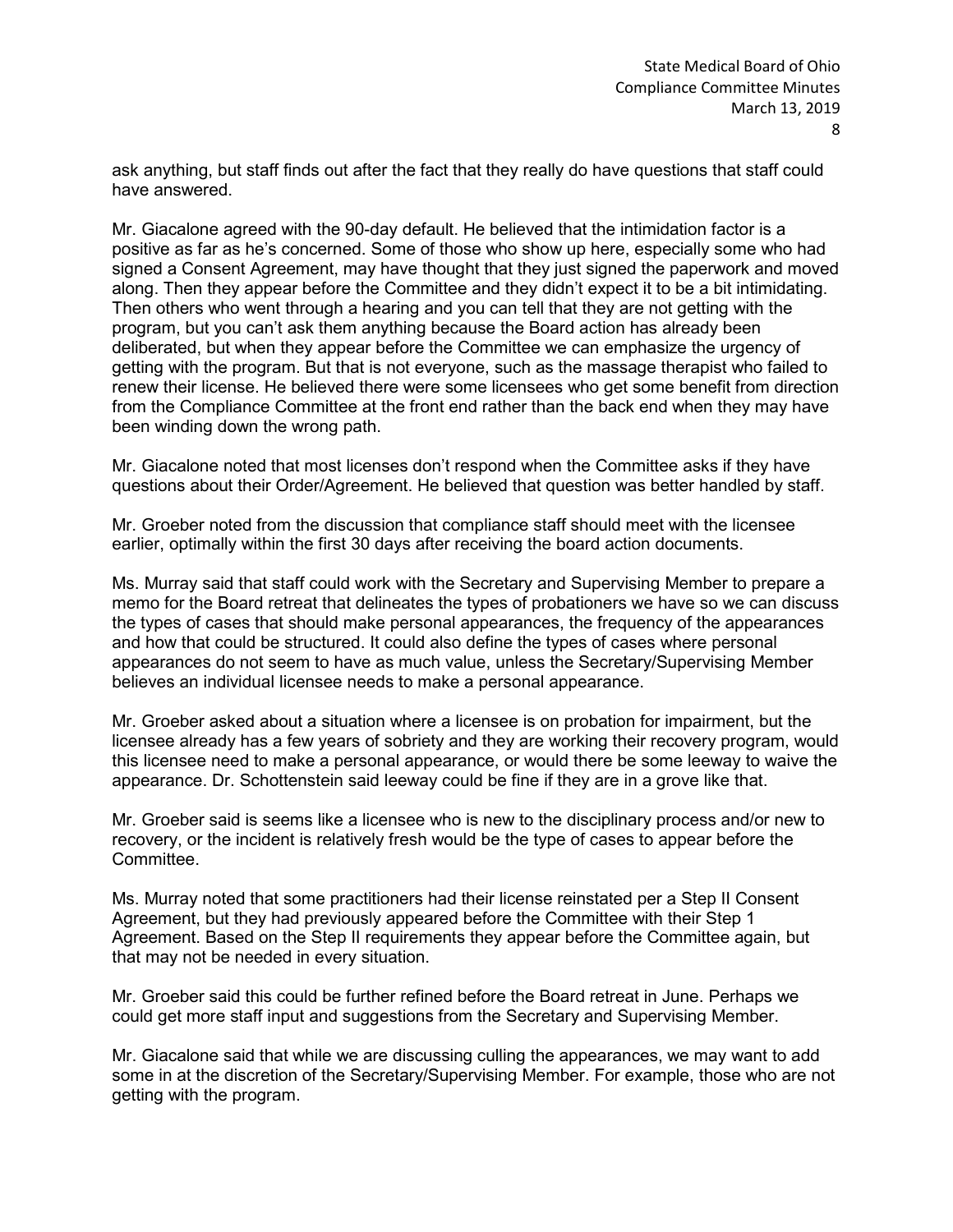Dr. Rothermel says that is what we do in the Compliance as far as licensees who would not usually appear before the Secretary/Supervising Member. As the Secretary and Supervising Member review all cases, Ms. Murray identifies those who are not meeting requirements and have received a warning. Dr. Rothermel said those licensees are scheduled to meet with compliance staff and the Secretary/Supervising Member.

If the Secretary/Supervising Member identified a significant situation they would say the person needs to appear before the Board. Mr. Groeber asked if that would happen even if the person was mid-way through their probation and Dr. Rothermel said yes. Ms. Murray said the wording in the Consent Agreement says they must appear before the Board or the Board's Secretary or designee. Dr. Rothermel said that through the office conferences you develop a good sense of whether the person is getting it or not.

Dr. Schottenstein said that while he sees value in the personal appearances, it may be impactful for the licensee as well. It may be in some ways more impactful than meeting with staff because it demonstrates how seriously we take it, as we are taking our time and bringing them in and talking with them, and it reinforces the importance of the matter.

Ms. Murray said there definitely licensees who don't take compliance staff as seriously as they would take the Board and there would be value for them to appear before the Board and have the Board reiterate what compliance staff is telling them. Sometimes there seems to be a conflict where they think there is an adversarial relationship there. Having the Board tell the person that this is what we expect you to do and that the person needs to adjust their attitude could be helpful.

Dr. Rothermel said that is exactly what the Secretary and Supervising Member do when they meet with a licensee in a compliance conference. She said that Ms. Murray introduces it as "we have the Secretary/Supervising Member here because … and they wanted to talk with you about this." She said that she believed most of the time the licensee leaves with a different attitude after the meeting. Ms. Murray said those meetings are effective.

Ms. Murray said most probationers are trying, but there are rare exceptions where it would be helpful for them to appear before the Board.

Dr. Factora said we have this process for initial appearance and for final appearances. The final appearance is necessary as there is a consensus to release the licensee from the terms of the Board Order/Agreement. He said we've had discussion about the purpose of the initial appearance, but do we know why the initial appearance exists?

Mr. Groeber said he has heard the initial appearances are to assure that the licensee is getting on the right path. For the subset of cases with mental health issues, impairment, boundary issues, minimal standards or ethical lapses there may be value in seeing that person. But for technical violations, the personal appearance may not be needed.

Dr. Factora said if we could specifically state the benefit of the personal appearance in front of the Committee it would be clear that this is appropriate. There would be a purpose and a focus, and the questioning would not just be going through the lines, it would be trying to achieve this goal.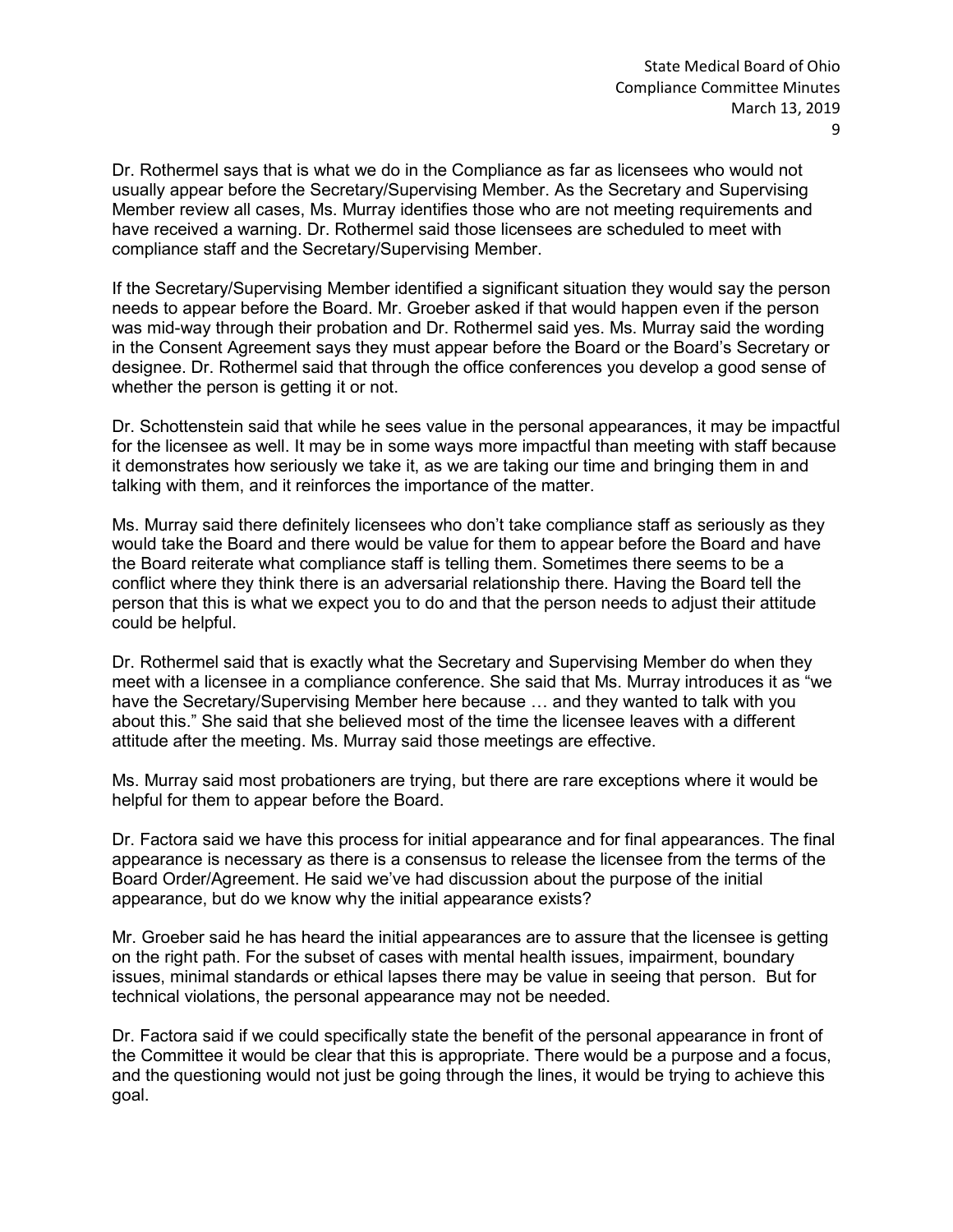Mr. Groeber said as we work through a process flow to see what this would look like, we can delineate pieces where it clearly doesn't make sense and the Secretary and Supervising Member can have the discretion to waive the initial appearance and they would have the ability to demand a licensee appear before the Board.

Dr. Schottenstein said there were a couple of cases where he was concerned about the licensee based on the initial appearance and he was allowed to attend an office conference and it was very helpful to be able to talk with the licensee.

Mr. Groeber said another idea could be for Compliance Committee members to voluntarily hold compliance visits on the Thursday morning after the Board meeting and the licensee could also meet with staff at the same time. Dr. Schottenstein said he felt it was a standing invitation to attend an office conference.

Mr. Groeber asked if it was clarified to do final appearances in the morning so that it we are running ahead the meeting could continue.

Ms. Murray said staff notifies the licensee when to appear and that time has been based on the projected agenda for that month. She said they could change the time to 11 a.m. She suggested that final appearances be here at 11 a.m. and initial appearances at 1 p.m.

It was determined to keep probationary reports and probationary requests in the same format but highlight in red items that need further review by the Board.

## **Treatment Providers**

Dr. Schottenstein mentioned that Ms. Murray's memo also mentioned treatment providers. Ms. Murray said she had some questions, but these may be items to think about before the Board retreat in June. She said we need to figure out if the committee wanted to review the treatment provider applications before presentation to the Board; how deep of a review do you want done by staff, by the committee; do we need to make changes to our applications and what is in our rules for how we approve treatment providers. There had been comments about conducting inspections and that can be discussed at the retreat.

Ms. Murray said once we get a better sense of what our expectations are for treatment providers we can work with our communications team to provide guidance documents for the treatment providers.

Dr. Schottenstein commented that we currently have a checklist that substantially lays out what we are looking for. He wondered if the communications team could expand on those items as a draft guidance document. Ms. Murray said the checklist is based on the content of the current rule.

Mr. Giacalone said that with the opioid crisis there will be some fly-by-night treatment providers. His concern is that he could review an application but if the application is not accurate that would not be obvious. He wanted to know if we were going to do some type of search to assure it is an acceptable program.